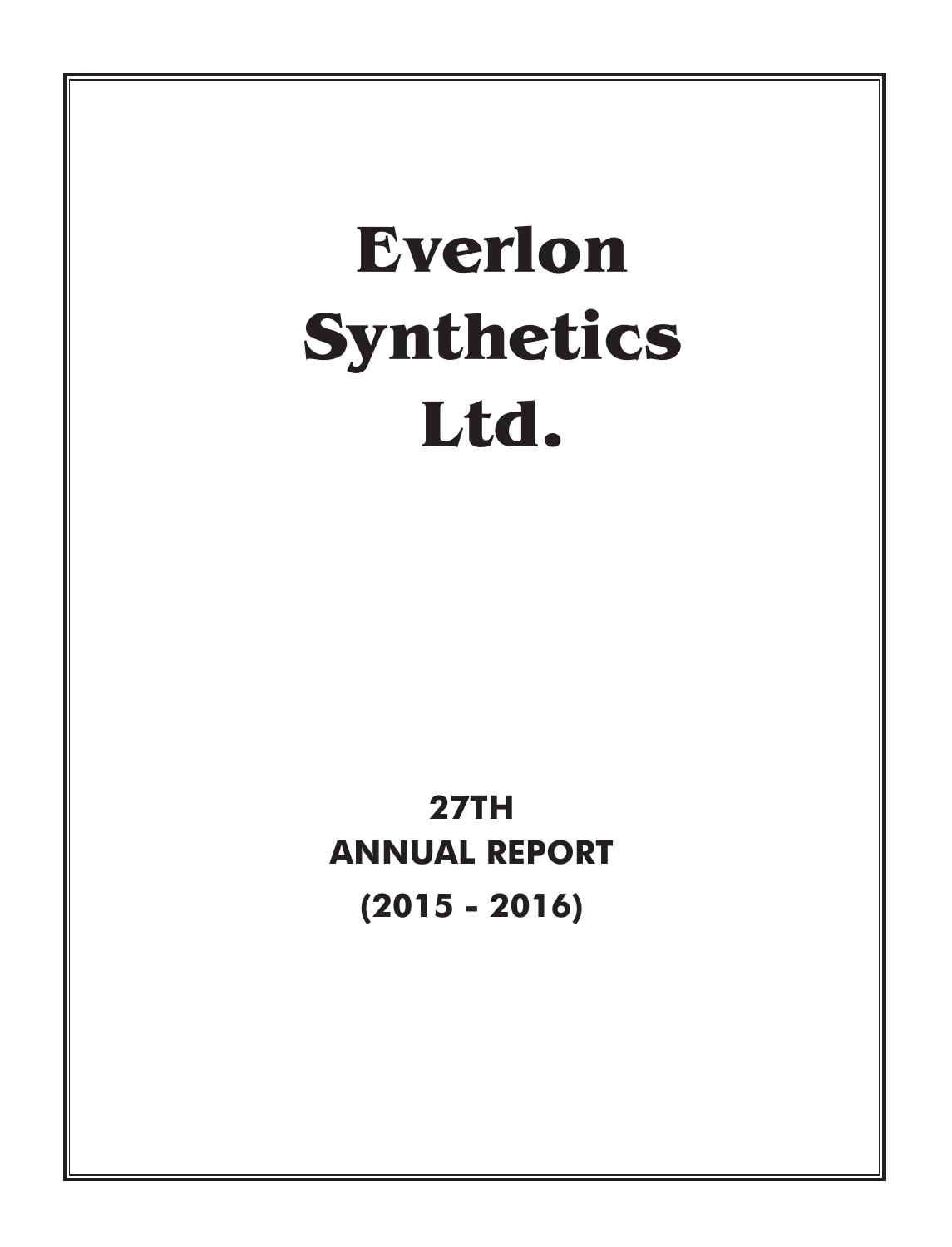Accounting Year 31st March 2016

## **CONTENTS**

| Sr.<br>No. | <b>PartIculars</b>                  | Page No.       |
|------------|-------------------------------------|----------------|
| 1)         | <b>Notice</b>                       | $\overline{2}$ |
| 2)         | Director's Report                   | 10             |
| 3)         | <b>Extract of Annual Return</b>     | 18             |
| 4)         | Independent Auditor's report        | 33             |
| 5)         | <b>Balance Sheet</b>                | 38             |
| 6)         | Statement of Profit & Loss Account  | 39             |
| 7)         | Cash Flow Statement                 | 40             |
| 8)         | Notes Forming Part of Balance Sheet | 41             |
| 9)         | Notes on Accounts                   | 50             |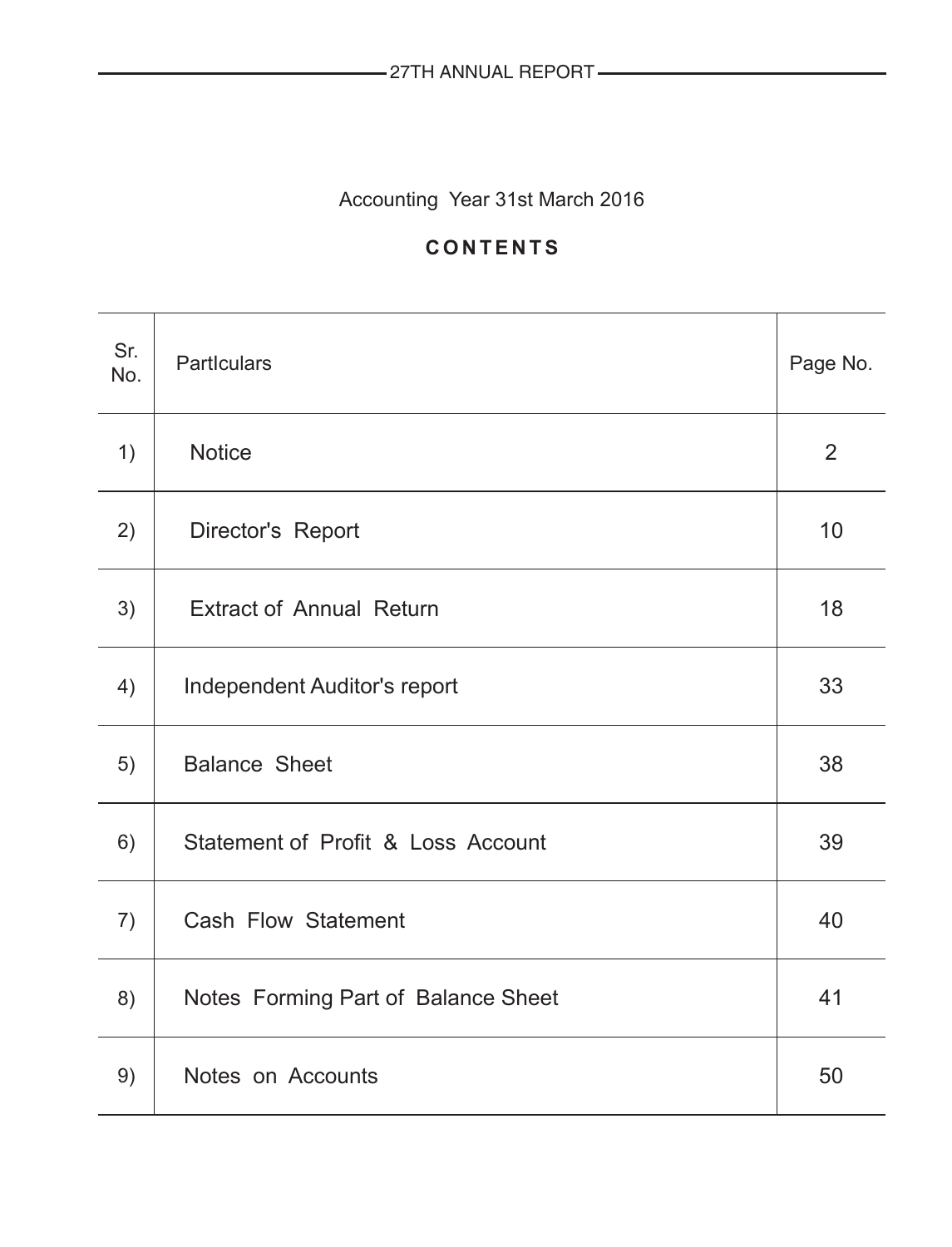## **EVERLON SYNTHETICS LIMITED**

#### **CIN L17297MH1989PLC052747**

## **BOARD OF DIRECTORS**

| (DIN 00047777) | <b>MANAGING DIRECTOR</b>                                            |
|----------------|---------------------------------------------------------------------|
| (DIN 00052361) | <b>DIRECTOR</b>                                                     |
| (DIN 00063927) | <b>INDEPENDENT DIRECTOR</b>                                         |
| (DIN 00644642) | <b>INDEPENDENT DIRECTOR</b><br>(Expired on 3rd March 2016)          |
| (DIN 00087248) | <b>INDEPENDENT DIRECTOR</b><br>(w.e.f. 29 <sup>th</sup> March 2016) |
|                | SHRI JITENDRA K. VAKHARIA<br>SHRI KAMLESH C. SANGHAVI               |

## **KEY MANAGERIAL PERSONNEL**

SHRI SANDEEP S. GUPTA COMPANY SECRETARY

SHRI PRADEEP K. PAREEK CHIEF FINANCIAL OFFICER

SHRI SUBODH MORE COMPANY SECRETARY (upto 23rd May 2015)

( w.e.f.  $6<sup>th</sup>$  August 2015)

**AUDITORS**

#### **M/s. POLADIA & COMPANY**

(Chartered Accountants)

B-10,Acharya Deshbhushan CHS Ltd., Plot No.15-16,Pestom Sagar,Road No.5,

Opp.CKP Hall, Chembur, Mumbai – 400 089.

## **BANKERS**

Yes Bank Ltd. Janata Sahakari Bank Ltd., Pune Indian Overseas Bank IDBI Bank

## **REGISTERED OFFICE**

67, Regent Chambers, 208, Nariman Point, Mumbai – 400 021. E-Mail: everlonsynthetics@gmail.com; web:www.everlon.in

## **FACTORY**

Plot No.265/7/1. Demni Road, Dadra, Silvassa (Union Territory of Dadra & Nagar Haveli)

## **LISTED AT**

The Bombay Stock Exchange, Mumbai

The Ahmedabad Stock Exchange, Ahmedabad.

## **REGISTRAR & SHARE TRANSFER AGENTS**

SHAREX DYNAMIC (INDIA) PVT. LTD. Unit-1, Luthra Ind. Premises, Safed Pool, Andheri Kurla Road, Andheri (E), Mumbai – 400 072. Tel: 2851 5606/ 2851 5644 Fax: 2851 2885 E-mail: sharexindia@vsnl.com

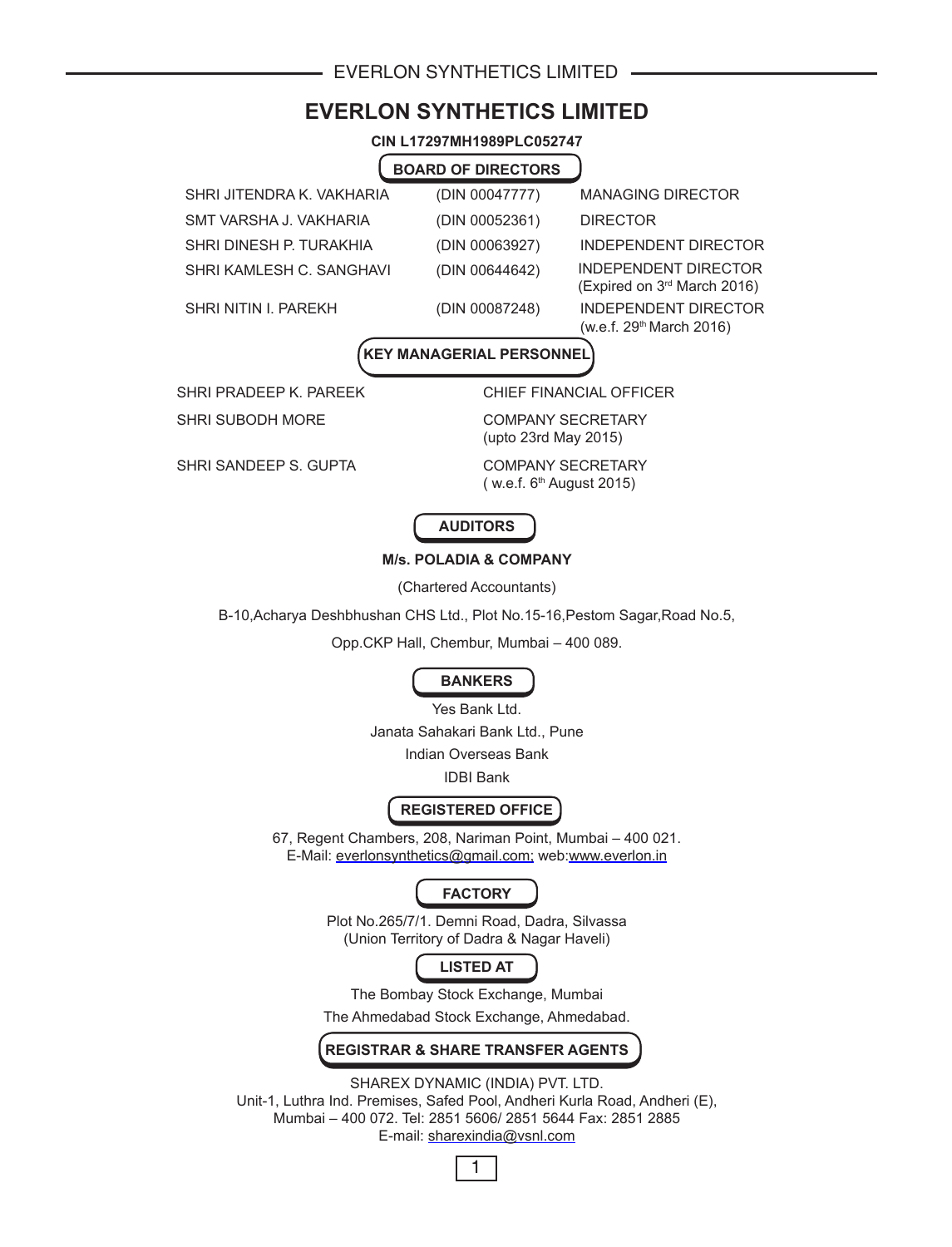## **NOTICE**

Notice is hereby given that the Twenty-Seventh Annual General Meeting of the Shareholders of EVERLON SYNTHETICS LIMITED (CIN : L17297MH1989PLC052747) will be held on Saturday 20<sup>th</sup> August, 2016, at Kilachand Conference Room, 2nd Floor, Indian Merchants Chambers, Churchgate, Mumbai - 400 020 at 10.30 a. m. to transact the following business:

#### **ORDINARY BUSINESS**

- 1. To receive, consider and adopt the Audited Financial Statement of the Company as at 31<sup>st</sup> March, 2016, the reports of the Board of Directors and the Auditors thereon.
- 2. To appoint a Director in place of Mrs. Varsha J. Vakharia who retires by rotation and being eligible, offers herself for reappointment.
- 3. To consider and if thought fit, to pass the following Resolution as an Ordinary Resolution for appointment of auditors:

"RESOLVED THAT pursuant to the provisions of Sections 139, 142 and other applicable provisions, if any, of the Companies Act, 2013 (the Act) and The Companies (Audit and Auditors) Rules, 2014, (the Rules), (including any statutory modification(s) or re-enactment(s) thereof for the time being in force), and pursuant to the recommendations of Audit Committee M/s. K S Maheshwari & Co., Chartered Accountants, Mumbai having ICAI Firm Registration No. 105846W be and are hereby appointed as Statutory Auditors of the company in place of retiring auditors M/s. Poladia & Company, Chartered Accountants, who have not offered themselves for re-appointment and M/s. K.S.Maheshwari & Co. will hold office from the conclusion of this Annual General Meeting until the conclusion of the next Annual General Meeting of the Company on payment of such remuneration as may be agreed upon by the Board of Directors and the Auditors, in addition to service tax and reimbursement of out of pocket expenses incurred by them in connection with the audit of Accounts of the Company."

#### **SPECIAL BUSINESS:**

4. To consider and if thought fit, to pass the following resolution as an Ordinary Resolution:

**"RESOLVED THAT** pursuant to the provisions of Sections 149, 150 and 152 read with Schedule IV and all other applicable provisions of the Companies Act, 2013 ("the Act") and the Companies (Appointment and Qualifications of Directors) Rules, 2014 and applicable provisions of the SEBI (Listing Obligations and Disclosure Requirements) Regulations 2015, Mr. Nitin Ishwarlal Parekh (DIN 00087248),who was appointed as an Additional Independent Director by the Board and who is not disqualified to become a Director under the Companies Act, 2013 and who is eligible for appointment as an Independent Director and in respect of whom the Company has received a notice in writing under Section 160 of the Act proposing his candidature for the office of Director be and is hereby appointed as an Independent Director of the Company, not liable to retire by rotation and to hold office for 5 consecutive years from the date of this A.G.M. upto conclusion of 32<sup>nd</sup> AGM of the Company to be held in respect of Financial Year ending 31<sup>st</sup> March 2021."

5. To consider and, if thought fit, to pass, the following resolution as a SPECIAL RESOLUTION

"RESOLVED THAT pursuant to the provisions of section 196, 197 and 203 read with schedule V and all other applicable provisions, if any, of the Companies Act,2013 and the Companies (Appointment and Remuneration of Managerial Personnel) Rules, 2014 (including any statutory modification (s) or reenactment thereof for the time being in force ),subject to such sanctions as may be necessary, approval of the Company be and is hereby accorded to the re-appointment of and payment of remuneration to Shri Jitendra K. Vakharia ( DIN : 00047777) as Managing Director of the Company for a<br>period of 3 years effective from Cotober 1,2016 upon the terms and conditions and payment of remuneratio October 1,2016 upon the terms and conditions and payment of remuneration and other perquisites / benefits - as set out in the "Explanatory Statement attached herewith."

"RESOLVED FURTHER THAT Shri Jitendra K. Vakharia, the Managing Director be in charge of general management of the company within the provisions of Articles of Association but subject to superintendence, control and direction of the Board of Directors"

"RESOLVED FURTHER THAT Shri Jitendra K. Vakharia will be a Key Managerial Personnel of the company as per the provisions of S.203(1) of the Companies Act, 2013.

"RESOLVED FURTHER THAT Shri Jitendra K. Vakharia will be non rotational Director and shall not be liable to retire by rotation during his term as Managing Director."

"RESOLVED FURTHER THAT the Managing Director shall be entitle reimbursement of all expense incurred for the purpose of business of the company and shall not be entitled to any sitting fees for attending meeting of the Board of Directors and Committee(s) thereof."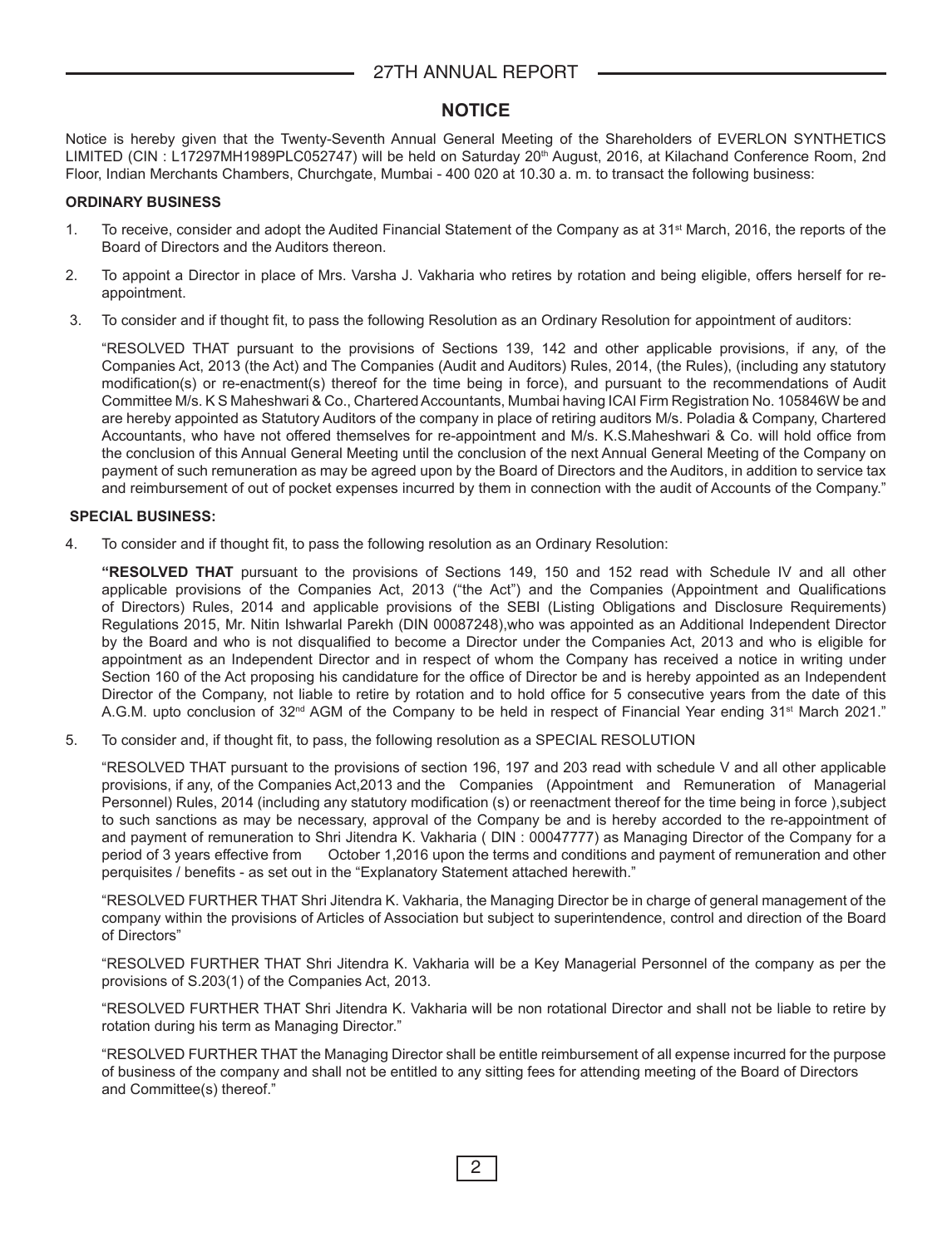## EVERLON SYNTHETICS LIMITED

"RESOLVED FURTHER THAT the Board of Directors be and is hereby authorized to alter and vary such terms of re-appointment specified in Schedule V and other applicable Sections of the Companies Act, 2013 or any statutory modifications thereof as may be agreed to by the Board of Directors and Shri Jitendra K. Vakharia."

"RESOLVED FURTHER THAT in case of loss or inadequate profit in any financial year during the tenure of Managing Director, he shall be paid above mentioned remuneration as minimum remuneration."

"RESOLVED FURTHER THAT the Board be and is hereby authorised to do all such acts deeds and things and execute all such documents, instruments and writings as may be required and to delegate all or any of its powers herein conferred to any Committee of Directors."

> By order of the Board of Directors **For Everlon Synthetics Limited**

> > **-- Sd ---**

**J.K.Vakharia Managing Director (DIN00047777)**

Place:- Mumbai Date:- 30th May 2016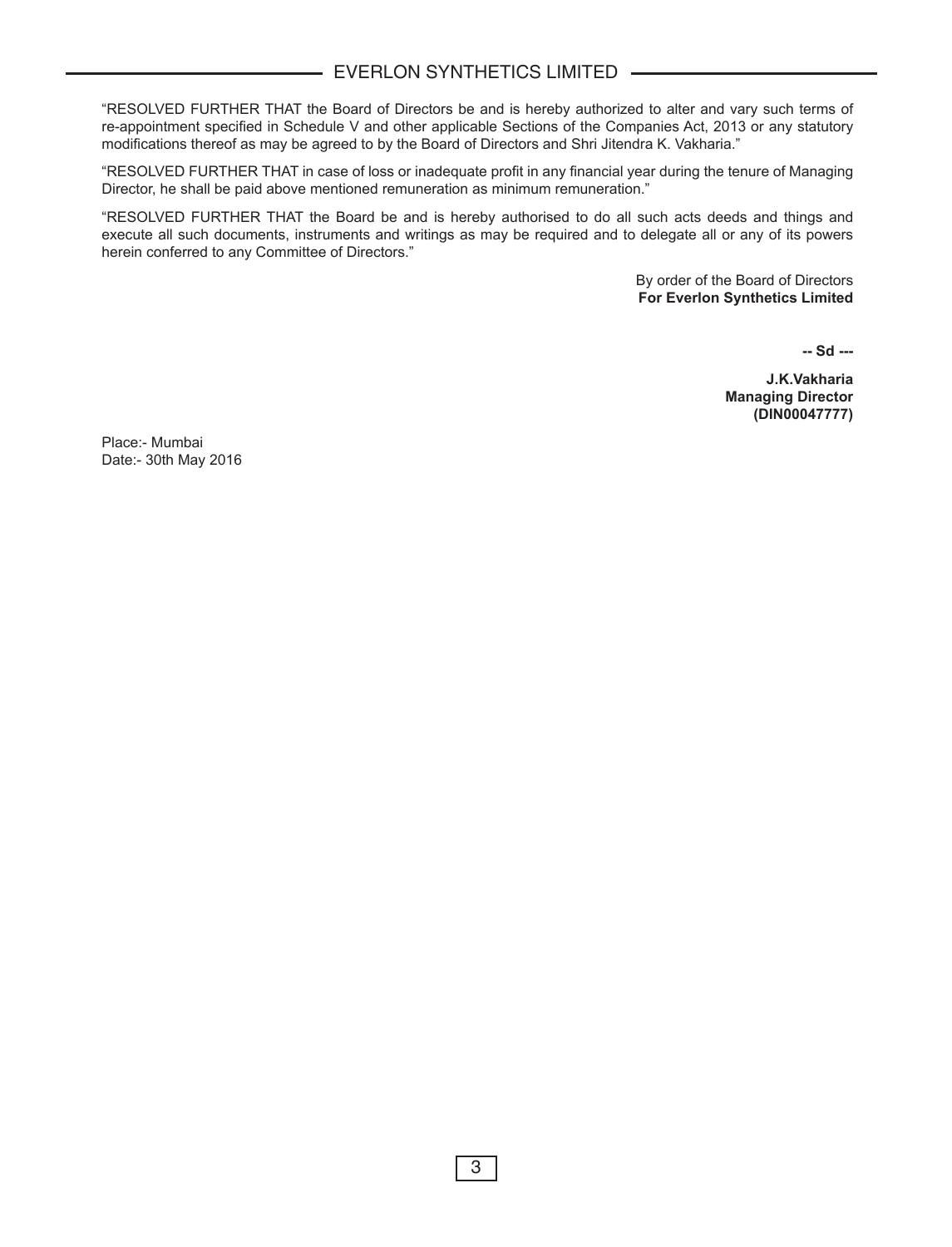#### **NOTES**

- 1. A Member entitled to attend and vote at the meeting is entitled to appoint a proxy to attend and vote instead of himself and a proxy need not be a member of the company. A Proxy shall not have the right to speak at the meeting and shall not be entitled to vote at the meeting except on a poll. A person can act as a proxy on behalf of members not exceeding fifty and holding in the aggregate not more than ten percent of the total share capital of the Company carrying voting rights. A member holding more than ten percent of the total share capital of the Company carrying voting rights may appoint a single person as proxy and such person shall not act as a proxy for any other person or a shareholder.
- 2. The Proxy, in order to be effective, should be duly completed, stamped and signed and must be deposited at the Registered Office of the Company not less than 48 hours before the commencement of the Meeting.
- 3. The Register of Members and Share Transfer Register of the Company will remain closed from Saturday 13th August, 2016 to Saturday 20th August, 2016 (both days inclusive).
- 4 The Members are requested to:
	- i) Intimate immediately any change in their address to Company's Registrar and Share Transfer Agents M/s. Sharex Dynamic (India) Pvt. Ltd., Unit-1, Luthra Ind. Premises, Safed Pool, Andheri Kurla Road, Andheri (East) Mumbai – 400 072. Members holding shares in the electronic form are advised to inform change in address directly to their respective depository participants.
	- ii) Quote their Folio No. /Client ID No. in their correspondence with the Company/ Registrar and Share Transfer Agents.
	- iii) Send their queries at least 10 days in advance so that the required information can be made available at the meeting.
	- iv) Bring their copies of Annual Report and Attendance slip with them at the meeting.
	- v) Intimate Registrar and Share Transfer Agents M/s. Sharex Dynamic (India) Pvt. Ltd. for consolidation of their folios, in case they are having more than one folio.

#### 5 **Green Initiative for Paperless Communications:-**

The Ministry of Corporate Affairs ("MCA") has taken a 'Green Initiative in Corporate Governance by allowing paperless compliances by Companies through electronic mode. In accordance with recent circular bearing no.17/2011 dated 21.04.2011 issued by the Ministry of Corporate Affairs (MCA), Companies can now send various notices/documents to their shareholders through electronic mode to the registered e-mail addresses of the shareholders.

#### 6 **Disclosure under Regulation 39 of LODR:-**

Certain share certificates were returned undelivered, when Registrars and Share Transfer Agents posted Share Certificates in December 2012 of the changed face value of Re.1/- each on account of Demerger of Investment business of the company.

Share Transfer Agents have sent three reminders on 27-01-2016, 18-02-2016 & 07-03-2016 to the share holders. The company has dematerialized 733800 equity shares on 16.04.2016 and transferred to Unclaimed Suspense Account.

7 As per the said MCA circular, the Company is attaching herewith E-Communication Registration Form /letter to Equity shareholders for providing advance opportunity to register their e-mail address with the Company or Depository Participant and changes therein from time to time.

This is an opportunity for every shareholder of the Company to contribute to the Corporate Social Responsibility initiative of the Company.

Equity Shareholders holding shares in physical form can avail the said facility to enable the Company to send the notice/ documents through electronic mode. They should download the form from the Company's website (www.everlon.in) and forward the same to Company's Registrar and transfer agents i.e. Sharex Dynamic (India) Pvt.Ltd., Unit: Everlon Synthetics Ltd., Unit-1, Luthra Ind.Premises, Safed Pool, Andheri-Kurla Road, Andheri (E), Mumbai. – 400 072. Tel: 2851 5506 / 2851 5644, Fax No: 2851 2855. The Shareholders holding shares in demat mode can register their e-mail address with their Depository Participant, in the event they have not done so earlier for receiving notices/documents through Electronic mode.

#### 8. **Instructions for the voting through electronic means**

I. In compliance with provisions of Section 108 of the Companies Act, 2013, Rule 20 of the Companies (Management

4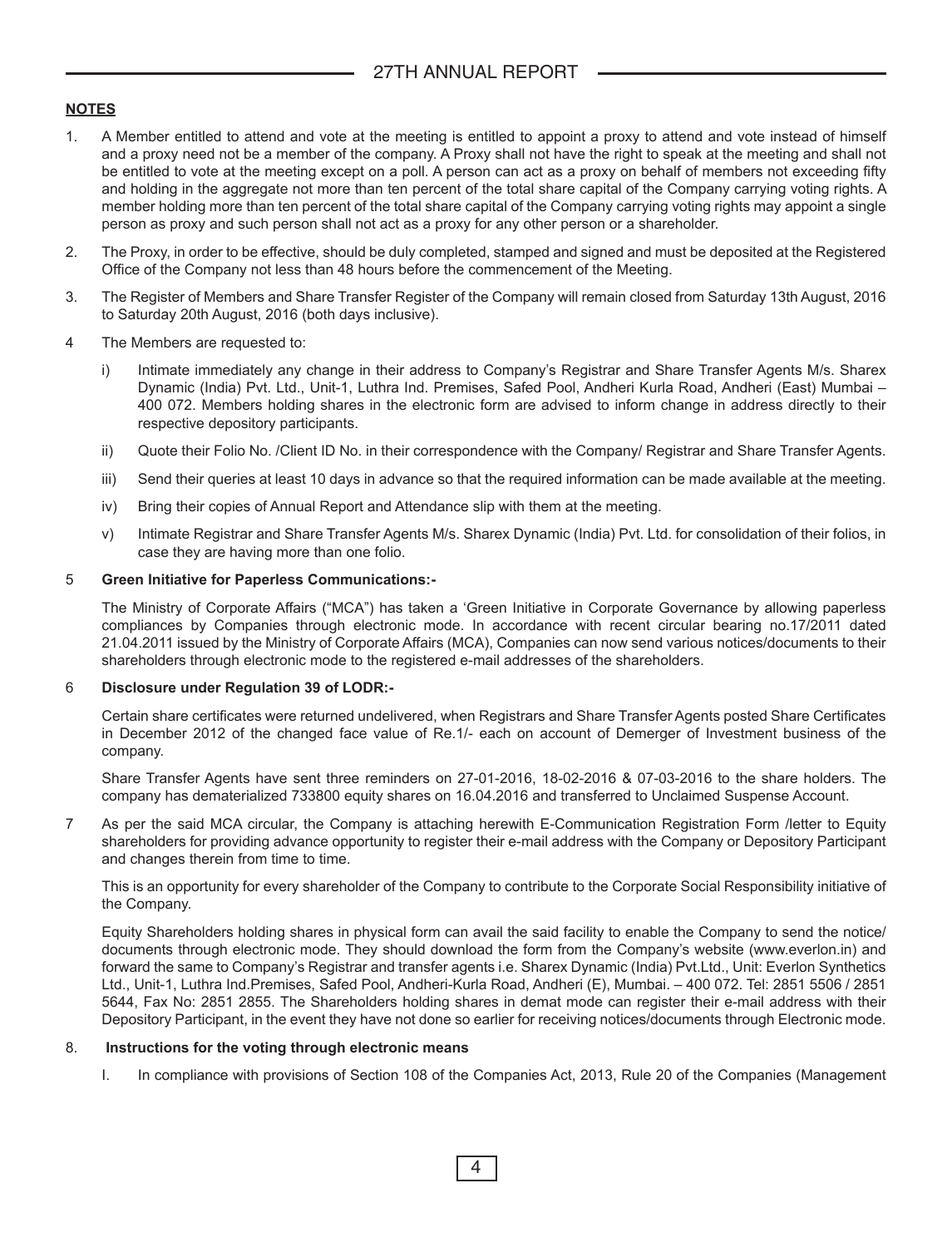## EVERLON SYNTHETICS LIMITED

and Administration) Rules, 2014 as amended by the Companies (Management and Administration) Amendment Rules, 2015 and Regulation 44 of SEBI (LODR) Regulations 2015, the Company is pleased to provide members facility to exercise their right to vote on resolutions proposed to be considered at the ensuing Annual General Meeting (AGM) by electronic means and the business may be transacted through e–Voting Services. The facility of casting the votes by the members using an electronic voting system from a place other than venue of the AGM ("remote e-voting") will be provided by National Securities Depository Limited (NSDL).

- II. The facility for voting through ballot paper shall be made available at the AGM and the members attending the meeting who have not cast their vote by remote e-voting shall be able to exercise their right at the meeting through ballot paper.
- III . The members who have cast their vote by remote e-voting prior to the AGM may also attend the AGM but shall not be entitled to cast their vote again.
- IV. The remote e-voting period commences on Wednesday 17<sup>th</sup> August 2016 at 9.00 am and ends on Friday 19<sup>th</sup> August 2016 at 5.00 pm. During this period members' of the Company, holding shares either in physical form or in dematerialized form, as on the cut-off date of 12th August 2016, may cast their votes by e-voting. The remote e-voting module shall be disabled by NSDL for voting thereafter. Once the vote on a resolution is cast by the member, the member shall not be allowed to change it subsequently.
- V. The process and manner for remote e-voting are as under:
- A. In case a Member receives an email from NSDL [for members whose email IDs are registered with the Company/Depository Participant(s)]
	- (i) Open email and open PDF file viz ; "remote e-voting PDF with your Client ID or Folio No. as password. The said PDF file contains your user ID and password/PIN for remote e-voting. Please note that the password is an initial password.
	- (ii) Launch internet browser by typing the following URL : https://www.evoting.nsdl.com.
	- (iii) Click on Shareholder Login.
	- (iv) Put the user ID and password as initial password/PIN noted in step (i) above. Click Login.
	- (v) Password change menu appears. Change the password/PIN with new password of your choice with minimum 8 digits / characters or combination thereof. Note new password. It is strongly recommended not to share your password with any other person and take utmost care to keep your password confidential.
	- (vi) Home page of remote e-voting opens. Click on remote e-voting: Active Voting Cycles.
	- (vii) Select "EVEN" of "Everlon Synthetics Ltd.,
	- (viii) Now you are ready for remote e-voting as Cast Vote page opens.
	- (ix) Cast your vote by selecting appropriate option and click on "Submit" and also "Confirm" when prompted.
	- (x) Upon confirmation, the message "Vote cast successfully" will be displayed.
	- (xi) Once you have voted on the resolution, you will not be allowed to modify your vote.
	- (xii) Institutional shareholders (i.e. other than individuals, HUF, NRI etc.) are required to send scanned copy (PDF/JPG Format) of the relevant Board Resolution/Authority letter etc. together with attested specimen signature of the duly authorized signatory(ies) who are authorized to vote, to the Scrutinizer at e-mail ID shethmm\_cs@yahoo.co.in with a copy to evoting@nsdl.co.in.
- B. In case a Member receives physical copy of the Notice of AGM [for members whose email IDs are not registered with the Company/Depository Participants(s) or requesting physical copy
	- (i) Initial password is provided as below / at the bottom of the Attendance Slip for AGM: EVEN (Remote e-voting Event Number) USER ID PASSWORD/PIN
	- (ii) Please follow all steps from Sl. No. (ii) to Sl. No.(xii) above, to cast vote.
	- VI. In case of any queries, you may refer the Frequently Asked Questions (FAQs) for Members and remote e-voting user manual for Members available at the downloads section of www.evoting.nsdl.com or call on toll free no.: 1800-222- 990.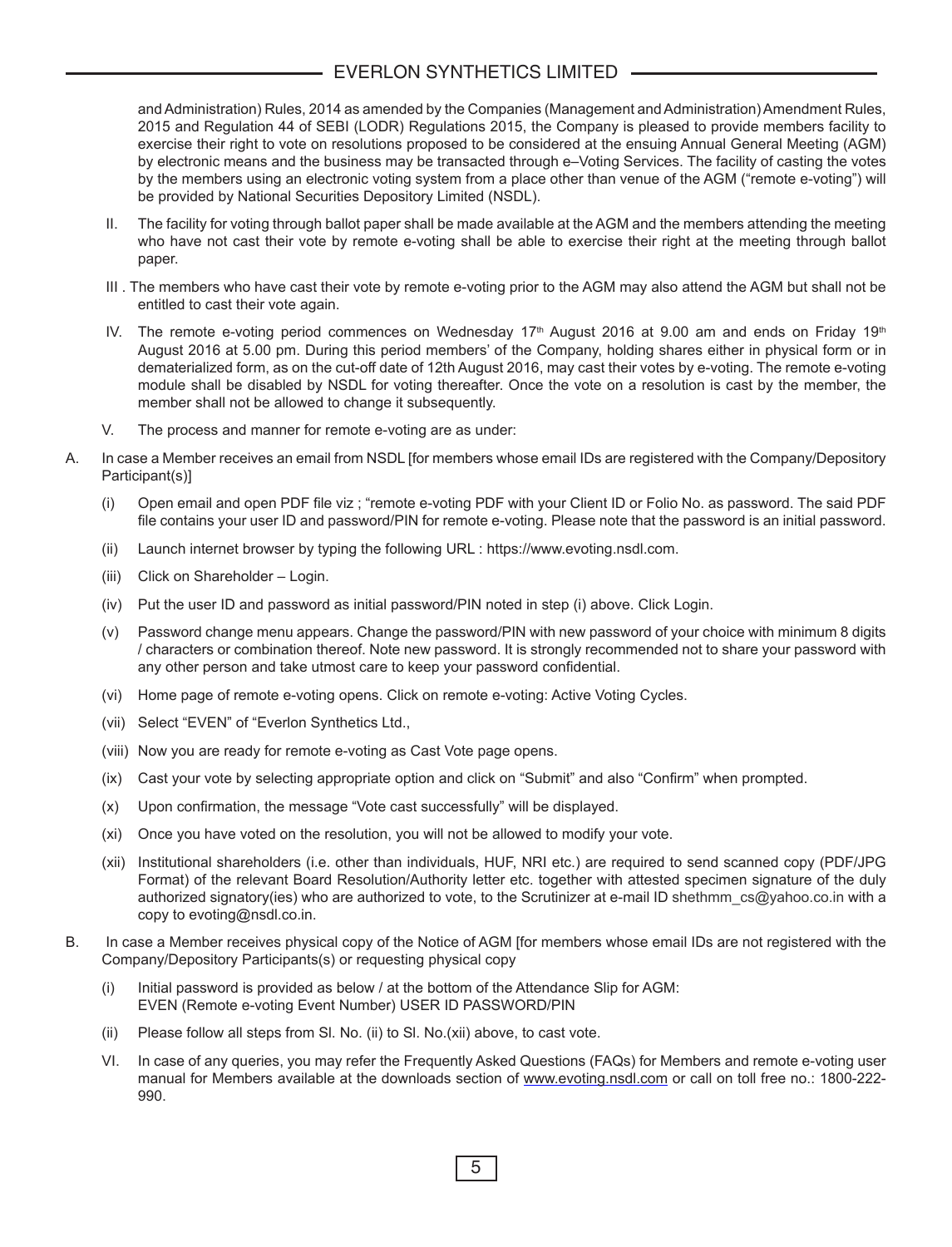- VII. If you are already registered with NSDL for remote e-voting then you can use your existing user ID and password / PIN for casting your vote.
- VIII. You can also update your mobile number and e-mail id in the user profile details of the folio which may be used for sending future communication(s).
- IX. The voting rights of members shall be in proportion to their shares of the paid up equity share capital of the Company as on the cut-off date of 12<sup>th</sup> August, 2016.

Any person, who acquires shares of the Company and become member of the Company after dispatch of the notice and holding shares as of the cut-off date i.e.  $12<sup>th</sup>$  August, 2016, may obtain the login ID and password by sending a request at email ID evoting@nsdl.co.in or RTA email ID e-Voting @sharexindia.com and sharexindia@vsnl.com.

However, if you are already registered with NSDL for remote e-voting then you can use your existing user ID and password for casting your vote. If you forgot your password, you can reset your password by using "Forgot User Details/Password" option available on www.evoting.nsdl.com or contact at the following toll free no.: 1800-222-990.

- X. A person whose name is recorded in the register of members or in the register of beneficial owners maintained by the depositories as on the cut-off date only shall be entitled to avail the facility of remote e-voting/voting at the AGM through ballot paper.
- XII. M.M. Sheth & Co. Company Secretary (FCS No.1455) has been appointed as the Scrutinizer for providing facility to the members of the Company to scrutinize the voting at the AGM and remote-e-voting process in a fair and transparent manner.
- XIII. The Chairman shall, at the AGM, at the end of discussion on the resolutions on which voting is to be held, allow voting with the assistance of scrutinizer, by use of "Ballot Paper" / "Polling Paper" for all those members who are present at the AGM but have not cast their votes by availing the remote e-voting facility.
- XIV. The Scrutinizer shall after the conclusion of voting at the general meeting, will first count the votes cast at the meeting and thereafter unblock the votes through remote e-voting in the presence of at least two witnesses not in the employment of the Company and shall make, within 48 hours of the conclusion of the AGM, consolidated scrutinizer's report of the total votes cast in favour or against, if any, to the Chairman or a person authorized by him in writing, who shall countersign the same and the declare the result of the voting forthwith.
- XV, The Results declared alongwith the report of the Scrutinizer shall be placed on the website of the Company www. everlon.in and on the website of NSDL immediately after the declaration of result by the Chairman or a person authorized by him in writing. The results shall also be immediately forwarded to the BSE Limited



9. Map of the venue of AGM: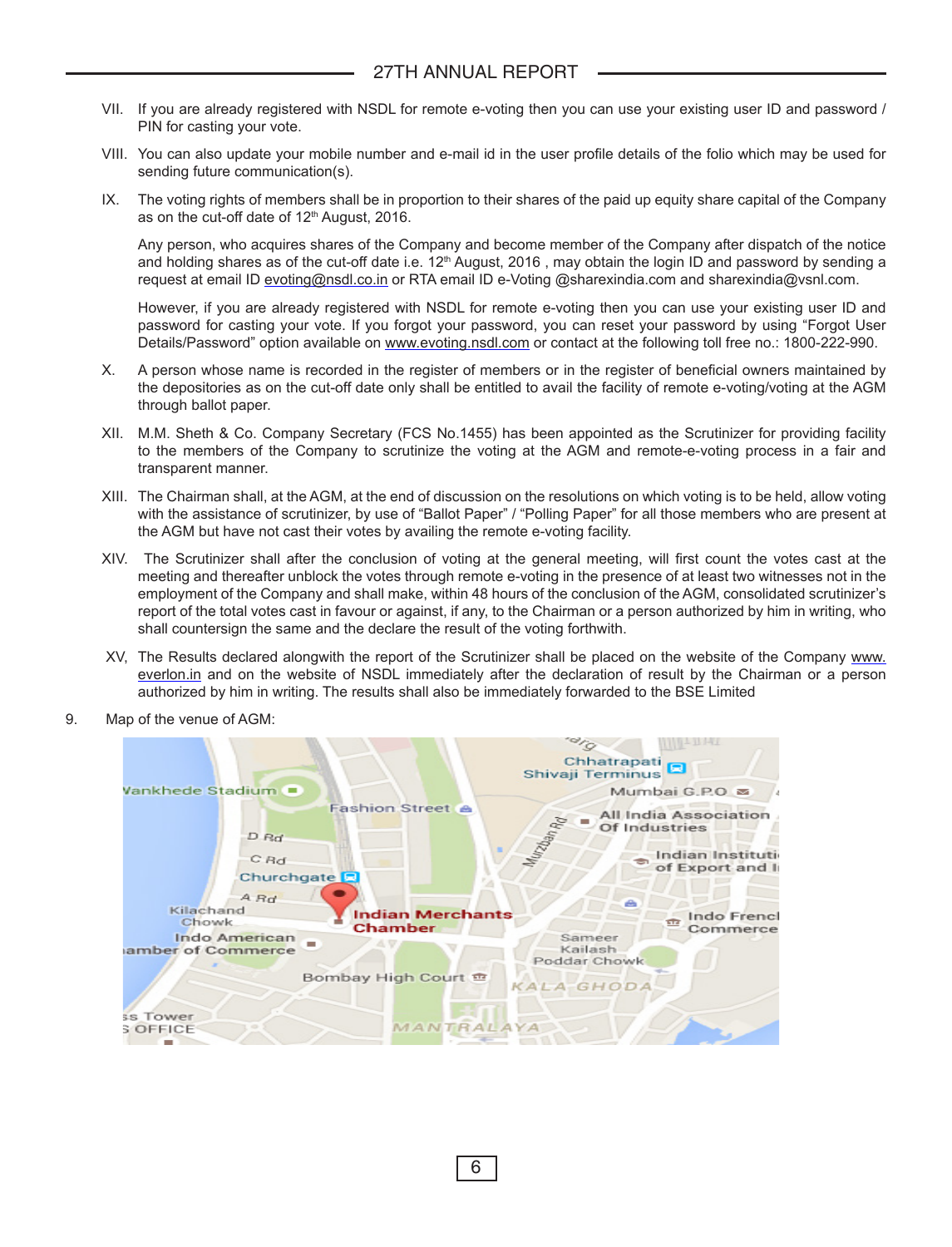## - EVERLON SYNTHETICS LIMITED -

## 10. Details of Directors seeking re-appointment at the forth coming Annual General Meeting.

| A. Name of Director                                                                                                         | Mrs. Varsha J. Vakharia                   | Mr. Nitin I. Parekh          | Mr. Jitendra K. Vakharia               |
|-----------------------------------------------------------------------------------------------------------------------------|-------------------------------------------|------------------------------|----------------------------------------|
| B. Date of Birth                                                                                                            | 25/08/1958                                | 12/01./1953                  | 10/05/1956                             |
| C. Date of Appointment                                                                                                      | 29/10/1999                                | 29/03/2016                   | 29/10/1999                             |
| D. Qualification                                                                                                            | M.A.                                      | СA                           | Inter Science                          |
| E. Expertise in specific areas                                                                                              | <b>General Administration</b>             | Accountancy                  | Yarn Business                          |
| F. Name of other Public<br>Companies in which holds<br>Directorship as on 31st                                              | 1) Ind Renewable<br>Energy Ltd.           | Ind Renewable<br>Energy Ltd. | 1) Ind Renewable Energy<br>ht I        |
| March 2016                                                                                                                  | 2) Vakharia Financial<br>Services I td    |                              | 2) Vakharia Financial<br>Services I td |
|                                                                                                                             | 3) Everlon Power Ltd.                     |                              | 3) Everlon Power Ltd.                  |
| G. Name of other Companies<br>of which holds<br>Committee Membership<br>/ Chairmanship As on<br>31 <sup>st</sup> March 2016 | NII                                       | NII                          | <b>NIL</b>                             |
| H. No. of equity shares held<br>As on 31 <sup>st</sup> March 2016                                                           | 6034136                                   | NII                          | 11341120                               |
| L. Inter-se Relations<br><b>Among Directors</b>                                                                             | She is related to<br>Jitendra K. Vakharia |                              | He is related to<br>Varsha J. Vakharia |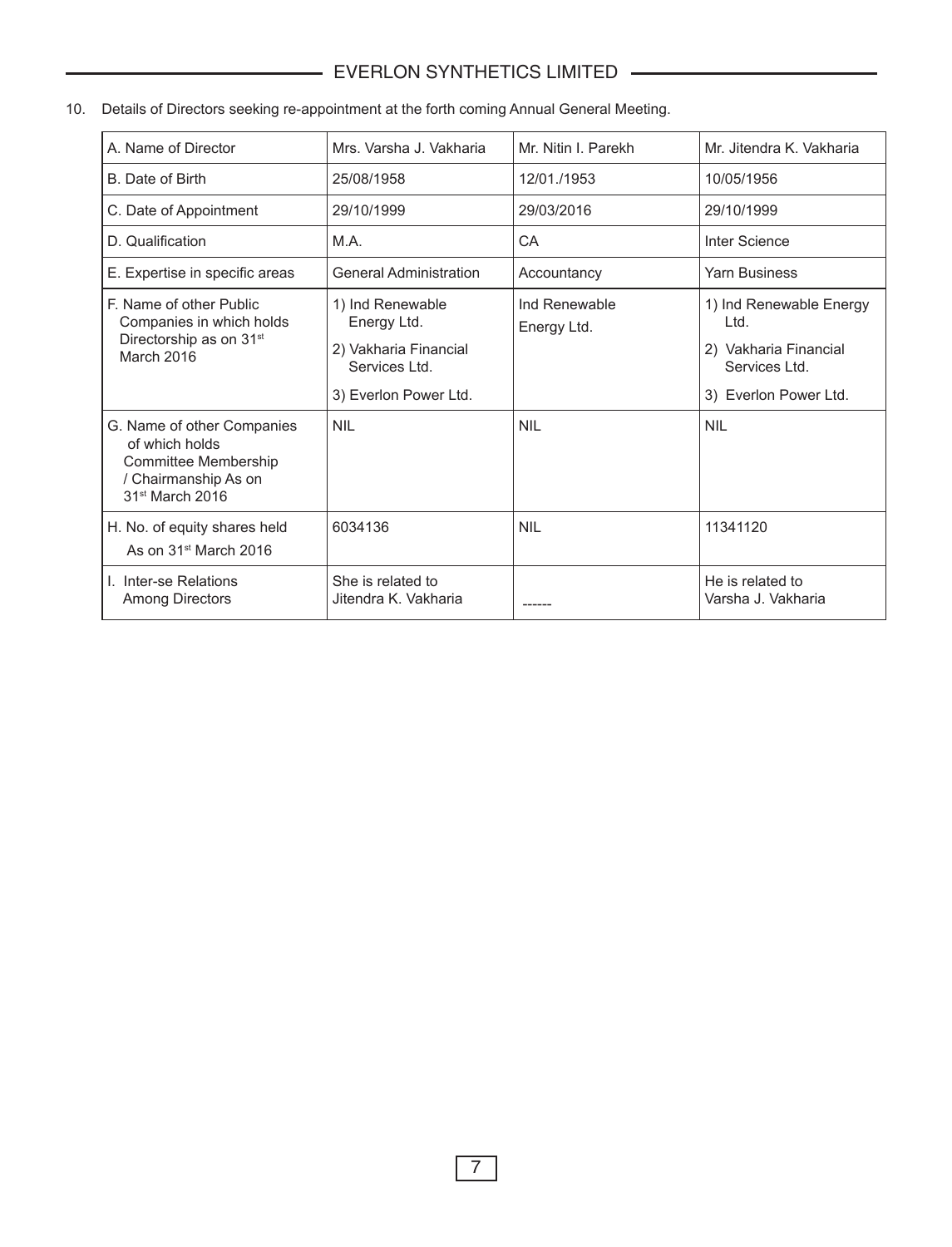#### **EXPLANATORY STATEMENT AS REQUIRED UNDER SECTION 102 OF THE COMPANIES ACT, 2013**

The following Explanatory Statement sets out all material facts relating to the business mentioned under Item Nos. 4 & 5 of the accompanying Notice dated 30<sup>th</sup> May 2016.

#### **Item No. 4**

Mr. Nitin Ishwarlal Parekh (DIN 00087248) was appointed as an Additional Independent Director in the Board Meeting held on 29<sup>th</sup> March 2016, under Section 161 of the Companies Act 2015 having tenure upto the ensuing Annual General Meeting. Pursuant to the provisions of Section 160 of the Companies Act, 2013, the Company has received a notice in writing from the member alongwith requisite deposit proposing the candidature of Mr. Nitin Ishwarlal Parekh (DIN 00087248) for the office of Independent Director of the Company. In terms of Sections 146, 150, 152 read with Schedule IV and other applicable provisions of the Companies Act, 2013 and the rules made thereunder, Mr. Nitin Ishwarlal Parekh, being eligible is proposed to be appointed as an Independent Director not liable to retire by rotation for a period of 5 years from the date of this AGM upto the conclusion of 32<sup>nd</sup> AGM of the Company.

The Company has received the following documents from the proposed appointee:

- **a**. Letter of consent to act as a Director in Form DIR 2 under Section 152 of the Act and Rule 8 of the Companies (Appointment and Qualification of Directors) Rules, 2014.
- **b.** Letters of Intimation in DIR 8 to the effect that he is not disqualified to become a Director under the Act.
- **c**. Declaration that he meets the criteria of independence as provided under Section 149 of the Act.

Mr. Nitin Ishwarlal Parekh holds a Bachelor degree in Commerce and Chartered Accountant by profession. He has professional experience and expertise of 38 years in accounts, finance, taxation and other related matters.

The Nomination and Remuneration Committee has recommended his appointment as an Independent Director.

In the opinion of the Board, he fulfils the conditions for appointment as an Independent Director as specified in Schedule IV and other provisions of the Companies Act 2013 and Rules framed thereunder and also the provisions of SEBI (LODR) Regulations 2015

Thus, Board is of the view that it shall be beneficial to the Company to avail his services. Accordingly, the Board recommends the Ordinary Resolution at Item no. 4 for member's approval.

Expect Shri Nitin I Parekh, none of the Directors/Key Managerial Personnel of the Company/ their relatives are, in any way, concerned or interested, financially or otherwise, in this resolution.

#### **ITEM NO. 5 :**

The present the term of Shri Jitendra K. Vakharia as Managing Director is expiring on 30<sup>th</sup> September 2016. The Board of Directors in their meeting held on 30<sup>th</sup> May, 2016 have re-appointed Shri. Jitendra K.Vakharia as "Managing Director" of the Company for a period of 3 years from 1st October, 2016 subject, to approval by the share holders of the Company under Schedule V of the Companies Act, 2013.

The Board has also, subject to approval of the share holders, fixed the remuneration / perquisites/ benefits payable to the aforesaid Shri Jitendra K. Vakharia, Managing Director from October 1, 2016 as under :

Salary : The Managing Director shall be paid monthly salary of Rs.50,000/- with yearly increments upto 10% to be decided by the Board of Directors.

Perquisites : The Managing Director shall be entitled to the following perquisites :

- (i) Company shall provide free of cost gas, water , electricity and furnishings at the residence of Managing Director.
- (ii) Medical Reimbursement for self and family subject to ceiling of one month's salary in a year.
- (iii) Leave Travel concession for self and family once in a year.
- (iv) Personal Accident Insurance of an amount the annual premium of which not exceed Rs.5000 p.a.
- (v) Provision of car for use on company's business ( use of car for private purpose shall be billed by the company.)
- (vi) Telephone at residence, personal long distance calls shall be billed by the company.
- (vii) Managing Director shall also be entitled to Provident Fund, Superannuation and Gratuity.
- (viii) Reimbursement of all expenses incurred for the business of the company.

8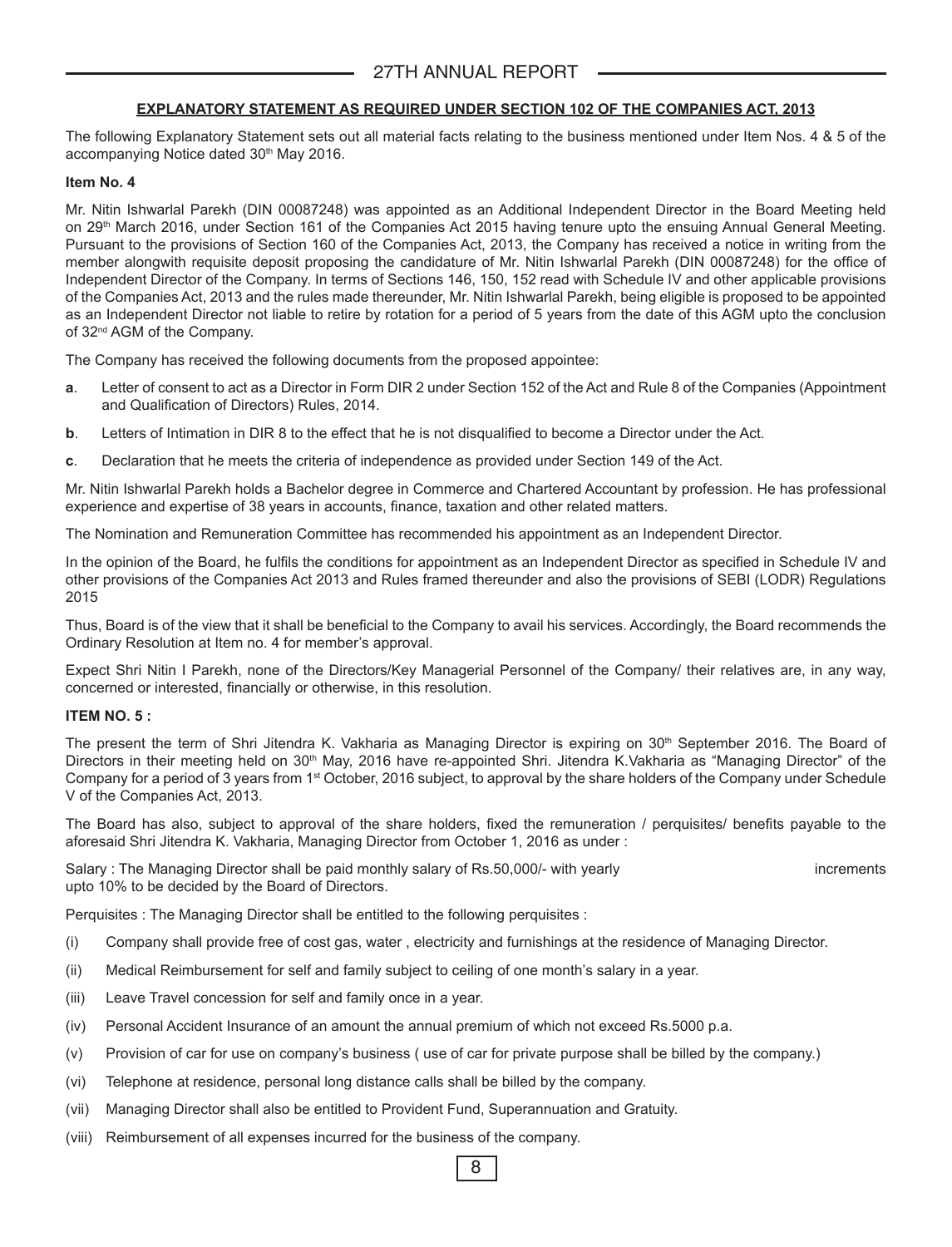## EVERLON SYNTHETICS LIMITED

Shri Jitendra K.Vakharia is a fit and proper person for the post of Managing Director. The terms and conditions of his reappointment are fair and reasonable. It would be in the interest of the company to continue to avail services of Shri Jitendra K. Vakharia as Managing Director. In case of loss or inadequacy of profit in any financial year, the Managing Director be paid above remuneration as an minimum remuneration.

The Nomination & Remuneration committee of the company at its meeting held on 30/05/2016 has approved above reappointment and payment of remuneration to the Managing Director.

#### **Information as required and applicable under Section II of Part II of Schedule V of the Companies Act 2013.**

#### **I. General Information**

Company is in the business of manufacturing of Polyester Texturisied Yarn For the year ended 31<sup>st</sup> March 2016, the company had total revenue of  $\bar{\tau}$  3104 lacs and Profit after tax of Rs.7.60 lacs.

#### II**. Information about Appointee**

Shri Jitendra K. Vakharia has more than 25 years of business experience in the Yarn Industry Market. He is the Promoter Director of the Company and is related to Smt. Varsha J. Vakharia, Director of the Company and holds 11341120 equity shares in the Company. The remuneration payable to him is very moderate and small compared to Industry norms.

III. The Textile Industry as a whole is passing through a challenging period.

The Board recommends the Special Resolution for approval of members.

Shri Jitendra K.Vakharia, Managing Director is interested as the above appointment pertains to him. Smt Varsha J.Vakharia being relative of Shri Jitendra K.Vakharia is deemed to be concerned or interested in the same.

By order of the Board of Director

For **Everlon Synthetics Limited**

Place: Mumbai Date: 30<sup>th</sup> May 2016

**-- Sd -- J. K.Vakharia Managing Director (DIN 00047777)**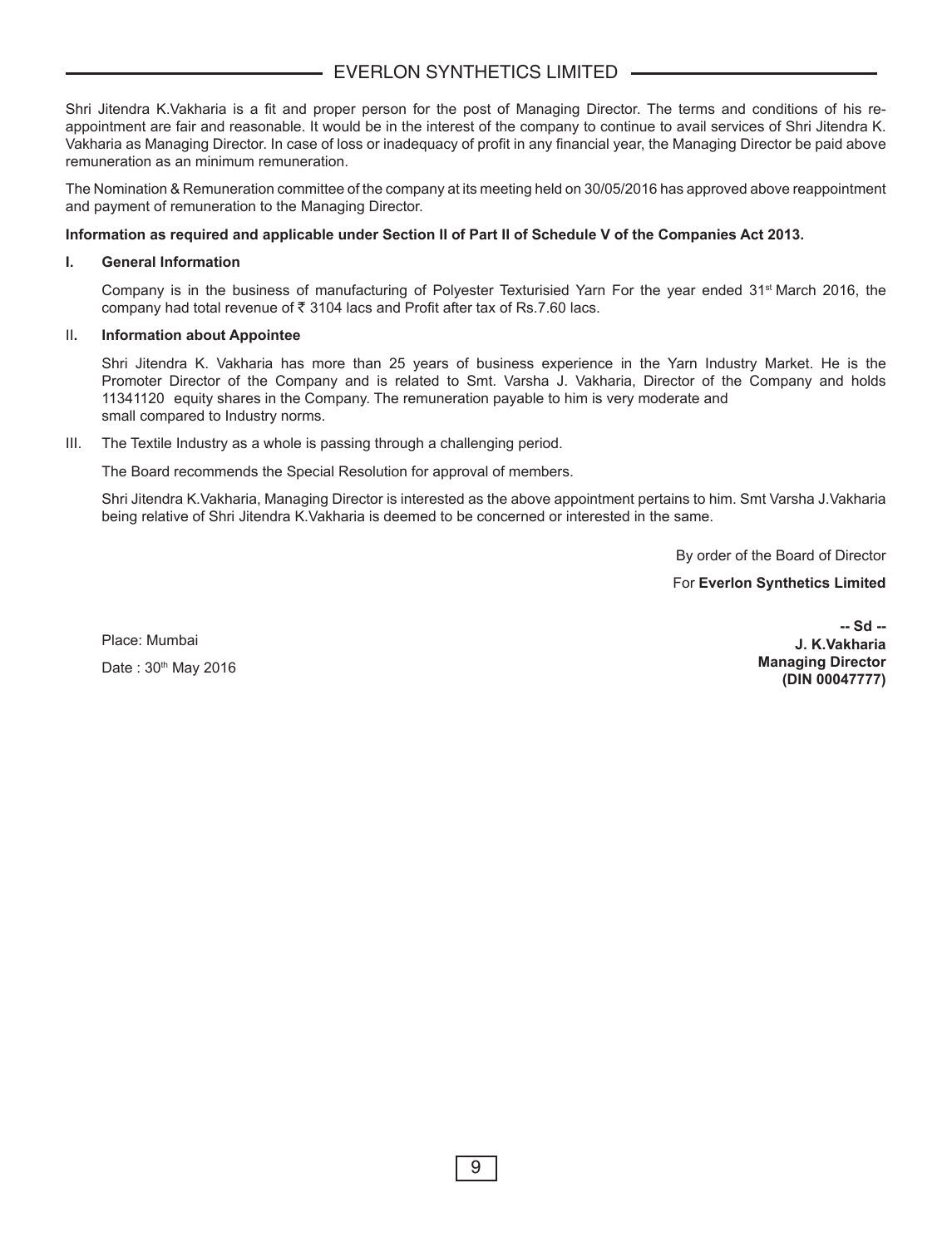## **EVERLON SYNTHETICS LIMITED**

## **DIRECTOR'S REPORT**

To,

The Members,

The Board of Directors present their 27th Annual Report together with Audited Statement of Accounts for the year ended 31<sup>st</sup> March, 2016.

#### **1. OPERATIONS AND FINANCIAL RESULTS**

|                                                                  | <b>Year Ended</b><br>31/03/2016<br>$(5 \in \text{Ln}$ Lacs) | <b>Year Ended</b><br>31/03/2015<br>$(5 \in \mathsf{In} \text{ Lacs})$ |
|------------------------------------------------------------------|-------------------------------------------------------------|-----------------------------------------------------------------------|
| Sales                                                            | 3096.77                                                     | 4102.60                                                               |
| Other Income                                                     | 7.28                                                        | 4.95                                                                  |
| Profit for the year before Depreciation, Exceptional Items & Tax | (21.18)                                                     | 39.58                                                                 |
| Less: Depreciation                                               | 23.37                                                       | 30.72                                                                 |
| Add: Exceptional items                                           | 53.96                                                       | ----                                                                  |
| Profit before Tax                                                | 9.41                                                        | 8.86                                                                  |
| Less: Provision for Tax                                          | 1.80                                                        | 1.70                                                                  |
| Profit after tax                                                 | 7.61                                                        | 7.16                                                                  |
| Add/Less: IT Provisions for earlier years                        | 0.32                                                        | (1.09)                                                                |
| Add: Additional Depreciation written back                        | 23.92                                                       |                                                                       |
| Profit for the year                                              | 31.85                                                       | 6.07                                                                  |
| Profit – (Loss) Brought forward from Previous Year               | (100.21)                                                    | (106.28)                                                              |
| Profit/ (Loss) carried to Balance Sheet                          | (68.36)                                                     | (100.21)                                                              |

#### **2. PERFORMANCE**

Your Company has managed to achieve reasonable good performance during the year in spite of difficult market conditions. Sales have declined mainly due to reduction in finished goods prices.

The company has produced 3292.73 tons against 3795.44 tons during the previous year resulting in sales turnover of  $\bar{\tau}$ 3096.77 lacs as against  $\bar{\tau}$  4102.60 lacs during the previous year.

#### **3. DIVIDEND**

Directors do not recommend any dividend due to the accumulated losses suffered by the company.

#### **4. DIRECTORS & KEY MANAGERIAL PERSONNEL**

#### **A) Changes in Directors and Key Managerial Personnel**

Mr. Kamlesh C Sanghavi, Independent Director of the Company expired on 3<sup>rd</sup> March 2016. He was associated with the company since 2006. Board put on record valuable contribution made by him to the affairs of the company.

Mrs. Varsha Jitendra Vakharia (DIN: 00052361), is liable to retire by rotation at the ensuing Annual General Meeting and being eligible, seek reappointment pursuant to Section 152 of the Companies Act, 2013

The present term of appointment of Shri Jitendra K. Vakharia as Managing Director is valid upto 30<sup>th</sup> September 2016, subject to approval of members at the ensuing Annual General Meeting. The Board has reappointed him as Managing Director for a period of 3 years from 1<sup>st</sup> October 2016.

Mr. Nitin Ishwarlal Parekh (DIN 00087248), Additional Director, appointed in the Board Meeting held on 29<sup>th</sup> March 2016, is proposed to be appointed as an Independent Director of the Company who shall not be liable to retire by rotation, and in respect of whom the Company has received notice proposing his candidature under Section 160 of the Companies Act, 2013 along with requisite deposit for a tenure of 5 years. The Board recommends his appointment as an Independent Director to the members.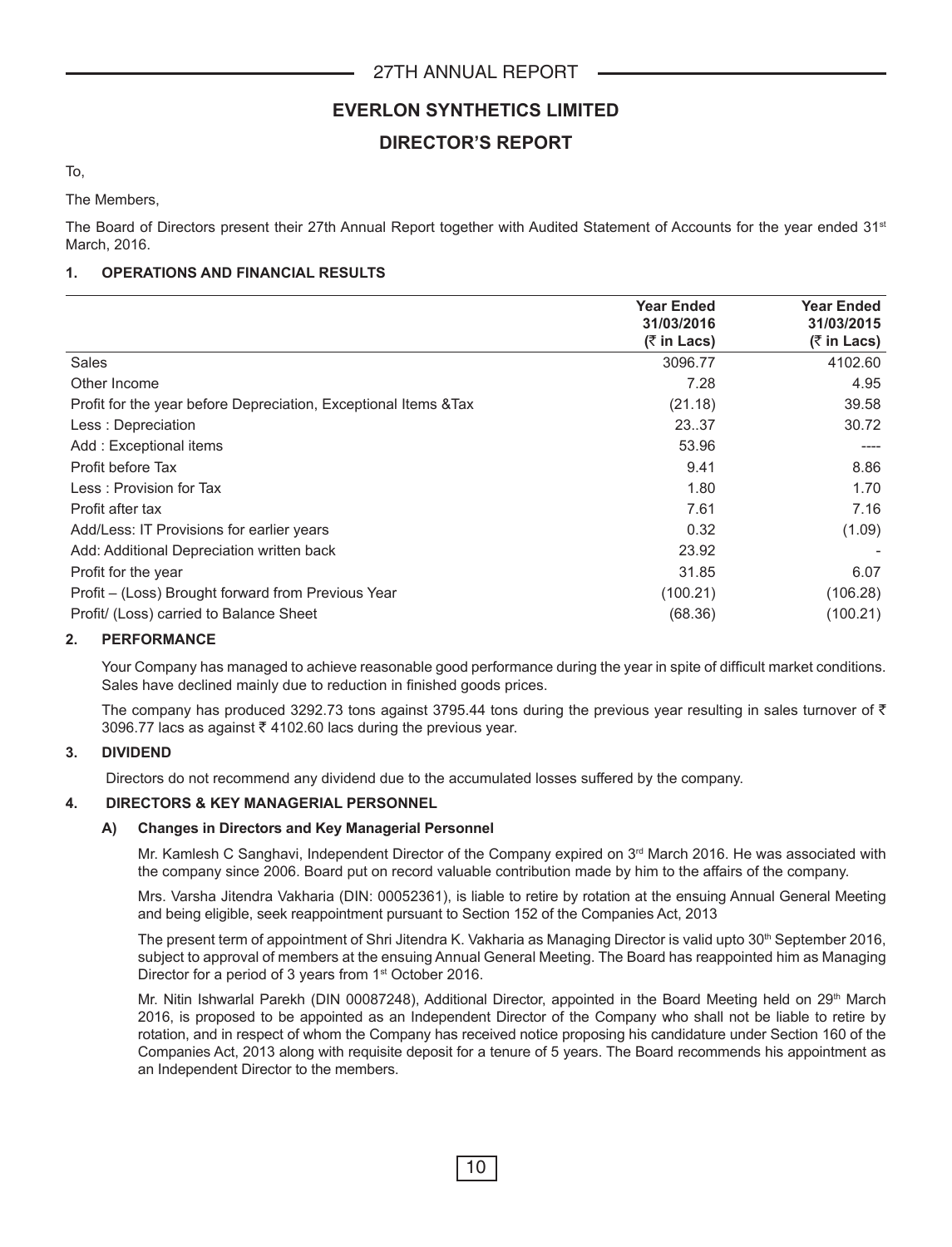Shri Subodh L More Secretary of the Company resigned on 23<sup>rd</sup> May 2015 and Shri Sandeep S.Gupta was appointed on 6<sup>th</sup> August 2015 as Secretary of the Company.

#### **B) Board Evaluation:**

Pursuant to the provisions of the Companies Act, 2013 and the Listing Agreement/Regulations, the Board has carried out an annual performance evaluation of its own performance, of individual Directors as well as the evaluation of the working of its all Committees.

#### **C) Declaration by an Independent Director(s)**

All the Independent Directors have provided the declaration of Independence, as required pursuant to Section 149(7) of the Companies Act, 2013, stating that they meet the criteria of independence as provided in sub-section (6).

#### **5. AUDITORS**

M/s. Poladia & Company, Chartered Accountants, Mumbai retiring Auditors, have expressed their unwillingness for reappointment. Further the audit committee and Board have recommended appointment of M/s. K.S. Maheshwari & Co. Chartered Accountants as Statutory Auditors of the Company. They have given their consent to act as Statutory Auditors and are eligible for appointment . Members are requested to appoint the auditors and to fix their remuneration.

#### **6. FIXED DEPOSITS** :

Your Company has not accepted any deposits within the meaning of Section 73 of the Companies Act, 2013 and the Companies (Acceptance of Deposits) Rules, 2014.

#### **7. PARTICULARS OF LOANS, GUARANTEES OR INVESTMENTS** :

The company has not given any loans or guarantees covered under the provisions of section 186 of the Companies Act, 2013.

The details of the investments made by the company is given in the notes to the financial statements.

#### **8. DIRECTORS RESPONSIBILITY STATEMENT**

Pursuant to Section 134(5) of the Companies Act 2013, Directors of your Company hereby state and confirm that :-

- a) in the preparation of the annual accounts for the year ended March 31, 2016, the applicable accounting standards, have been followed and there are no material departures from the same.
- b) the Directors have selected such accounting policies and applied them consistently and made judgements and estimates that are reasonable and prudent so as to give a true and fair view of the state affairs of the Company as at March 31, 2016 and of the profit of the company for the year ended on that date.
- c) the Directors have taken proper and sufficient care fo r the maintenance of adequate accounting records in accordance with the provisions of the Act for safeguarding the assets of the Company and for preventing and detecting fraud and other irregularities;
- d) the Directors have prepared the annual accounts on a going concern basis;
- e) the Directors have laid down internal financial controls to be followed by the Company and that such internal financial controls are adequate and are operating effectively; and
- f) the Directors have devised proper systems to ensure compliance with the provisions of all applicable laws and that such systems are adequate and operating effectively.

#### **9. AUDITORS REPORT**

Auditors notes are self-explanatory and do not call for any further comments. There are no qualifications in Auditors Report. There are no frauds reported by Auditors u/s.143(12) of the Companies Act 2013.

#### **10. CONSERVATION OF ENERGY, TECHNOLOGY ABSORPTION AND FOREIGN EXCHANGE**

The particulars relating to conservation of energy, technology absorption, foreign exchange earnings and outgo as required to be disclosed under the Act, are provided in **Annexure A** to this report.

#### **11. DETAILS OF COMMITTEE OF THE BOARD**

Currently the Board has 3 Committees: the Audit Committee, Nomination and Remuneration Committee and Stakeholders' Relationship Committee. The Composition of various committees and compliances, as per the applicable provisions of the Companies Act, 2013 and the Rules there under and Listing Agreement/ Regulations, are as follows:

11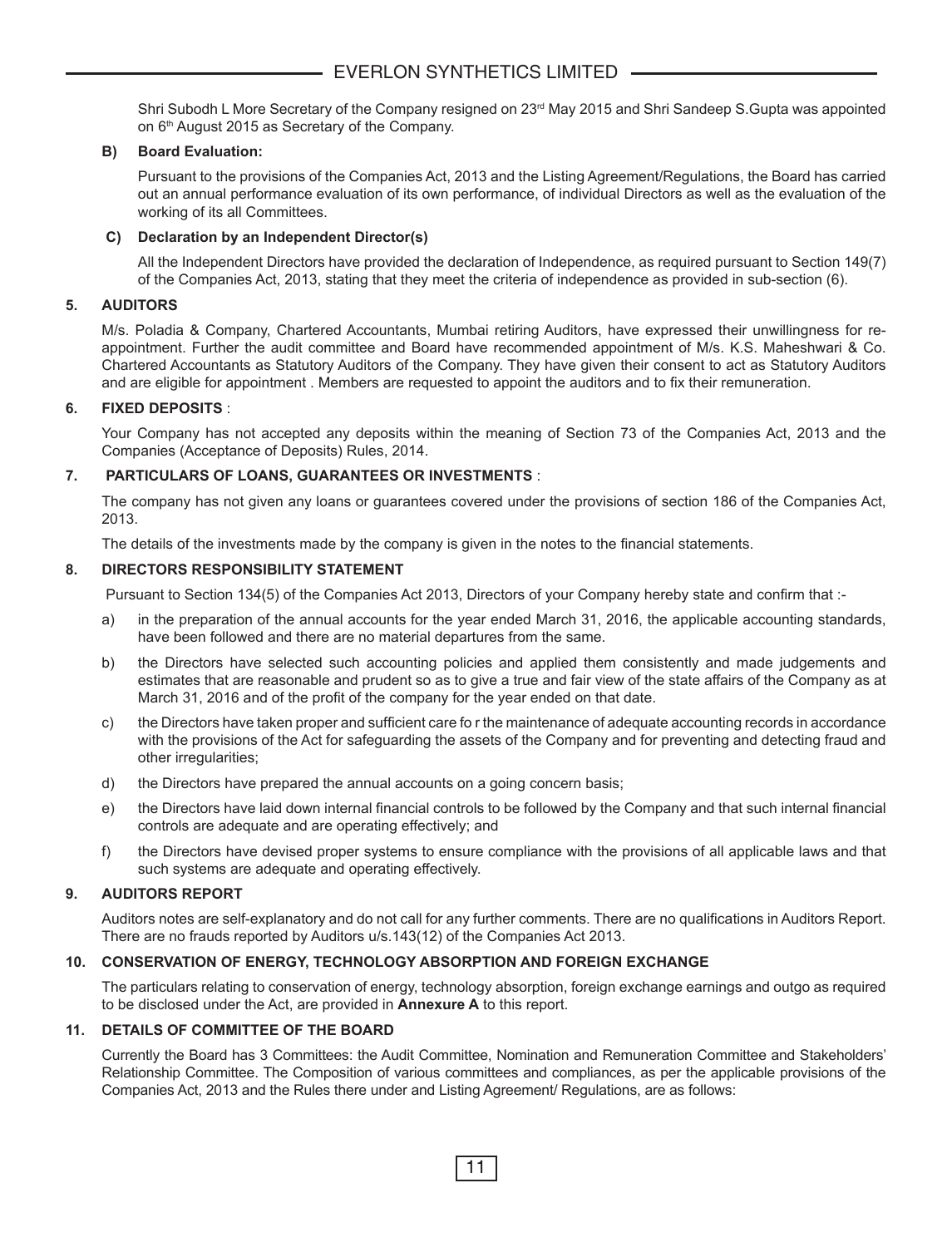#### **A. Audit Committee:**

Mr. Kamlesh Sanghvi, member of the Audit Committee expired on 3rd March 2016.

On 29<sup>th</sup> March 2016, Board appointed Mr. Nitin I. Parekh as a member of the committee. The Audit Committee comprising of Mr. Dinesh Turakhia, Independent Director as the Chairman of the Committee, and Mr. Nitin Parekh, Independent Director and Mr. Jitendra Vakharia, Director as the members of the Committee. The recommendations of the Audit Committee is always welcomed and accepted by the Board and all the major steps impacting the financials of the Company are undertaken only after the consultation of the Audit Committee.

#### **Details of establishment of vigil mechanism for directors and employees:**

The Company has established vigil mechanism pursuant to Section 177(9) of the Companies Act, 2013 for Directors and Employees to report their concerns and has also taken steps to safeguard any person using this mechanism from victimization and in appropriate and exceptional cases, there is direct access to approach Mr. Dinesh P. Turakhia, Chairperson of the Audit Committee.

#### **B. Nomination and remuneration committee:**

Shri Kamlesh C. Sanghvi member of the committee expired on 3<sup>rd</sup> March 2016. Board has appointed Mr. Nitin I. Parekh as member w.e.f. 29<sup>th</sup> March 2016.

The Board has constituted Nomination and Remuneration Committee under Section 178 of the Companies Act, 2013. Mr. Dinesh P.Turakhia, Independent Director is the Chairman of the said Committee and Mr. Nitin I. Parekh, Independent Director and Mrs. Varsha J.Vakharia, Director are the members of the Committee. The Committee has framed a policy to determine the qualification and attributes for appointment and basis of determination of remuneration of all the Directors, Key Managerial Personnel and other employees.

#### **C. Stakeholder's Relationship Committee:**

The Stakeholder's Relationship Committee comprises of Mr. Dinesh P. Turakhia, ndependent Director as the Chairman of the Committee and Mr. Jitendra K. Vakharia, Director and Mrs. Varsha J. Vakharia, Director as the members of the Committee. The role of the Committee is to consider and resolve securities holders' complaints. The complaints are responded resolved within the time frame provided.

#### **12. SECRETARIAL AUDITOR**

The Board has appointed A. M. Sheth & Associates, Practising Company Secretary, to conduct Secretarial Audit for the financial year 2015-16, as required u/s.204 of the Companies Act.2013 and the rules framed thereunder. The Secretarial Audit Report for the financial year ended March 31, 2016 is annexed herewith marked as **Annexure B** to this Report, The Secretarial Audit Report does not contain any qualification, reservation or adverse remark.

#### **13. MEETING OF THE BOARD OF DIRECTORS**

The Board of Directors duly met 8 times during the financial year from 1<sup>st</sup> April, 2015 to 31<sup>st</sup> March 2016. The dates on which the meetings were held are as follows:-

30<sup>th</sup> May 2015, 29<sup>th</sup> July 2015, 11<sup>th</sup> August 2015, 15<sup>th</sup> September 2015, 3rd November 2015, 6<sup>th</sup> November 2015, 3<sup>rd</sup> February 2016 and 29th March 2016.

#### **14. EXTRACT OF ANNUAL RETURN**

Extract of Annual Return of the Company is annexed herewith as **Annexure C** to this Report.

#### **15. RISK MANAGEMENT PLAN**

There is a continuous process for identifying, evaluating and managing significant risks faced through a risk management process designed to identify the key risks facing business. There are no risks which threaten the existence of the company.

#### **16. CORPORATE SOCIAL RESPONSIBILITY**

Provisions of section 135 of the Companies Act, 2013 are not applicable to the company.

#### **17. CORPORATE GOVERNANCE**

The Company is adhering to good corporate governance practices in every sphere of its operations. The corporate governance provisions as specified in regulations 17 to 27 and clauses (b) to (i) of sub-regulation (2) of regulation 46 and para C, D and E of Schedule V are not applicable to the Company as company's paid up capital is less than  $\bar{z}$  10 crores and net worth is less than ₹ 25 crores. Management Discussions and Analysis Report is attached herewith as **Annexure D**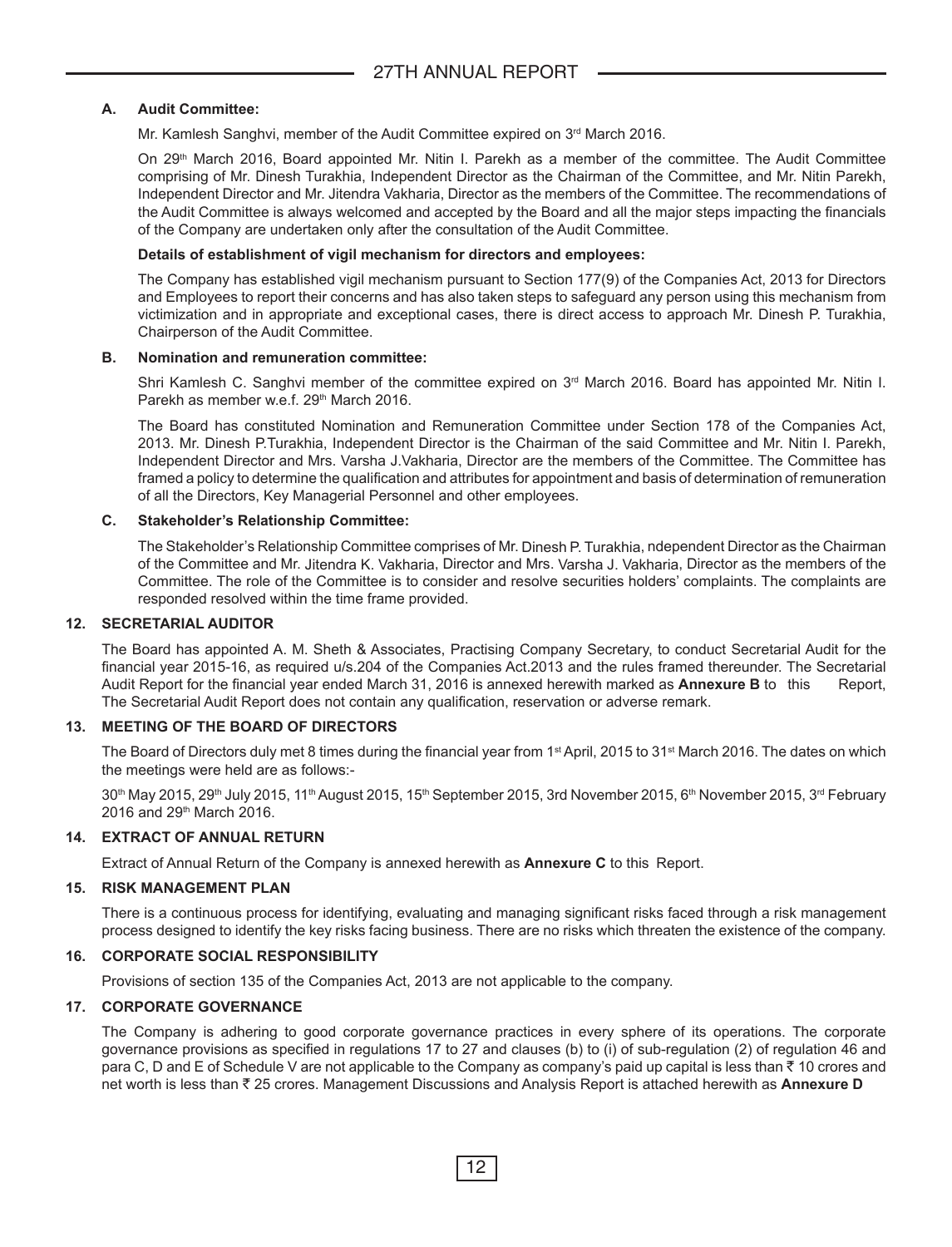#### **18. DEPOSITS**

The Company has not accepted any Deposits from the Public.

#### **19. CONTRACTS U/S. 188**

All contract/arrangements / transactions entered by the company during the financial year with related parties were in ordinary course of business and on an arm's length basis. Form AOC2 giving details of contract is attached herewith as **Annexure E .**

#### **20. INTERNAL FINANCIAL CONTROL**

Adequate internal controls, systems, and checks are in place, commensurate with the size of the Company and the nature of its business.

#### **21**. **DIRECTORS REMUNERATION**

Remuneration policy for Directors, Key Managerial Persons and other employees is attached herewith as **Annexure F.**

Particulars of Directors Remuneration as required u/s. 197(12) read with Rule 5(1) of Companies (Appointment and Remuneration of Managerial Personnel)Rules 2014 are attached herewith as **Annexure G.**

#### **22. RIGHTS ISSUE**

In term of letter of offer, company issued and allotted 2,59,48,800 equity shares of Re.1/- each a premium of Rs.0.30 per equity share, on  $6<sup>th</sup>$  November 2015. The funds were fully utlised for the purpose of repayment of unsecured loan and to meet the issue expenses.

#### **23. CODE OF CONDUCT**

Declaration by Managing Director under Para D of Schedule V of Listing Regulations 2015.

"I hereby declare that all the Board members and Senior Management Personnel of the Company have affirmed compliance with the code of conduct of Board of Directors and Senior Management."

#### **24. UNCLAIMED SHARES SUSPENSE ACCOUNT**

The company has dematerialized 733800 equity shares of  $\bar{\tau}$  1/- each and transferred to Unclaimed Suspense Account on 16/04/ 2016 .

#### **25. GENERAL DISCLOSURE**

No disclosure is required in respect of following matters:-

- a) Subsidiary Associate or Joint Venture Company.
- b) Material orders passed by the Regulators, or Courts or Tribunals.
- c) Equity shares with differential rights.
- d) Sweat equity shares.
- e) Employee Stock Options Scheme.
- f) Particulars of Employees. (no employee is in receipt of remuneration of Rs. 60 lacs p.a. or Rs. 5.00 lac p.m.)
- g) Sexual Harassment of Women at work place (Prevention, Prohibition and Redressal) Act, 2013. (No cases filed).

#### **26. ACKNOWLEDGEMENT**

The Directors wish to place on record appreciation for the efforts put in by all the employees of the Company. They are thankful to Company's Bankers for the support extended to the company.

#### **For and on behalf of the Board of Director**

| -- Sd --                 | -- Sd --        |
|--------------------------|-----------------|
| J. K. Vakharia           | V. J. Vakharia  |
| <b>Managing Director</b> | <b>Director</b> |
| (DIN 00047777)           | (DIN 00052361)  |

**Place :- Mumbai Date :- 30th May 2016**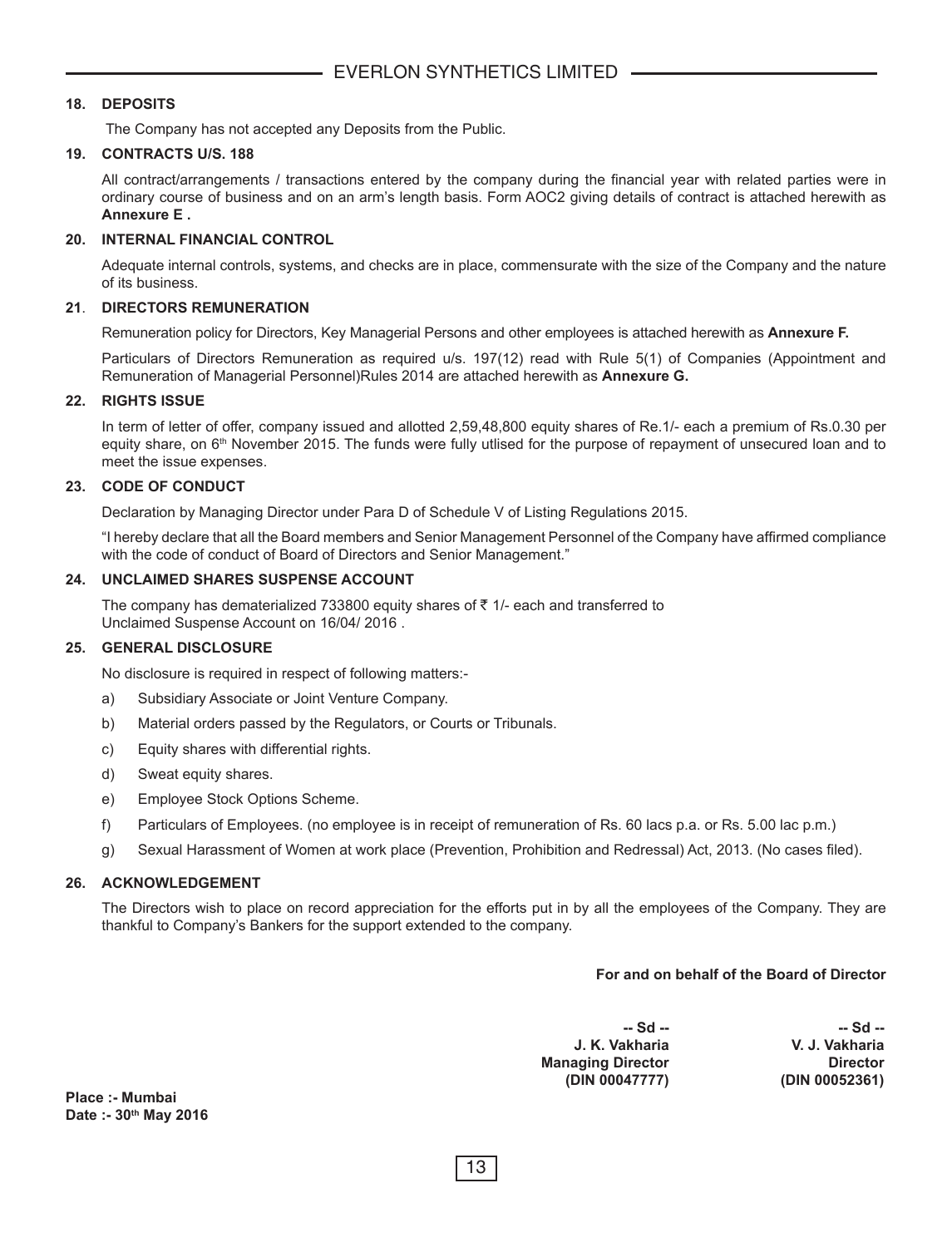## **ANNEXURE A**

## **DIRECTOR'S REPORT 2015-2016**

#### **CONSERVATION OF ENERGY, TECHNOLOGY ABSORPTION, FOREIGN EXCHANGE EARNING AND OUTGO ETC** :

Information on conservation of Energy, Technology absorption, Foreign Exchange earnings and outgo required to be disclosed under Section 134 of the Companies Act, 2013 read with Companies (Accounts) Rules, 2014 are provided.

#### **(A) CONSERVATION OF ENERGY**

| (i)   | the steps taken or impact on conservation<br>of energy                        | Energy conservation continues to receive priority attention<br>at all levels.                                                                                                                     |
|-------|-------------------------------------------------------------------------------|---------------------------------------------------------------------------------------------------------------------------------------------------------------------------------------------------|
| (ii)  | the steps taken by the company for utilising alternate :<br>sources of energy | All efforts are made to conserve and optimise use of energy<br>with continuous monitoring, improvement in maintenance<br>and distribution systems and through improved operational<br>techniques. |
| (iii) | investment on<br>the capital<br>conservation:<br>energy<br>equipment          | No Capital has been earmarked separately for Energy<br>Conservation equipment.                                                                                                                    |

## (B) **TECHNOLOGY ABSORPTION**

NIL

#### (C) **FOREIGN EXCHANGE EARNINGS AND OUT GO**:

Foreign Exchange earned : NIL Foreign Exchange outgo : NIL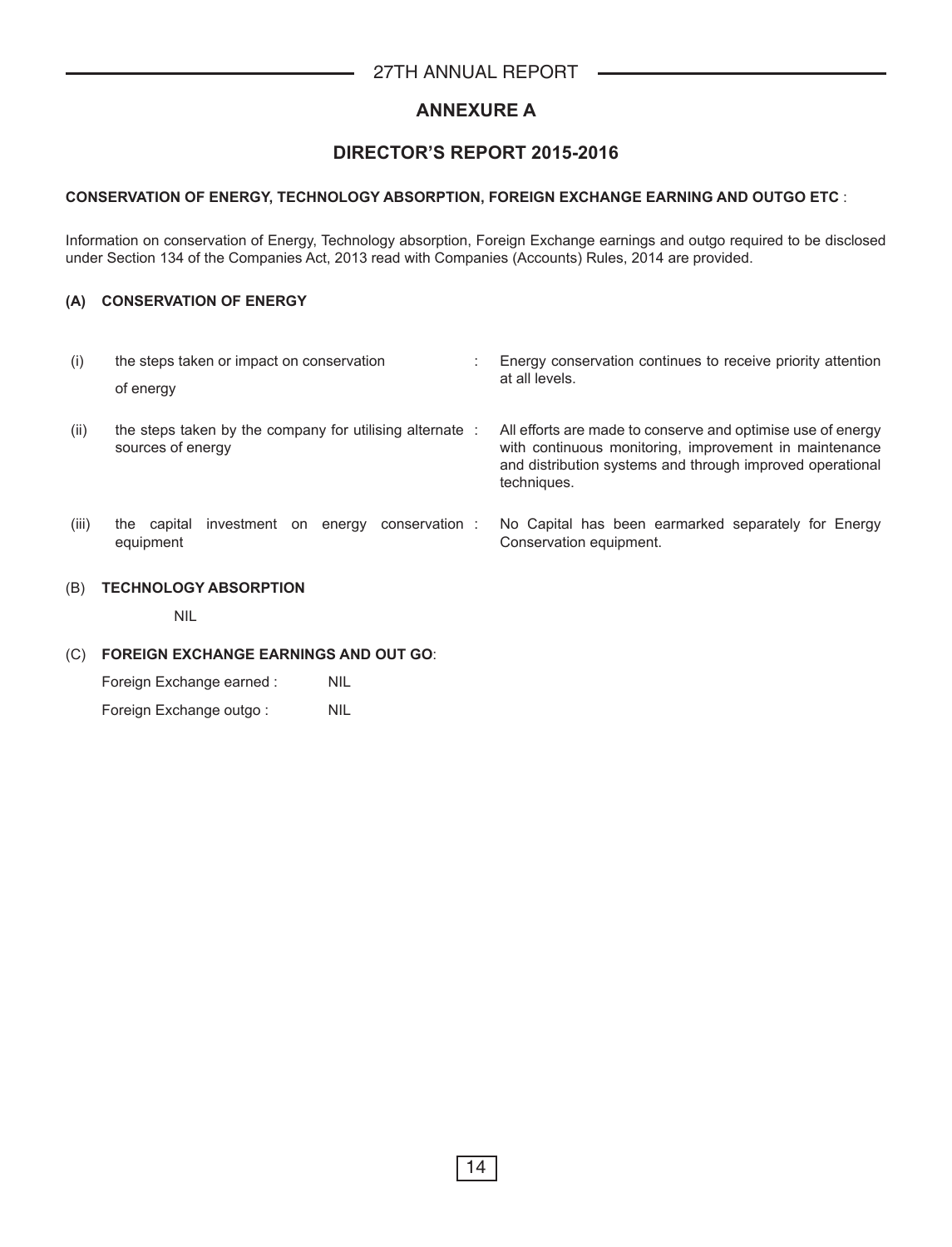## EVERLON SYNTHETICS LIMITED

## **ANNEXURE - B**

#### **SECRETARIAL AUDIT REPORT**

#### **FOR THE FINANCIAL YEAR ENDED 31st MARCH 2016**

*[Pursuant to Section 204(1) of the Companies Act, 20 13 and Rule No.9 of the Companies (Appointment and Remuneration of Managerial Personnel) Rules, 2014]*

To,

The Members, Everlon Synthetics Limited, Regent Chambers, 6<sup>th</sup> Floor, 208, Nariman Point, Mumbai-400021

I have conducted the secretarial audit of the compliance of applicable statutory provisions and the adherence to good corporate practices by Everlon Synthetics Limited (hereinafter called the company). Secretarial Audit was conducted in a manner that provided me a reasonable basis for evaluating the corporate conducts/statutory compliances and expressing my opinion thereon.

Based on my verification of the Company's books, papers, minute books, forms and returns filed and other records maintained by the company and also the information provided by the Company, its officers, agents and authorised representatives during the conduct of secretarial audit, I hereby report that in my opinion, the company has during the audit period covering the financial year ended on 31st March 2016 (Audit Period) complied with the statutory provisions listed hereunder and also that the Company has proper Board-processes and compliance-mechanism in place to the extent, in the manner and subject to the reporting made hereinafter:

I have examined the books, papers, minute books, forms and returns filed and other records maintained by the Company for the financial year ended on 31<sup>st</sup> March 2016 according to the provisions of:

- (i) The Companies Act, 2013 (the Act) and the rules made thereunder
- (ii) The Securities Contracts (Regulation) Act, 1956 ('SCRA') and the rules made thereunder;
- (iii) The Depositories Act, 1996 and the Regulations and Bye-laws framed thereunder;
- (iv) Foreign Exchange Management Act, 1999 and the rules and regulations made thereunder to the extent of Foreign Direct Investment, Overseas Direct Investment and External Commercial Borrowings (Not applicable to the Company during the Audit Period)
- (v) The following Regulations and Guidelines prescribed under the Securities and Exchange Board of India Act, 1992 ('SEBI Act'):-
	- (a) The Securities and Exchange Board of India (Substantial Acquisition of Shares and Takeovers) Regulations, 2011;
	- (b) The Securities and Exchange Board of Indi a ( Prohibition of Insider Trading) Regulations,1992 and The Securities and Exchange Board of India (Prohibition of Insider Trading) Regulations,2015;
	- (c ) The Securities and Exchange Board of India ( Issue of Capital and Disclosure Requirements) Regulations, 2009;
	- (d) The Securities and Exchange Board of India (Share Based Employee Benefits) Regulations, 2014 (Not applicable to the Company during the Audit Period);
	- (e) The Securities and Exchange Board of India ( Issue and Listing of Debt Securities) Regulations, 2008 (Not applicable to the Company during the Audit Period);
	- (f) The Securities and Exchange Board of India (Registrars to an Issue and Share Transfer Agents) Regulations, 1993 regarding the Companies Act and dealing with client;
	- (g) The Securities and Exchange Board of India ( Delisting of Equity Shares Regulations, 2009 (Not applicable to the Company during the Audit Period); and
	- (h) The Securities and Exchange Board of India (Buyback of Securities) Regulations, 1998 (Not applicable to the Company during the Audit Period);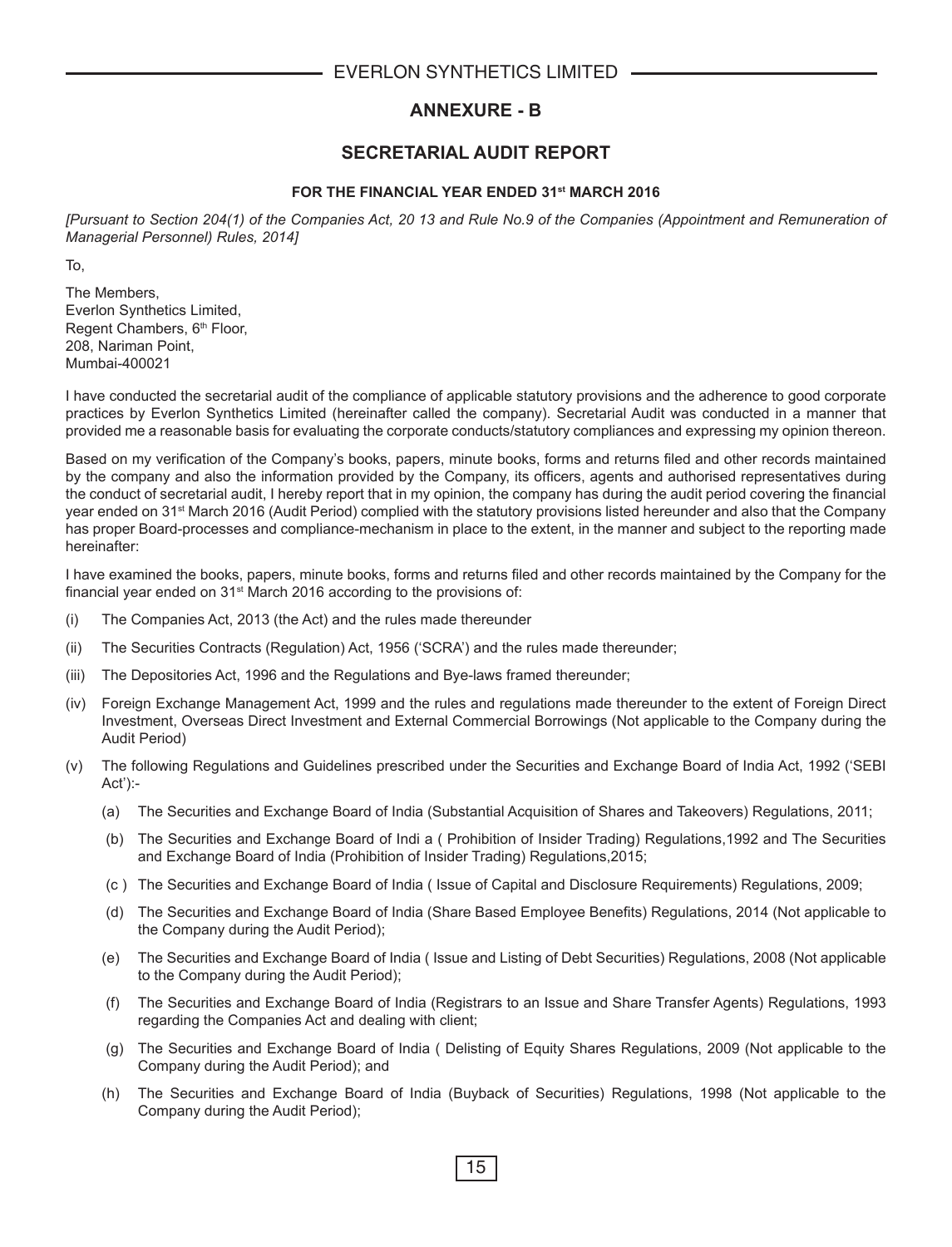(vi) There are no specific laws applicable to the Company, as confirmed by the Company.

I have also examined compliance with the applicable clauses of the following:

- (i) Secretarial Standards (SS) issued by The Institute of Company Secretaries of India. (effective from 1st July 2015)
- (ii) The Listing Agreements entered into by the Company with Stock Exchanges and The Securities and Exchange Board of India (Listing Obligations and Disclosure Requirements) Regulations, 2015(LODR) (effective from 1st December, 2015)
	- As the Company falls in ambit of criterion specified u/ R. 15 (2) of LODR, certain regulations are not applicable to the Company.

During the period under review, the Company has complied with the provisions of the Act, Rules, Regulations, Guidelines, Standards, etc. mentioned above.

**I further report that** the Board of Directors of the Company is duly constituted with proper balance of Executive Directors, Non-Executive Directors and Independent Directors. The changes in the composition of the Board of Directors that took place during the period under review were carried out in compliance with the provisions of the Act.

Adequate notice is given to all directors to schedule the Board Meetings, agenda and detailed notes on agenda were sent at least seven days in advance and a system exists for seeking and obtaining further information and clarifications on the agenda items before the meeting and for meaningful participation at the meeting.

All decisions at board meetings and Committee meetings are carried out unanimously as recorded in the minutes of meetings of the Board of Directors or Committees of the Board, as the case may be.

**I further report that** there are adequate systems and processes in the company commensurate with the size and operations of the company to monitor and ensure compliance with applicable laws, rules, regulations and guidelines.

**I further report that** during the audit period the Company has issued and allotted 2,59,48,800 equity shares of Re. 1/- each at a premium of Re. 0.30/- per equity share, on Rights basis.

> F**OR A. M. SHETH & ASSOCIATES. (Company Secretaries)**

> > **-- Sd -- AMI SHETH Prop. ACS No. 24127 CP No. 1397**6

Place: Mumbai Date: 30<sup>th</sup> May, 2016

This report is to be read with our letter of even date which is annexed as Annexure-A and forms an integral part of this report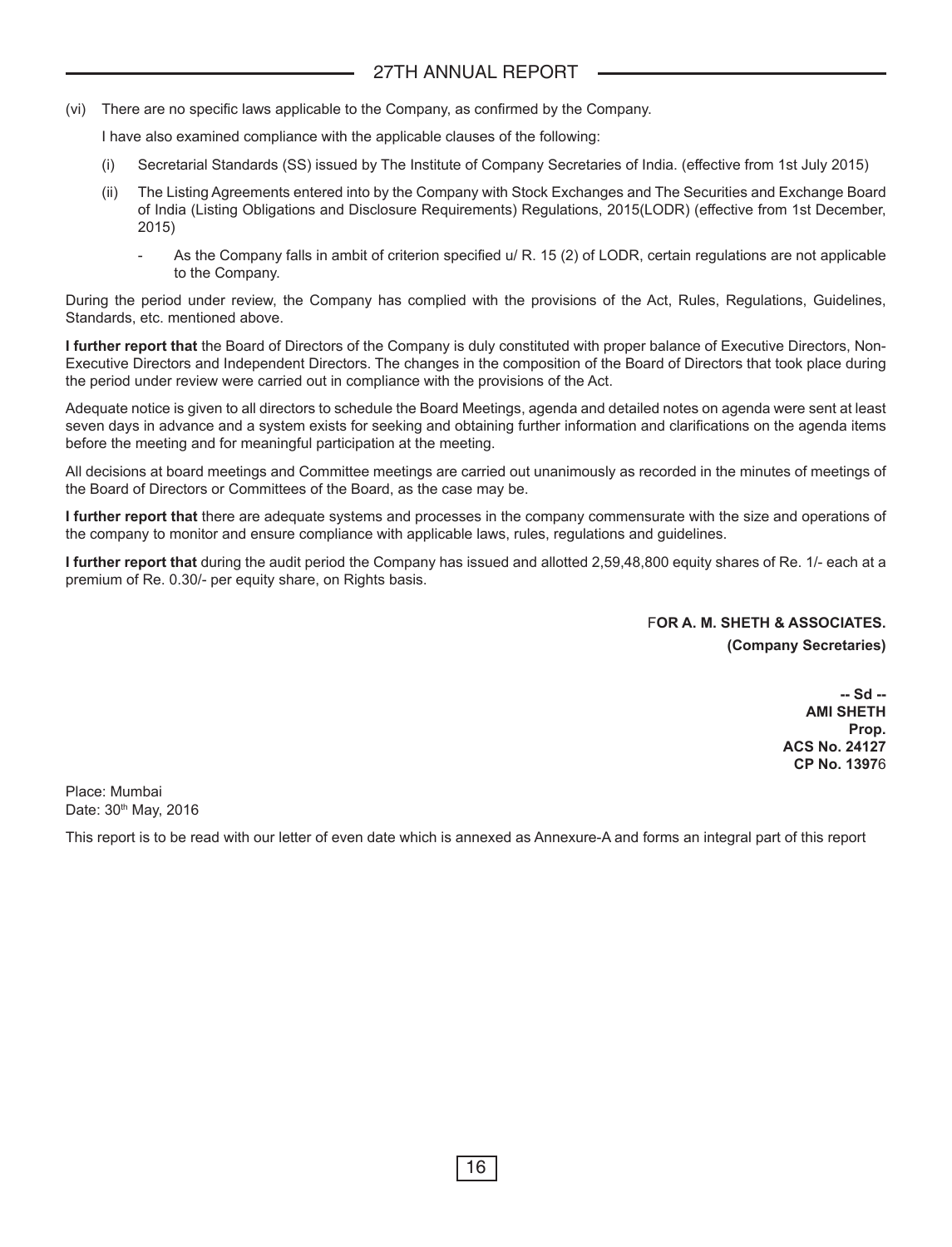#### **Annexure-A**

The Members, Everlon Synthetics Limited, Regent Chambers, 6th Floor, 208, Nariman Point,

Mumbai-400021

Our report of even date is to be read along with this letter.

- 1) Maintenance of secretarial record is the responsibility of the management of the company. Our responsibility is to express an opinion on these secretarial records based on our audit.
- 2) We have followed the audit practices and processes as were appropriate to obtain reasonable assurance about the correctness of the contents of the Secretarial records. The verification was done on test basis to ensure that correct facts are reflected in secretarial records. We believe that the processes and practices, we followed provide a reasonable basis for our opinion.
- 3) We have not verified the correctness and appropriateness of financial records and Books of Accounts of the company.
- 4) Where ever required, we have obtained the Management representation about the compliance of laws, rules and regulations and happening of events, etc.
- 5) The compliance of the provisions of Corporate and other applicable laws, rules, regulations, standards is the responsibility of management. Our examination was limited to the verification of procedures on test basis.
- 6) The Secretarial audit report is neither an assurance as to the future viability of the company nor of the efficacy or effectiveness with which the management has conducted the affairs of the company.

**FOR A. M. SHETH & ASSOCIATES. (Company Secretaries)**

> **-- Sd-- AMI SHETH Prop. ACS No. 24127 CP No. 13976**

Place : Mumbai Date: 30th May, 2016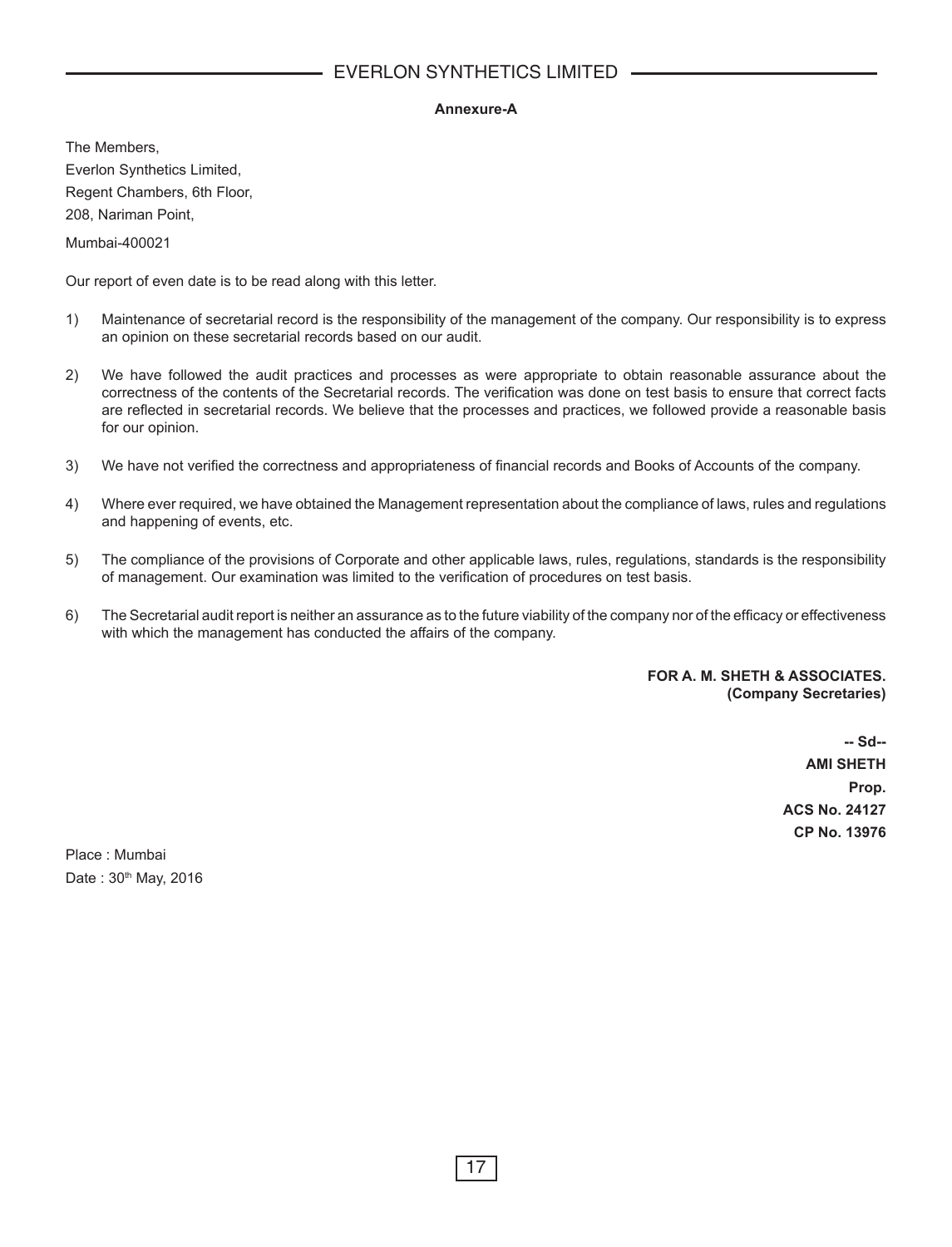## 27TH ANNUAL REPORT

#### **Annexure C**

## **EXTRACT OF ANNUAL RETURN FORM MGT 9**

(Pursuant to Section 92 (3) of the Companies Act, 2013 and Rule 12(1) of the Company (Management & Administration) Rules, 2014)

#### **FINANCIAL YEAR ENDED ON 31.03.2016**

#### **I. REGISTRATION & OTHER DETAILS:**

|   | <b>CIN</b>                                                                    | L17297MH1989PLC052747                                                                                                                                                                                           |
|---|-------------------------------------------------------------------------------|-----------------------------------------------------------------------------------------------------------------------------------------------------------------------------------------------------------------|
| 2 | <b>Registration Date</b>                                                      | 26th July, 1989                                                                                                                                                                                                 |
| 3 | Name of the Company                                                           | Everlon Synthetics Ltd.                                                                                                                                                                                         |
| 4 | Category/Sub-category of the Company                                          | Company Limited by Shares                                                                                                                                                                                       |
| 5 | Address of the Registered office & contact details                            | 67, Regent Chambers, Nariman Point,<br>Mumbai - 400021<br>Tel: 2204 9233, 2204 2788 Fax: (022) 2287 0540                                                                                                        |
| 6 | Whether listed company                                                        | Yes (Listed on BSE)                                                                                                                                                                                             |
|   | Name, Address & contact details of the Registrar<br>& Transfer Agent, if any. | Sharex Dynamic (India) Pvt. Ltd.<br>Unit-1, Luthra Ind. Premises, Safed Pool, Andheri Kurla Road,<br>Andheri (E), Mumbai - 400 072.<br>Tel: 2851 5606/ 2851 5644 Fax: 2851 2885<br>E-mail: sharexindia@vsnl.com |

#### **II. PRINCIPAL BUSINESS ACTIVITIES OF THE COMPANY:**

All the business activities contributing 10% or more of the total turnover of the Company shall be stated

| Sr. | Name & Description of main | NIC Code of the Product / | % to total turnover |
|-----|----------------------------|---------------------------|---------------------|
| No. | products/services          | service                   | of the company      |
|     | Polvester Texturised Yarn  | --------                  | 100%                |

#### **III. PARTICULARS OF HOLDING, SUBSIDIARY & ASSOCIATE COMPANIES:**

| Sr.<br>No. | <b>Name and Address</b><br>of the Company | <b>CIN/GLN</b> | Holding/Subsidiary/<br>Associate | % of Shares Held<br>Associate | <b>Applicable Section</b> |
|------------|-------------------------------------------|----------------|----------------------------------|-------------------------------|---------------------------|
|            | N.A.                                      | N.A.           | N.A.                             | N.A.                          | N.A.                      |
|            |                                           |                |                                  |                               |                           |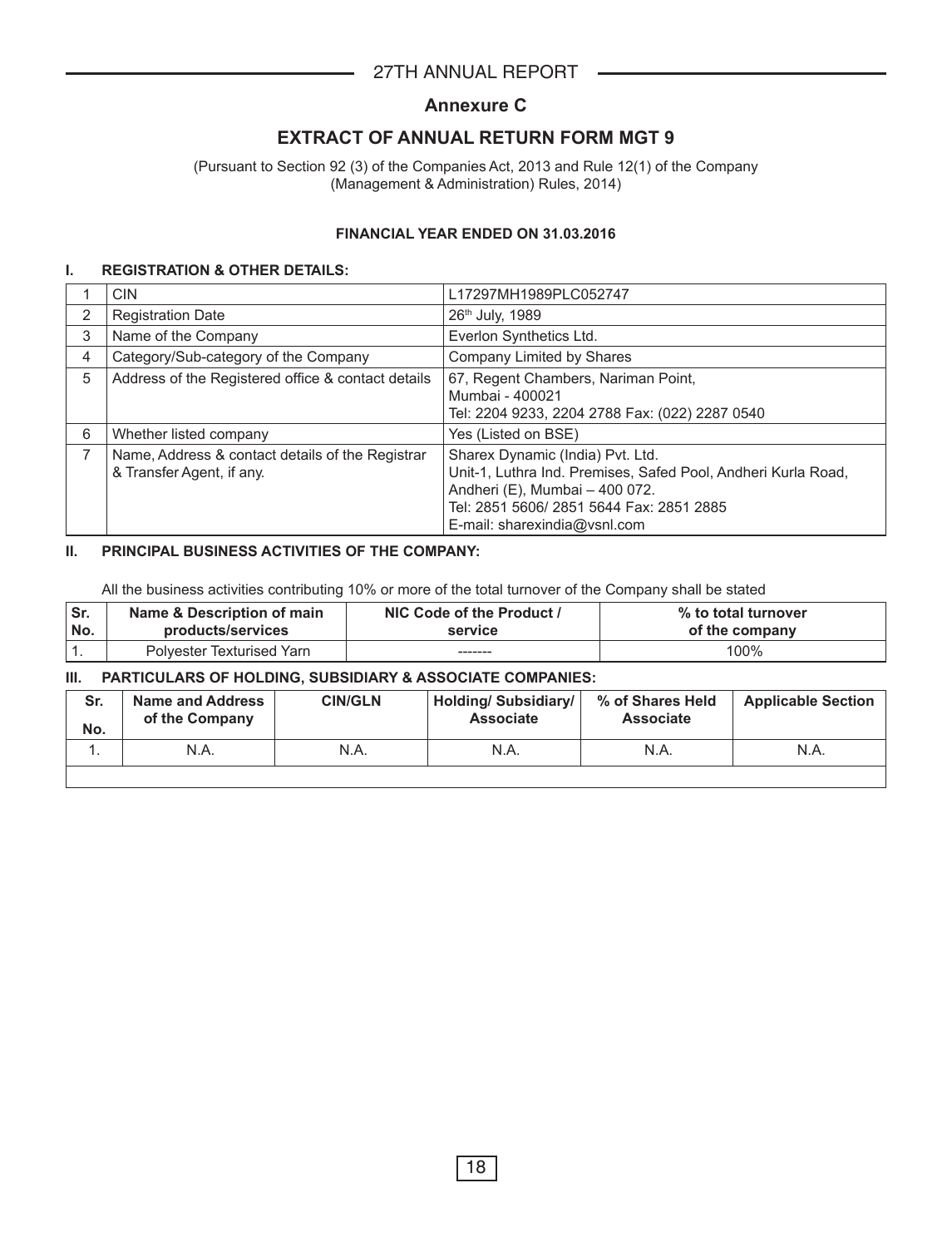## **IV. SHARE HOLDING PATTERN**

## **(Equity Share Capital Break up as percentage of total Equity)**

#### **i) Category-wise Share Holding**

|    | Category of                         | No of Shares held at the beginning of the year | No of Shares held at the end of the year |              |                                         |          | $\%$     |              |                                         |                              |
|----|-------------------------------------|------------------------------------------------|------------------------------------------|--------------|-----------------------------------------|----------|----------|--------------|-----------------------------------------|------------------------------|
|    | <b>Sharfeholders</b>                | Demat                                          | Physical                                 | <b>Total</b> | $%$ of<br><b>Total</b><br><b>Shares</b> | Demat    | Physical | <b>Total</b> | $%$ of<br><b>Total</b><br><b>Shares</b> | Change<br>during<br>the year |
| А. | <b>Promoters</b>                    |                                                |                                          |              |                                         |          |          |              |                                         |                              |
|    | a) Individual/HUF                   | 14991784                                       | Nil                                      | 14991784     | 49.521                                  | 34883175 | Nil      | 34883175     | 62.045                                  | 12.524                       |
|    | c) State Govt.(s)                   | Nil                                            | Nil                                      | Nil          | Nil                                     | Nil      | Nil      | Nil          | Nil                                     | Nil                          |
|    | d) Bodies Corp.                     | 3350690                                        | Nil                                      | 3350690      | 11.068                                  | 4600690  | Nil      | 4600690      | 8.183                                   | $-2.885$                     |
|    | e) Banks/FI                         | Nil                                            | Nil                                      | Nil          | Nil                                     | Nil      | Nil      | Nil          | Nil                                     | Nil                          |
|    | f) Any Other                        |                                                |                                          |              |                                         |          |          |              |                                         |                              |
|    | Sub-total $(A)$ $(1)$ :-            | 18342474                                       | <b>Nil</b>                               | 18342474     | 60.589                                  | 39483865 | Nil      | 39483865     | 70.228                                  | 9.639                        |
|    | (2) Foreign                         |                                                |                                          |              |                                         |          |          |              |                                         |                              |
|    | a) NRIs- Individuals                | Nil                                            | Nil                                      | Nil          | Nil                                     | Nil      | Nil      | Nil          | Nil                                     | Nil                          |
|    | b) Other - Individuals              | Nil                                            | Nil                                      | Nil          | Nil                                     | Nil      | Nil      | Nil          | Nil                                     | Nil                          |
|    | c) Bodies Corp.                     | Nil                                            | Nil                                      | Nil          | Nil                                     | Nil      | Nil      | Nil          | Nil                                     | Nil                          |
|    | d) Banks / F1                       | Nil                                            | Nil                                      | Nil          | Nil                                     | Nil      | Nil      | Nil          | Nil                                     | Nil                          |
|    | e) Any other                        | Nil                                            | Nil                                      | Nil          | Nil                                     | Nil      | Nil      | Nil          | Nil                                     | Nil                          |
|    | Sub-total (A) (2):-                 | Nil                                            | Nil                                      | Nil          | Nil                                     | Nil      | Nil      | Nil          | Nil                                     | Nil                          |
|    | <b>Total shareholding</b>           | 18342474                                       | Nil                                      | 18342474     | 60.589                                  | 18342474 | Nil      | 39483865     | 70.228                                  | 9.639                        |
|    | of Promoter (A)=(A)(1)<br>$+(A)(2)$ |                                                |                                          |              |                                         |          |          |              |                                         |                              |
| В. | <b>Public Shareholding</b>          |                                                |                                          |              |                                         |          |          |              |                                         |                              |
|    | a) Mutual Funds/Banks/FI            | Nil                                            | Nil                                      | Nil          | Nil                                     | Nil      | Nil      | Nil          | Nil                                     | Nil                          |
|    | b) Central Govt.                    | Nil                                            | Nil                                      | Nil          | Nil                                     | Nil      | Nil      | Nil          | Nil                                     | Nil                          |
|    | c) State Govt.(s)                   | Nil                                            | Nil                                      | Nil          | Nil                                     | Nil      | Nil      | Nil          | Nil                                     | Nil                          |
|    | d) Venture Capital funds            | Nil                                            | Nil                                      | Nil          | Nil                                     | Nil      | Nil      | Nil          | Nil                                     | Nil                          |
|    | e) Insurance Companies              | Nil                                            | Nil                                      | Nil          | Nil                                     | Nil      | Nil      | Nil          | Nil                                     | Nil                          |
|    | f) Flls                             | Nil                                            | Nil                                      | Nil          | Nil                                     | Nil      | Nil      | Nil          | Nil                                     | Nil                          |
|    | g) Foreign Venture<br>Capital Funds | Nil                                            | Nil                                      | Nil          | Nil                                     | Nil      | Nil      | Nil          | Nil                                     | Nil                          |
|    | i) Other (specify)                  | Nil                                            | Nil                                      | Nil          | Nil                                     | Nil      | Nil      | Nil          | Nil                                     | Nil                          |
|    | Sub-total $(B)(1)$ :-               | Nil                                            | Nil                                      | Nil          | Nil                                     | Nil      | Nil      | Nil          | Nil                                     | Nil                          |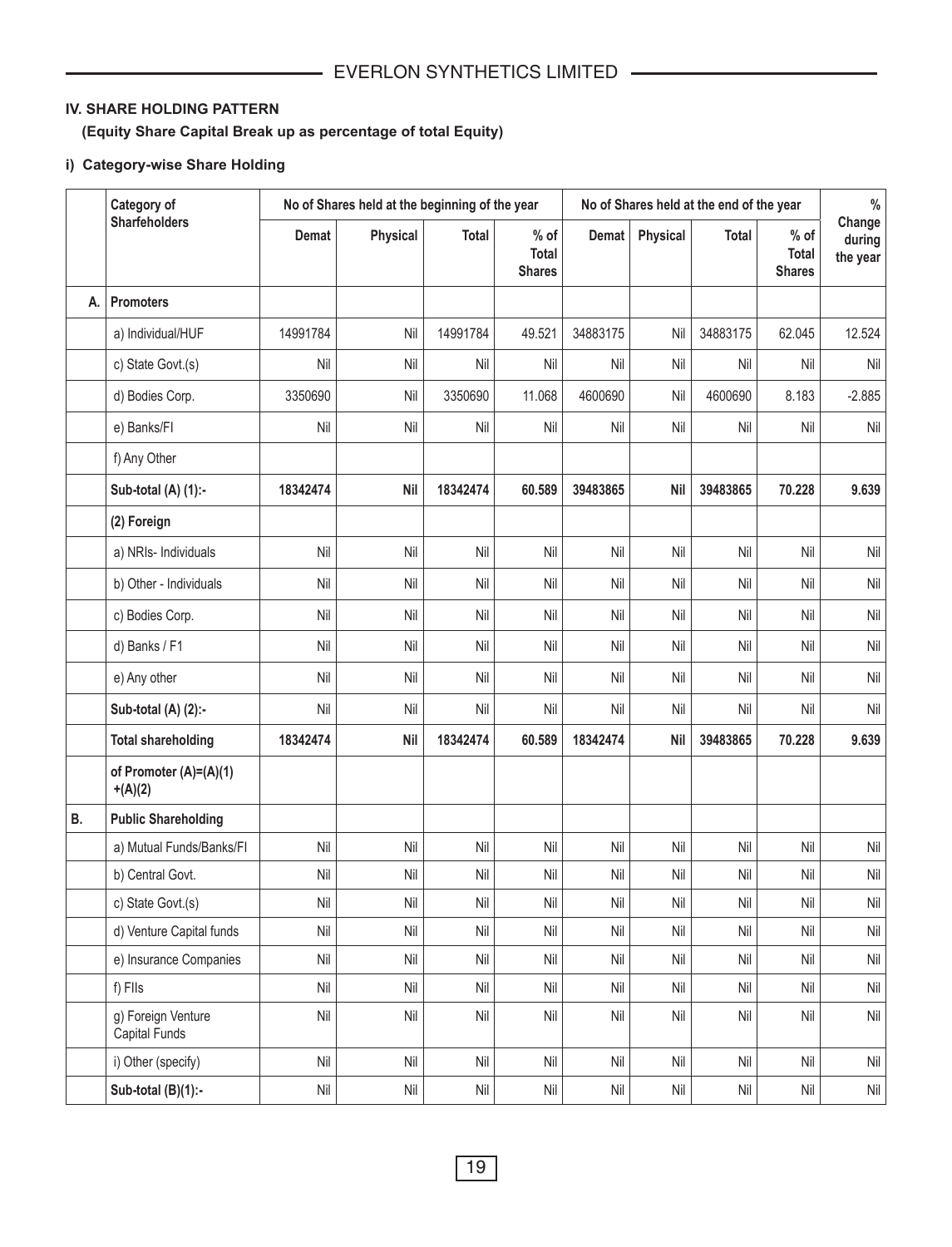## 27TH ANNUAL REPORT

| Category of |                                                                                       | No of Shares held at the beginning of the year |              |          |                                         | No of Shares held at the end of the year |              |          |                                         | $\frac{0}{0}$                |
|-------------|---------------------------------------------------------------------------------------|------------------------------------------------|--------------|----------|-----------------------------------------|------------------------------------------|--------------|----------|-----------------------------------------|------------------------------|
|             | <b>Sharfeholders</b>                                                                  | Demat                                          | Physical     | Total    | $%$ of<br><b>Total</b><br><b>Shares</b> | Demat                                    | Physical     | Total    | $%$ of<br><b>Total</b><br><b>Shares</b> | Change<br>during<br>the year |
|             | 2. Non-Institutions                                                                   |                                                |              |          |                                         |                                          |              |          |                                         |                              |
|             | a) Bodies Corp.                                                                       | 290033                                         | 13800        | 303833   | 1.004                                   | 256149                                   | 12000        | 268149   | 0.477                                   | $-0.527$                     |
|             | i) Indian                                                                             |                                                |              |          |                                         |                                          |              |          |                                         |                              |
|             | ii) Overseas                                                                          | $\mathbf{0}$                                   | $\mathbf{0}$ | 0        | 0                                       | 0                                        | 0            | 0        | 0                                       | $\mathbf{0}$                 |
|             | b) Individuals                                                                        |                                                |              |          |                                         |                                          |              |          |                                         |                              |
|             | i) Individual shareholders<br>holding nominal share<br>capital upto ₹ 1 lakh          | 3111050                                        | 2949810      | 6060860  | 20.02                                   | 4580421                                  | 2188329      | 6768750  | 12.039                                  | (7.981)                      |
|             | ii) Individual shareholders<br>holding nominal share<br>capital in excess of ₹1 lakh. | 2928963                                        | $\Omega$     | 2928963  | 9.675                                   | 4370874                                  | 733800       | 5104674  | 9.079                                   | $-0.596$                     |
|             | c) Others NRI                                                                         | 2619470                                        | 18000        | 2637470  | 8.712                                   | 4594562                                  | 0            | 4594562  | 8.172                                   | $-0.54$                      |
|             | <b>Clearing Members</b>                                                               | $\Omega$                                       | $\mathbf{0}$ | 0        |                                         | 2400                                     | 0            | 2400     | 0.004                                   | 0.004                        |
|             | Sub-total (B)(2)                                                                      | 8949516                                        | 2981610      | 11931126 | 39.411                                  | 13804406                                 | 2934129      | 16738535 | 29.771                                  | (9.640)                      |
|             | <b>Total Public Shareholding</b>                                                      |                                                |              |          |                                         |                                          |              |          |                                         |                              |
|             | $(B)=(B)(1)+(B)(2)$                                                                   | 8949516                                        | 2981610      | 11931126 | 39.411                                  | 13804406                                 | 2934129      | 16738535 | 29.771                                  | (9.640)                      |
| C.          | Shares held by                                                                        |                                                |              |          |                                         |                                          |              |          |                                         |                              |
|             | Custodian for                                                                         | $\Omega$                                       | $\Omega$     | 0        | 0                                       | 0                                        | $\mathbf{0}$ | 0        | 0                                       | $\Omega$                     |
|             | GDRs & ADRs.                                                                          |                                                |              |          |                                         |                                          |              |          |                                         |                              |
|             | Grand Total (A+B+C)                                                                   | 27291990                                       | 2981610      | 30273600 | 100                                     | 53288271                                 | 2934129      | 56222400 | 100                                     | 0                            |

## ii) **Shareholding of Promoters:**

| SI.            | Shareholder's                       |                        | Shareholding at beginning of the year            |                                                              | Shareholding at the end of the year | $%$ change                                       |                                                              |                                              |
|----------------|-------------------------------------|------------------------|--------------------------------------------------|--------------------------------------------------------------|-------------------------------------|--------------------------------------------------|--------------------------------------------------------------|----------------------------------------------|
| No.            | <b>Name</b>                         | No of<br><b>Shares</b> | % of total<br><b>Shares of</b><br>the<br>Company | % of shares<br>Pledged /<br>encumbered<br>to total<br>shares | No of<br><b>Shares</b>              | % of total<br><b>Shares of</b><br>the<br>Company | % of shares<br>Pledged /<br>encumbered<br>to total<br>shares | in<br>share<br>holding<br>during the<br>year |
| $\mathbf{1}$   | Everest Yarn<br>Agency P. Ltd.      | 300820                 | 0.994                                            | Nil                                                          | 300820                              | 0.535                                            | Nil                                                          | $-0.459$                                     |
| 2              | Everlon Solar<br>Energy P. Ltd.     | 1488000                | 4.915                                            | Nil                                                          | 1488000                             | 2.647                                            | Nil                                                          | $-2.268$                                     |
| 3              | Omkar Texolene<br>Pvt. Ltd.         | 150260                 | 0.496                                            | Nil                                                          | 300260                              | 0.534                                            | Nil                                                          | 0.038                                        |
| $\overline{4}$ | Vakharia Synthetics<br>Pvt.Ltd.     | 1181912                | 3.904                                            | Nil                                                          | 2281912                             | 4.059                                            | Nil                                                          | 0.155                                        |
| 5              | Vakharia Financial<br>Services Ltd. | 229698                 | 0.759                                            | Nil                                                          | 229698                              | 0.409                                            | Nil                                                          | $-0.350$                                     |
| 6              | Jitendra K. Vakharia<br>(HUF)       | 4513188                | 14.908                                           | Nil                                                          | 12213188                            | 21.723                                           | Nil                                                          | 6.815                                        |
| $\overline{7}$ | Tarun K. Vakharia<br>(HUF)          | 29740                  | 0.098                                            | Nil                                                          | 10165                               | 0.018                                            | Nil                                                          | $-0.080$                                     |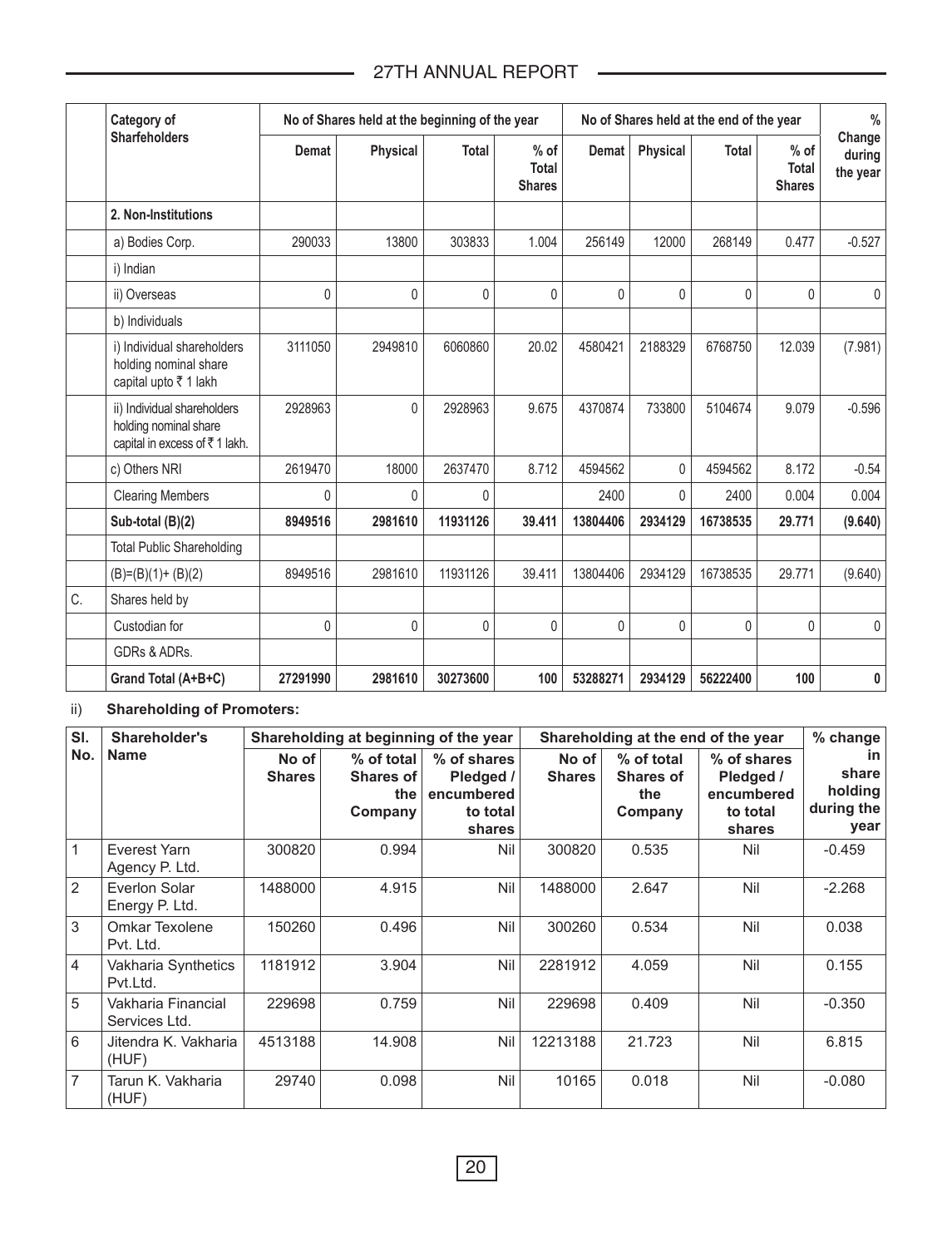## - EVERLON SYNTHETICS LIMITED -

| SI. | Shareholder's                 |                        | Shareholding at beginning of the year            |                                                              |                        | Shareholding at the end of the year              |                                                              | $%$ change                                     |
|-----|-------------------------------|------------------------|--------------------------------------------------|--------------------------------------------------------------|------------------------|--------------------------------------------------|--------------------------------------------------------------|------------------------------------------------|
| No. | <b>Name</b>                   | No of<br><b>Shares</b> | % of total<br><b>Shares of</b><br>the<br>Company | % of shares<br>Pledged /<br>encumbered<br>to total<br>shares | No of<br><b>Shares</b> | % of total<br><b>Shares of</b><br>the<br>Company | % of shares<br>Pledged /<br>encumbered<br>to total<br>shares | in l<br>share<br>holding<br>during the<br>year |
| 8   | Jitendra K. Vakharia          | 3036000                | 10.029                                           | Nil                                                          | 11341120               | 20.172                                           | Nil                                                          | 10.143                                         |
| 9   | Dhiren Uttamchand<br>Dadia    | 1189632                | 3.930                                            | Nil                                                          | 1189632                | 2.116                                            | Nil                                                          | $-1.814$                                       |
| 10  | Mrudu K. Vakharia             | 45600                  | 0.151                                            | Nil                                                          | 45600                  | 0.081                                            | Nil                                                          | $-0.070$                                       |
| 11  | Varsha J. Vakharia            | 2128290                | 7.030                                            | Nil                                                          | 6034136                | 10.733                                           | Nil                                                          | 3.703                                          |
| 12  | Kantilal V. Vakharia<br>(HUF) | 324000                 | 1.070                                            | Nil                                                          | 324000                 | 0.576                                            | Nil                                                          | $-0.494$                                       |
| 13  | Prachi J. Vakharia            | 2352006                | 7.769                                            | Nil                                                          | 2352006                | 4.183                                            | Nil                                                          | $-3.586$                                       |
| 14  | Lina Dhiren Dadia             | 1373328                | 4.536                                            | Nil                                                          | 1373328                | 2.443                                            | Nil                                                          | $-2.093$                                       |
|     | Total                         | 18342474               | 60.589                                           | <b>Nil</b>                                                   | 39483865               | 70.229                                           | <b>Nil</b>                                                   | 9.640                                          |

iii) **Change in Promoters' Shareholding**

| <b>SI</b><br>No.        | <b>Shareholder's Name</b>                 | No of Shares at<br>the beginning of<br>the year As of<br>01/04/2015 |               | Increase/Decrease in shareholding |               |          | No of Shares at the<br>end of the year As of<br>31/03/2016 |            |
|-------------------------|-------------------------------------------|---------------------------------------------------------------------|---------------|-----------------------------------|---------------|----------|------------------------------------------------------------|------------|
|                         |                                           | No. of                                                              | % total<br>of | <b>Date</b>                       | No. of        | Reason   | No. of                                                     | % total of |
|                         |                                           | <b>Shares</b>                                                       | shares        |                                   | <b>Shares</b> |          | <b>Shares</b>                                              | shares     |
| 1                       | <b>VARSHA JITENDRA</b><br><b>VAKHARIA</b> | 2128290                                                             | 7.03          | 01/04/2015                        |               |          |                                                            |            |
|                         |                                           |                                                                     |               | 13/11/2015                        | 3905846       | Transfer | 6034136                                                    | 10.733     |
|                         |                                           |                                                                     |               | 20/11/2015                        | 8940          | Transfer | 6043076                                                    | 10.749     |
|                         |                                           |                                                                     |               | 27/11/2015                        | $-8940$       | Transfer | 6034136                                                    | 10.733     |
|                         | <b>Closing Balance</b>                    |                                                                     |               | 31/03/2016                        |               |          | 6034136                                                    | 10.733     |
| $\overline{\mathbf{2}}$ | OMKAR TEXOLENE PVT.<br>LTD.               | 150260                                                              | 0.496         | 01/04/2015                        |               |          |                                                            |            |
|                         |                                           |                                                                     |               | 13/11/2015                        | 150000        | Transfer | 300260                                                     | 0.534      |
|                         | <b>Closing Balance</b>                    |                                                                     |               | 31/03/2016                        |               |          | 300260                                                     | 0.534      |
| 3                       | JITENDRA K. VAKHARIA<br><b>HUF</b>        | 4513188                                                             | 14.908        | 01/04/2015                        |               |          |                                                            |            |
|                         |                                           |                                                                     |               | 13/11/2015                        | 7700000       | Transfer | 12213188                                                   | 21.723     |
|                         | <b>Closing Balance</b>                    |                                                                     |               | 31/03/2016                        |               |          | 6034136                                                    | 10.733     |
| 4                       | TARUN K. VAKHARIA (HUF)                   | 29740                                                               | 0.098         | 01/04/2015                        |               |          |                                                            |            |
|                         |                                           |                                                                     |               | 14/08/2015                        | $-12925$      | Transfer | 16815                                                      | 0.056      |
|                         |                                           |                                                                     |               | 21/08/2015                        | $-2000$       | Transfer | 14815                                                      | 0.049      |
|                         |                                           |                                                                     |               | 28/08/2015                        | $-4650$       | Transfer | 10165                                                      | 0.034      |
|                         | <b>Closing Balance</b>                    |                                                                     |               | 31/03/2016                        |               |          | 10165                                                      | 0.018      |
| 5                       | JITENDRA K. VAKHARIA                      | 3036000                                                             | 10.029        | 01/04/2015                        |               |          |                                                            |            |
|                         |                                           |                                                                     |               | 13/11/2015                        | 8305120       | Transfer | 11341120                                                   | 20.172     |
|                         | <b>Closing Balance</b>                    |                                                                     |               | 31/03/2016                        |               |          | 11341120                                                   | 20.172     |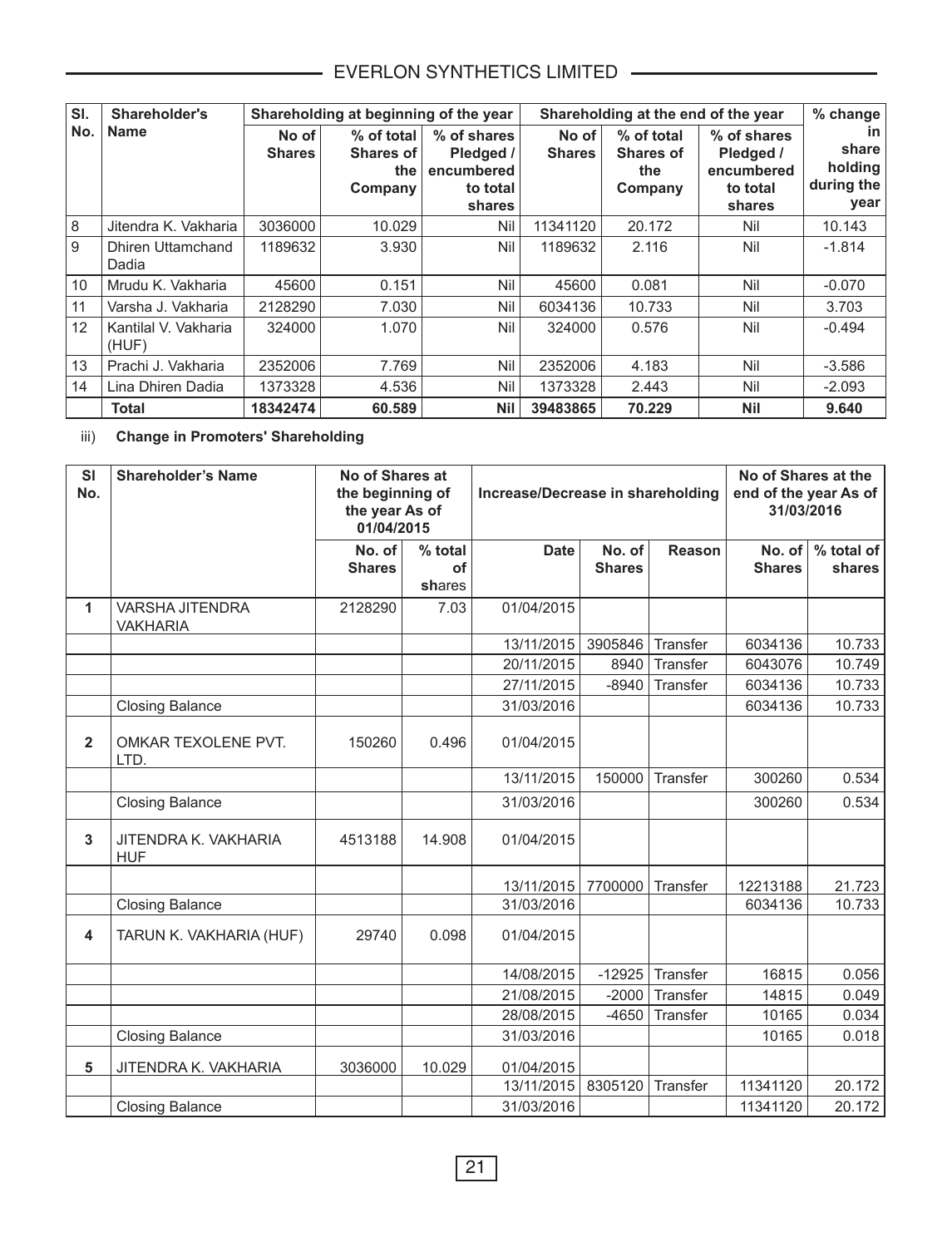## 27TH ANNUAL REPORT

| <b>SI</b><br>No. | <b>Shareholder's Name</b> | No of Shares at<br>the beginning of<br>the year As of<br>01/04/2015 |                           | Increase/Decrease in shareholding |                         |          | No of Shares at the<br>end of the year As of<br>31/03/2016 |                      |  |
|------------------|---------------------------|---------------------------------------------------------------------|---------------------------|-----------------------------------|-------------------------|----------|------------------------------------------------------------|----------------------|--|
|                  |                           | No. of<br><b>Shares</b>                                             | $%$ total<br>οf<br>shares | Date                              | No. of<br><b>Shares</b> | Reason   | $No. of \sqrt{ }Shares$                                    | % total of<br>shares |  |
| 6                | VARSHA J. VAKHARIA        | 2128290                                                             | 7.03                      | 01/04/2015                        |                         |          |                                                            |                      |  |
|                  |                           |                                                                     |                           | 13/11/2015                        | 3905846                 | Transfer | 6034136                                                    | 10.733               |  |
|                  |                           |                                                                     |                           | 20/11/2015                        | 8940                    | Transfer | 6043076                                                    | 10.749               |  |
|                  |                           |                                                                     |                           | 27/11/2015                        | $-8940$                 | Transfer | 6034136                                                    | 10.733               |  |
|                  | <b>Closing Balance</b>    |                                                                     |                           | 31/03/2016                        |                         |          | 6034136                                                    | 10.733               |  |

iv) **Shareholding Pattern of top ten Shareholders (other than Directors, Promoters and Holders of GDRs and ADRs)**

| Sr.<br><b>No</b> | <b>Name</b>                             | <b>No of Shares</b><br>at the<br>beginning | % of Total<br><b>Shares</b><br>of the | Date.      | Increase /<br><b>Decrease</b><br>in shares | Reason        | No. of<br><b>Shares</b> | % of total<br><b>Shares</b><br>of the |
|------------------|-----------------------------------------|--------------------------------------------|---------------------------------------|------------|--------------------------------------------|---------------|-------------------------|---------------------------------------|
|                  |                                         | (01/04/2015)                               | company                               |            |                                            |               |                         | company                               |
| 1                | <b>LALIT CHANDRAKANT</b><br>SHAH (HUF)  | 351762                                     | 1.162                                 | 01/04/2015 |                                            |               |                         |                                       |
|                  |                                         |                                            |                                       | 13/11/2015 | 301511                                     | Transfer      | 653273                  | 1.162                                 |
|                  | <b>Closing Balance</b>                  |                                            |                                       | 31/03/2016 |                                            |               | 653273                  | 1.162                                 |
| $\overline{2}$   | <b>ABIRAMI</b><br>ARUNACHALAM           | 1200000                                    | 3.964                                 | 01/04/2015 |                                            |               |                         |                                       |
|                  | <b>Closing Balance</b>                  |                                            |                                       | 31/03/2016 |                                            |               | 1200000                 | 2.134                                 |
| 3 <sup>1</sup>   | <b>LALIT CHANDRAKANT</b><br><b>SHAH</b> | 250474                                     | 0.827                                 | 01/04/2015 |                                            |               |                         |                                       |
|                  |                                         |                                            |                                       | 17/04/2015 |                                            | 1350 Transfer | 251824                  | 0.832                                 |
|                  |                                         |                                            |                                       | 01/05/2015 | 2849                                       | Transfer      | 254673                  | 0.841                                 |
|                  |                                         |                                            |                                       | 08/08/2015 | 531                                        | Transfer      | 255204                  | 0.843                                 |
|                  |                                         |                                            |                                       | 15/05/2015 | 500                                        | Transfer      | 255704                  | 0.845                                 |
|                  |                                         |                                            |                                       | 22/05/2015 | 200                                        | Transfer      | 255904                  | 0.845                                 |
|                  |                                         |                                            |                                       | 05/06/2015 | 506                                        | Transfer      | 256410                  | 0.847                                 |
|                  |                                         |                                            |                                       | 12/06/2015 | 5600                                       | Transfer      | 262010                  | 0.865                                 |
|                  |                                         |                                            |                                       | 10/07/2015 | 5970                                       | Transfer      | 267980                  | 0.885                                 |
|                  |                                         |                                            |                                       | 17/07/2015 | 4490                                       | Transfer      | 272470                  | 0.9                                   |
|                  |                                         |                                            |                                       | 24/07/2015 | 1650                                       | Transfer      | 274120                  | 0.905                                 |
|                  |                                         |                                            |                                       | 07/08/2015 | 2650                                       | Transfer      | 276670                  | 0.914                                 |
|                  |                                         |                                            |                                       | 21/08/2015 | $-3625$                                    | Transfer      | 273045                  | 0.902                                 |
|                  |                                         |                                            |                                       | 28/08/2015 | $-500$                                     | Transfer      | 272545                  | 0.9                                   |
|                  |                                         |                                            |                                       | 04/09/2015 | $-750$                                     | Transfer      | 271795                  | 0.898                                 |
|                  |                                         |                                            |                                       | 09/09/2015 | 1500                                       | Transfer      | 273295                  | 0.903                                 |
|                  |                                         |                                            |                                       | 11/09/2015 | 1000                                       | Transfer      | 274295                  | 0.906                                 |
|                  |                                         |                                            |                                       | 18/09/2015 | 750                                        | Transfer      | 275045                  | 0.909                                 |
|                  |                                         |                                            |                                       | 25/09/2015 | 1200                                       | Transfer      | 276245                  | 0.912                                 |
|                  |                                         |                                            |                                       | 30/09/2015 | 950                                        | Transfer      | 277195                  | 0.916                                 |
|                  |                                         |                                            |                                       | 09/10/2015 | 19800                                      | Transfer      | 296995                  | 0.981                                 |
|                  |                                         |                                            |                                       | 16/10/2015 | 18958                                      | Transfer      | 315953                  | 1.044                                 |
|                  |                                         |                                            |                                       | 23/10/2015 | 22950                                      | Transfer      | 338903                  | 1.119                                 |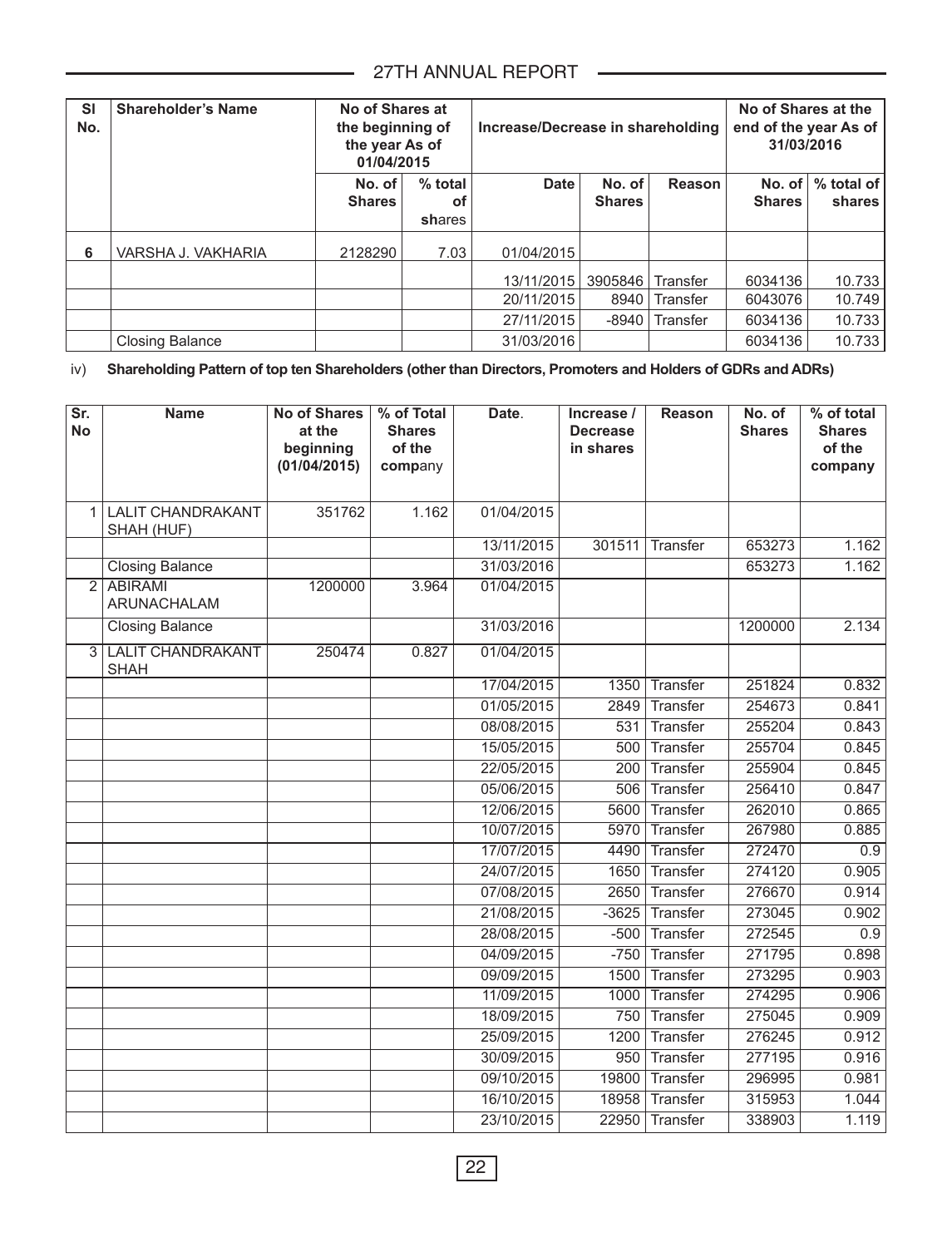## - EVERLON SYNTHETICS LIMITED -

| Sr.<br><b>No</b> | <b>Name</b>                             | <b>No of Shares</b><br>at the<br>beginning<br>(01/04/2015) | % of Total<br><b>Shares</b><br>of the<br>company | Date.      | Increase /<br><b>Decrease</b><br>in shares | Reason         | No. of<br><b>Shares</b> | % of total<br><b>Shares</b><br>of the<br>company |
|------------------|-----------------------------------------|------------------------------------------------------------|--------------------------------------------------|------------|--------------------------------------------|----------------|-------------------------|--------------------------------------------------|
|                  |                                         |                                                            |                                                  | 30/10/2015 |                                            | 6750 Transfer  | 345653                  | 1.142                                            |
|                  |                                         |                                                            |                                                  | 06/11/2015 | 6900                                       | Transfer       | 352553                  | 0.627                                            |
|                  |                                         |                                                            |                                                  | 13/11/2015 | 236822                                     | Transfer       | 589375                  | 1.048                                            |
|                  |                                         |                                                            |                                                  | 20/11/2015 |                                            | 12200 Transfer | 601575                  | 1.07                                             |
|                  |                                         |                                                            |                                                  | 27/11/2015 | 22972                                      | Transfer       | 624547                  | 1.111                                            |
|                  |                                         |                                                            |                                                  | 04/12/2015 | $-117700$                                  | Transfer       | 506847                  | 0.902                                            |
|                  |                                         |                                                            |                                                  | 18/12/2015 | 5550                                       | Transfer       | 512397                  | 0.911                                            |
|                  |                                         |                                                            |                                                  | 25/12/2015 | 7600                                       | Transfer       | 519997                  | 0.925                                            |
|                  |                                         |                                                            |                                                  | 31/12/2015 | 6475                                       | Transfer       | 526472                  | 0.936                                            |
|                  |                                         |                                                            |                                                  | 08/01/2016 | 15674                                      | Transfer       | 542146                  | 0.964                                            |
|                  |                                         |                                                            |                                                  | 15/01/2016 |                                            | 4375 Transfer  | 546521                  | 0.972                                            |
|                  |                                         |                                                            |                                                  | 22/01/2016 | 7400                                       | Transfer       | 553921                  | 0.985                                            |
|                  |                                         |                                                            |                                                  | 29/01/2016 | 6700                                       | Transfer       | 560621                  | 0.997                                            |
|                  | <b>Closing Balance</b>                  |                                                            |                                                  | 31/03/2016 |                                            |                | 560621                  | 0.997                                            |
|                  | 4 VINAYKUMAR<br>SAJJANKUMAR             | 235038                                                     | 776                                              | 01/04/2015 |                                            |                |                         |                                                  |
|                  | <b>Closing Balance</b>                  |                                                            |                                                  | 31/03/2016 |                                            |                | 235038                  | 0.418                                            |
| 5 <sup>1</sup>   | <b>ALPESH A GANDHI</b>                  | 308501                                                     | 1.019                                            | 01/04/2015 |                                            |                |                         |                                                  |
|                  | <b>Closing Balance</b>                  |                                                            |                                                  | 31/03/2016 |                                            |                | 308501                  | 0.549                                            |
| 6 I              | <b>MUJEEBUR RAHMAN</b><br><b>HABEEB</b> | 633754                                                     | 2.093                                            | 01/04/2015 |                                            |                |                         |                                                  |
|                  |                                         |                                                            |                                                  | 13/11/2015 | 1828572 Transfer                           |                | 2462326                 | 4.38                                             |
|                  |                                         |                                                            |                                                  | 04/12/2015 | 98571                                      | Transfer       | 2560897                 | 4.555                                            |
|                  |                                         |                                                            |                                                  | 12/11/2015 | 11189                                      | Transfer       | 2572086                 | 4.575                                            |
|                  | <b>Closing Balance</b>                  |                                                            |                                                  | 31/03/2016 |                                            |                | 2572086                 | 4.575                                            |
| 7                | SANGEETHA S                             | 332820                                                     | 1.099                                            | 01/04/2015 |                                            |                |                         |                                                  |
|                  | <b>Closing Balance</b>                  |                                                            |                                                  | 31/03/2016 |                                            |                | 332820                  | 0.592                                            |
|                  | 8 KEYUR MAHESH<br><b>SHAH</b>           | 544482                                                     | 1.799                                            | 01/04/2015 |                                            |                |                         |                                                  |
|                  |                                         |                                                            |                                                  | 09/10/2015 | $-10500$                                   | Transfer       | 533982                  | 1.764                                            |
|                  |                                         |                                                            |                                                  | 13/11/2015 | $-1$                                       | Transfer       | 533981                  | 0.95                                             |
|                  | <b>Closing Balance</b>                  |                                                            |                                                  | 31/03/2016 |                                            |                | 533981                  | 0.95                                             |
| $\overline{9}$   | <b>AMI DHIREN DADIA</b>                 | 800886                                                     | 2.645                                            | 01/04/2015 |                                            |                |                         |                                                  |
|                  | <b>Closing Balance</b>                  |                                                            |                                                  | 31/03/2016 |                                            |                | 800886                  | 1.424                                            |
|                  | 10 NILESH DIRAJLAL<br><b>SHAH</b>       | 641034                                                     | 2.117                                            | 01/04/2015 |                                            |                |                         |                                                  |
|                  | <b>Closing Balance</b>                  |                                                            |                                                  | 31/03/2016 |                                            |                | 641034                  | 1.14                                             |

v) **Shareholding of Directors and Key Managerial Personnel:**

| <b>SI</b><br>No. | <b>Shareholder's Name</b> | No of Shares at the beginning of<br>the year 01-04-2015 |                              |            | Share holding at the end of the year<br>31-03-2016 | % total of<br>shares |                         |       |
|------------------|---------------------------|---------------------------------------------------------|------------------------------|------------|----------------------------------------------------|----------------------|-------------------------|-------|
|                  |                           | No of I<br><b>Shares</b>                                | % total of $\vert$<br>shares | Date       | Increasing /<br>Decreasing in<br>shareholding      | Reason               | No. of<br><b>Shares</b> |       |
|                  | DINESH P. TURAKHIA        | 3000                                                    | 0.01                         | 01/04/2015 |                                                    |                      |                         |       |
|                  |                           |                                                         |                              | 13/11/2015 | 10000                                              | Transfer             | 13000                   | 0.023 |
|                  | <b>Closing Balance</b>    |                                                         |                              | 31/03/2016 |                                                    |                      | 13000                   | 0.023 |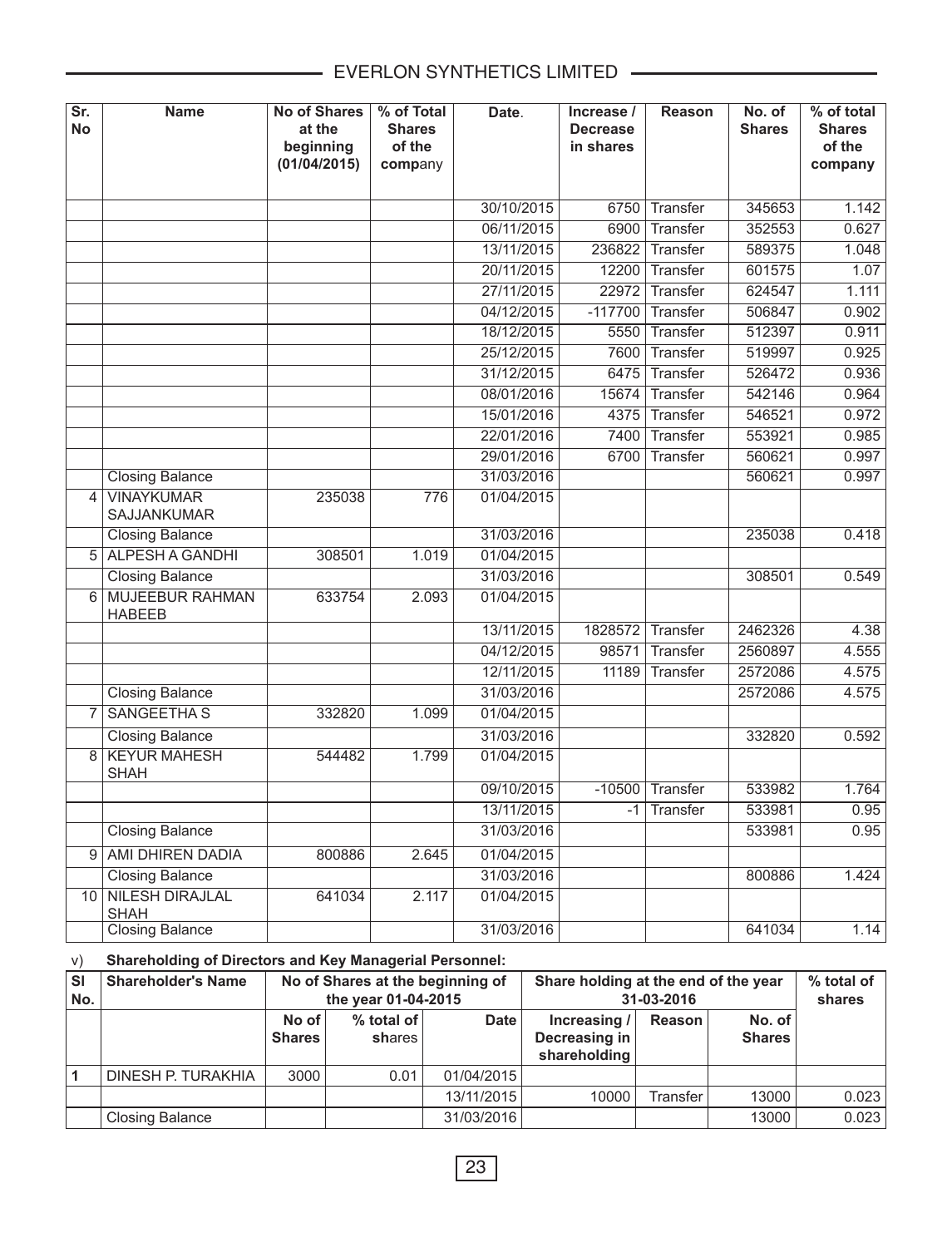## 27TH ANNUAL REPORT

 $\overline{\phantom{0}}$ 

| <b>SI</b><br>No. | <b>Shareholder's Name</b> | No of Shares at the beginning of<br>the year 01-04-2015 |                                                         |                                                    | Share holding at the end of the year<br>31-03-2016 |            | % total of<br>shares    |                      |
|------------------|---------------------------|---------------------------------------------------------|---------------------------------------------------------|----------------------------------------------------|----------------------------------------------------|------------|-------------------------|----------------------|
|                  |                           | No of<br><b>Shares</b>                                  | % total of<br>shares                                    | <b>Date</b>                                        | Increasing /<br>Decreasing in<br>shareholding      | Reason     | No. of<br><b>Shares</b> |                      |
| $\overline{2}$   | PRADEEP K PAREEK          | 24330                                                   | 0.01                                                    | 01/04/2015                                         |                                                    |            |                         |                      |
|                  |                           |                                                         |                                                         | 13/11/2015                                         | 21072                                              | Transfer   | 21072                   | 0.037                |
|                  | <b>Closing Balance</b>    |                                                         |                                                         | 31/03/2016                                         |                                                    |            | 45400                   | 0.081                |
| SI<br>No.        | <b>Shareholder's Name</b> | No of Shares at the beginning of<br>the year 01-04-2015 |                                                         | Share holding at the end of the year<br>31-03-2016 |                                                    |            | % total of<br>shares    |                      |
|                  |                           | No of<br><b>Shares</b>                                  | % total of<br>shares                                    | <b>Date</b>                                        | Increasing /<br>Decreasing in<br>shareholding      | Reason     | No. of<br><b>Shares</b> |                      |
| 3                | <b>NITIN I PARIKH</b>     | $\Omega$                                                | $\Omega$ .                                              | 01/04/2015                                         |                                                    |            |                         |                      |
|                  |                           |                                                         |                                                         |                                                    | 0                                                  | Transfer   | $\Omega$                | $\Omega$             |
|                  | <b>Closing Balance</b>    |                                                         |                                                         | 31/03/2016                                         |                                                    |            | 0                       | $\Omega$             |
| SI<br>No.        | <b>Shareholder's Name</b> |                                                         | No of Shares at the beginning of<br>the year 01-04-2015 |                                                    | Share holding at the end of the year               | 31-03-2016 |                         | % total of<br>shares |
|                  |                           | No of<br><b>Shares</b>                                  | % total of<br>shares                                    | <b>Date</b>                                        | Increasing /<br>Decreasing in<br>shareholding      | Reason     | No. of<br><b>Shares</b> |                      |
| 4                | SANDEEP S. GUPTA          | $\Omega$                                                | $\mathbf{0}$ .                                          | 01/04/2015                                         |                                                    |            |                         |                      |
|                  |                           |                                                         |                                                         |                                                    | 0                                                  | Transfer   | 0                       | $\Omega$             |
|                  | <b>Closing Balance</b>    |                                                         |                                                         | 31/03/2016                                         |                                                    |            | 0                       | $\mathbf 0$          |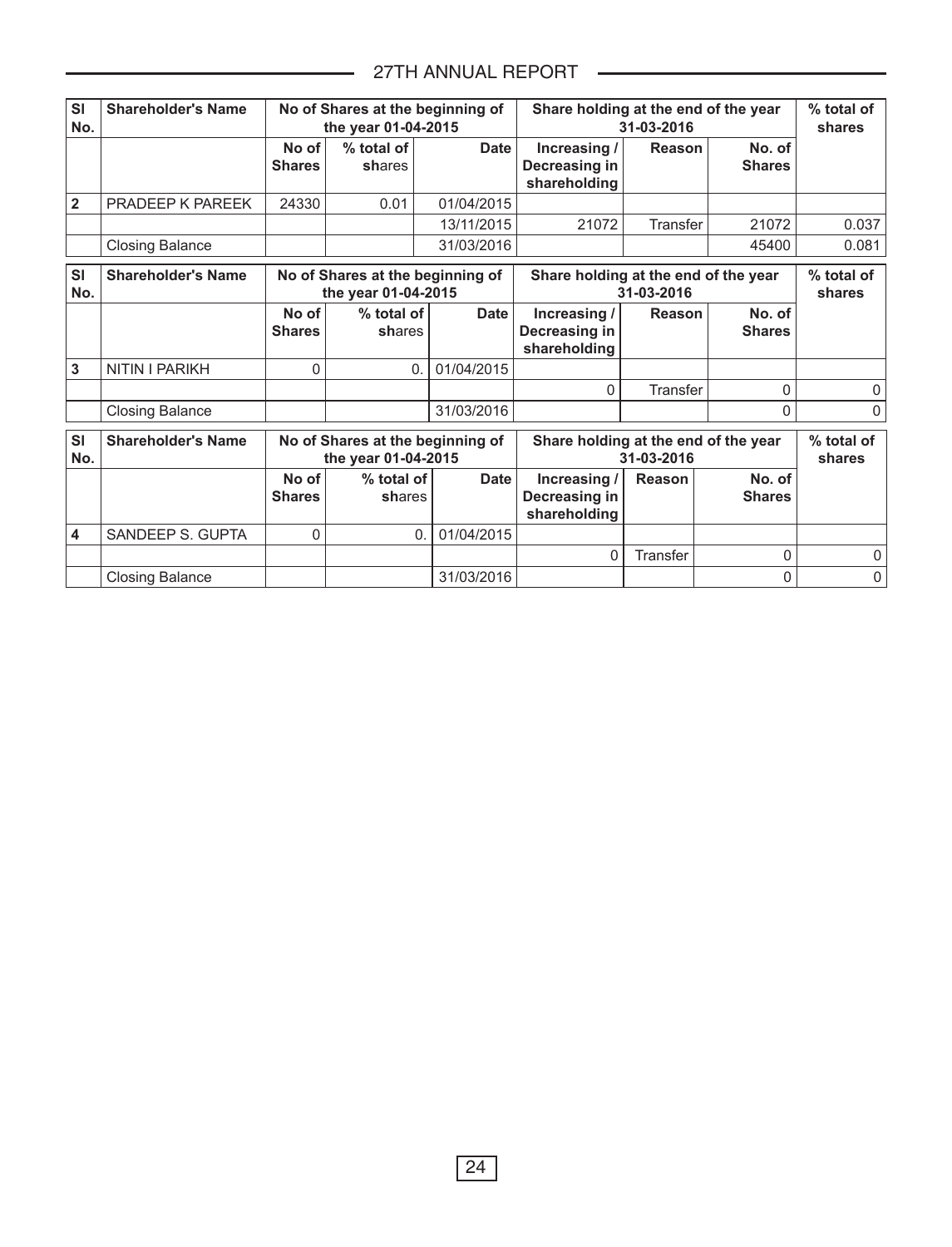#### **V. INDEBTEDNESS: (Rs. in Lakhs)**

Indebtedness of the Company including interest outstanding/accrued but not due for payment:

| <b>Particulars Secured Loans</b>                             | Secured Loans<br>Excluding<br>Deposits | Unsecured<br>Loans | Deposits | Total<br>Indebtedness |
|--------------------------------------------------------------|----------------------------------------|--------------------|----------|-----------------------|
| Indebtedness at the beginning of the financial<br>year       |                                        |                    |          |                       |
| 1) Principal Amount                                          | 414.26                                 | 311.39             | 0        | 725.65                |
| 2) Interest due but not paid                                 | $\Omega$                               | 0                  | 0        |                       |
| 3) Interest accrued but not due                              | $\Omega$                               | $\Omega$           | 0        | $\Omega$              |
| Total of (1+2+3)                                             | 414.26                                 | 311.39             | 0        | 725.65                |
| Change in Indebtedness during the financial<br>year          |                                        |                    |          |                       |
| + Addition                                                   | 372.57                                 | 92.50              | $\Omega$ | 465.07                |
| - Reduction                                                  | 413.63                                 | 311.39             | 0        | 725.52                |
| Net change                                                   | $-31.06$                               | $-219.39$          | 0        | 260.45                |
| Indebtedness at the end of the financial year<br>-31.03.2016 |                                        |                    |          |                       |
| 1) Principal Amount                                          | 373.20                                 | 92.50              | 0        | 465.70                |
| 2) Interest due but not paid                                 | $\Omega$                               | 0                  | 0        | $\Omega$              |
| 3) Interest accrued but not due                              | $\Omega$                               | 0                  | 0        | 0                     |
| Total of (1+2+3)                                             | 373.20                                 | 92.50              | 0        | 465.70                |

#### **VI. REMUNERATION OF DIRECTORS AND KEY MANAGERIAL PERSONNEL**

#### **A. Remuneration to Managing Director, Whole-Time Directors and/or Manager: (Rs. In Lakhs)**

| SI.<br>No. | <b>Particulars of Remuneration</b>                                                                                                                | Name of MD/<br>WTD/Manager | Total<br>Amount |
|------------|---------------------------------------------------------------------------------------------------------------------------------------------------|----------------------------|-----------------|
|            |                                                                                                                                                   | Jitendra K. Vakharia       |                 |
| 1.         | Gross salary                                                                                                                                      | 0                          | 0               |
|            | Salary as per provisions contained in section 17(1) of the Income-tax Act,<br>a)<br>1961<br>Value of perquisites 17() Income-tax Act, 1961<br>(b) | Nil                        | Nil             |
|            | (c) Profits in lieu of salary Under section 17(3) of Income-tax Act, 1961                                                                         | Nil                        | Nil             |
| 2          | <b>Stock Option</b>                                                                                                                               | Nil                        | Nil             |
| 3          | Sweat<br>Equity                                                                                                                                   | Nil                        | Nil             |
| 4.         | Commission<br>- as % of profit<br>- others, specify                                                                                               | Nil                        | Nil             |
| 5.         | Others, please specify<br>Total (A)<br>Ceiling as per the Act                                                                                     | 0                          | 0               |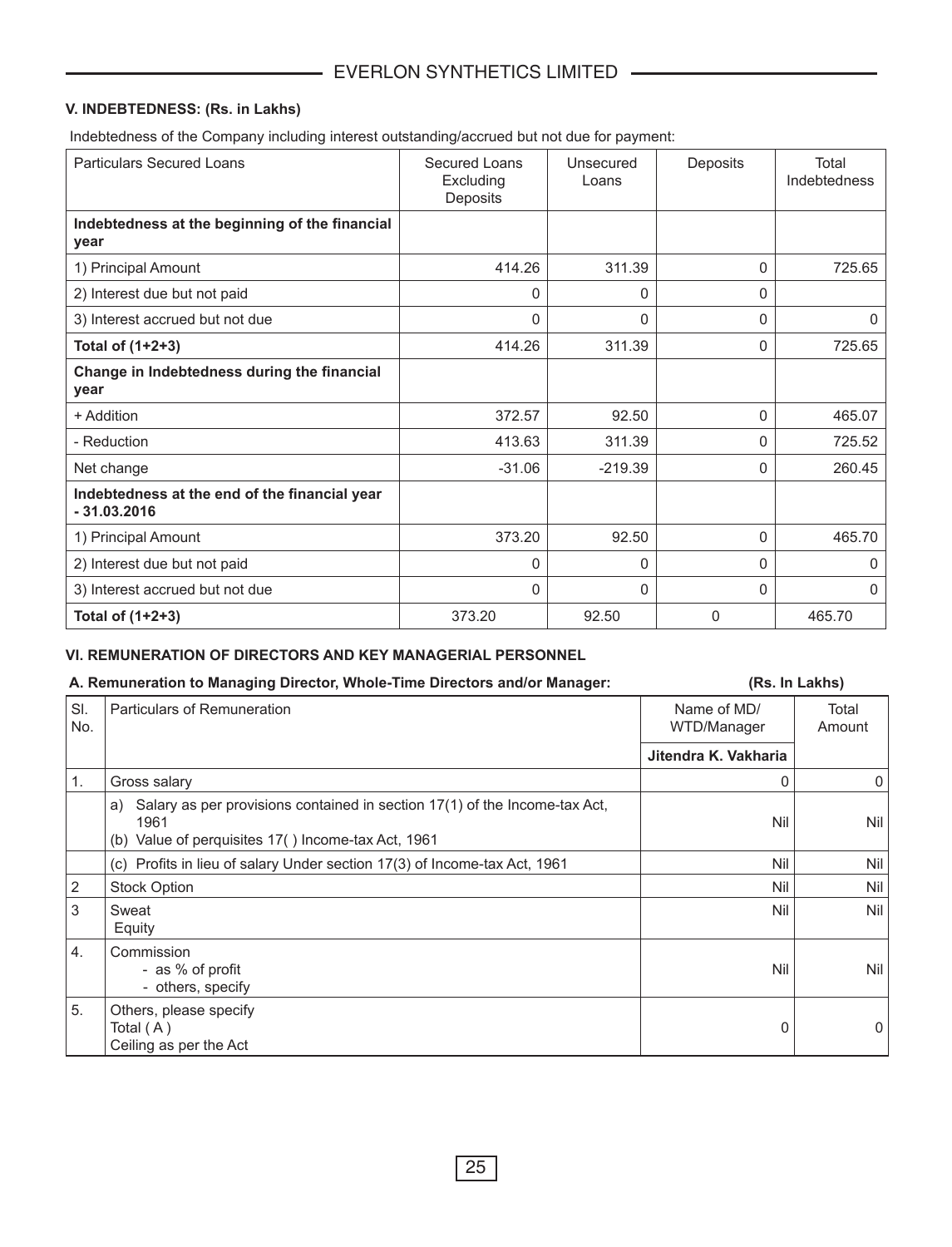#### **B. Remuneration of other directors:**

#### **I. Independent Directors:-**

| Particulars of<br>Remuneration             | Name of Directors  | Total<br>Amount            |      |
|--------------------------------------------|--------------------|----------------------------|------|
|                                            | Dinesh P. Turakhia | <b>Kamlesh C. Sanghavi</b> |      |
| Fee for attending board committee meetings | 3500               | 2000                       | 5500 |
| Commission                                 |                    |                            |      |
| <b>Others</b>                              |                    |                            |      |
| Total (1)                                  | 3500               | 2000                       | 5500 |

#### **II. Other Non-Executive Directors:-**

| Other Non-Executive Directors              | Name of Non-Executive Directors | Total  |  |  |  |
|--------------------------------------------|---------------------------------|--------|--|--|--|
|                                            | Varsha J Vakharia               | Amount |  |  |  |
| Fee for attending board committee meetings | 3500                            | 3500   |  |  |  |
| Commission                                 |                                 |        |  |  |  |
| <b>Others</b>                              |                                 |        |  |  |  |
| Total (2)                                  | 3500                            | 3500   |  |  |  |
| Total B = $(1+2)$                          |                                 |        |  |  |  |

#### **C. Remuneration to Key Managerial Personnel Other than MD/ Manager/ WTD**

| Sr.       | Particulars of Remuneration                                                         |                                 | Name of KMP                                    | Total    |
|-----------|-------------------------------------------------------------------------------------|---------------------------------|------------------------------------------------|----------|
| <b>No</b> |                                                                                     | Pradeep K. Pareek<br><b>CFO</b> | Sandeep S. Gupta *<br><b>Company Secretary</b> | Amount   |
|           | <b>Gross Salary</b>                                                                 |                                 |                                                |          |
|           | Salary as per provisions contained in section<br>(a)<br>17(1) of the Income Tax Act | 2,22,995                        | 1,47,581                                       | 370576   |
|           | Value of perquisites u/s 17(2) Income Tax Act,<br>(b)<br>1961                       | $\mathbf{0}$                    | $\Omega$                                       | 0        |
|           | Profits in lieu of salary under Section 17(3)<br>(C)<br>Income Tax Act, 1961        | $\Omega$                        | 0                                              | $\Omega$ |
| 2         | <b>Stock Option</b>                                                                 | $\Omega$                        | 0                                              | U        |
| 3         | <b>Sweat Equity</b>                                                                 | $\Omega$                        | 0                                              | U        |
| 4         | Commission<br>- As % of Profit<br>- Others, specify                                 | $\Omega$                        | 0                                              | $\Omega$ |
| 5         | Others, please specify Provident Fund & other Funds                                 | $\Omega$                        | 0                                              | U        |
|           | Performance Bonus                                                                   | $\Omega$                        | 0                                              | $\Omega$ |
|           | Total (C)                                                                           | 222995                          | 147581                                         | 370576   |

**\*Appointed w.e.f. 6th August 2015**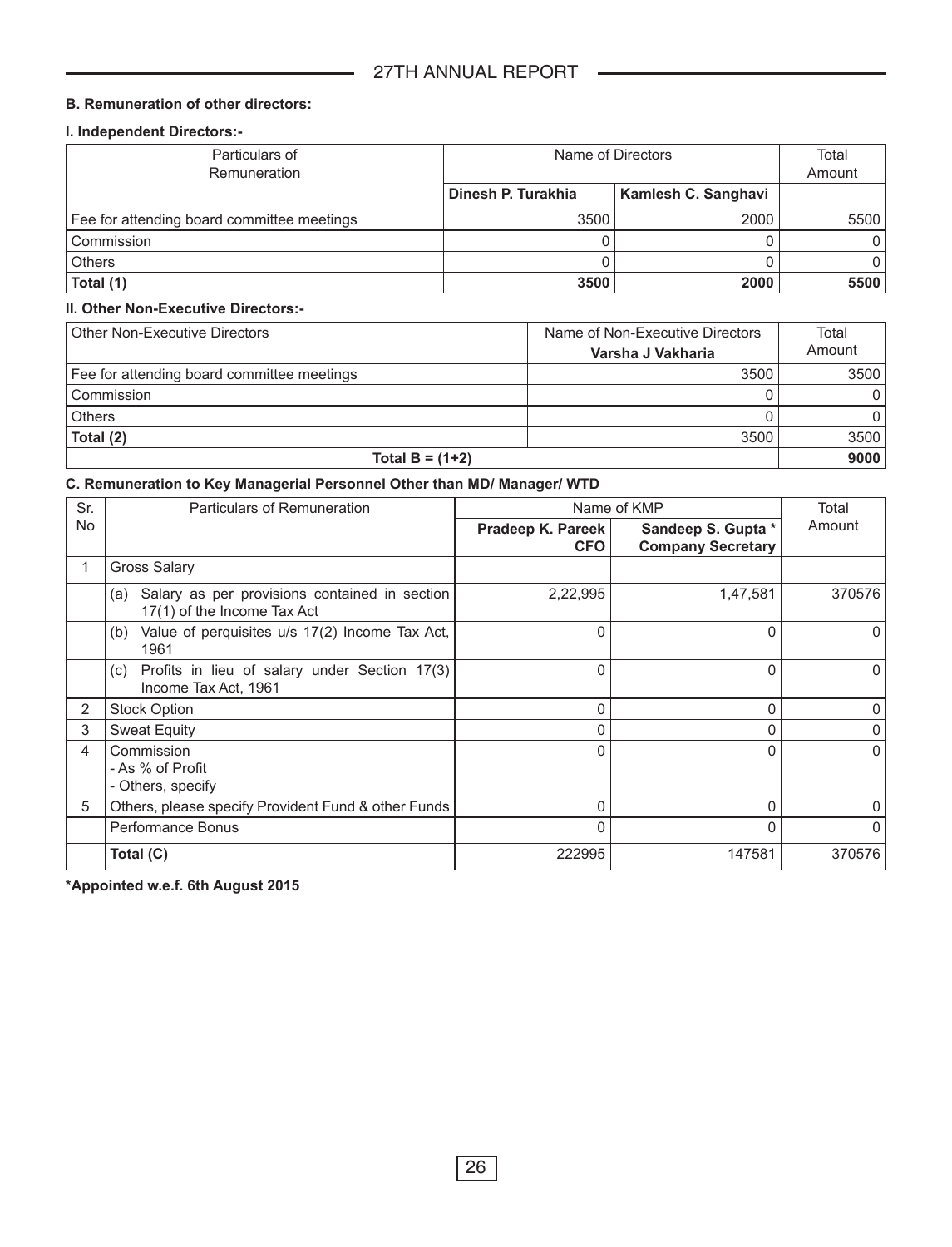## - EVERLON SYNTHETICS LIMITED -

## **VII. PENALTIES / PUNISHMENT / COMPOUNDING OF OFFENCES:**

| Type                                  | Section of the<br><b>Companies Act</b> |      | <b>Brief Description</b> | Details of Penalty/<br>Punishment/<br>Compounding<br>fees imposed | Authority (RD/<br>NCLT/Court) | Appeal<br>made if any<br>(give details) |
|---------------------------------------|----------------------------------------|------|--------------------------|-------------------------------------------------------------------|-------------------------------|-----------------------------------------|
| A. COMPANY                            |                                        |      |                          |                                                                   |                               |                                         |
| <b>Penalty Punishment Compounding</b> |                                        | None |                          |                                                                   |                               |                                         |
| <b>B. DIRECTORS</b>                   |                                        |      |                          |                                                                   |                               |                                         |
| Penalty Punishment Compounding        |                                        |      |                          | None                                                              |                               |                                         |
| C. OTHER OFFICERS IN DEFAULT          |                                        |      |                          |                                                                   |                               |                                         |
| <b>Penalty Punishment Compounding</b> |                                        |      |                          | None                                                              |                               |                                         |

#### **For and on Behalf of the Board of Directors**

| --Sd--             |
|--------------------|
| VARSHA J. VAKHARIA |
| <b>DIRECTOR</b>    |
| (DIN 00052361)     |

 **--Sd-- --Sd-- JITENDRA K. VAKHARIA**<br>DIRECTOR  **DIRECTOR DIRECTOR (DIN 00047777) (DIN 00052361)**

Place : Mumbai Date: 30<sup>th</sup> May 2016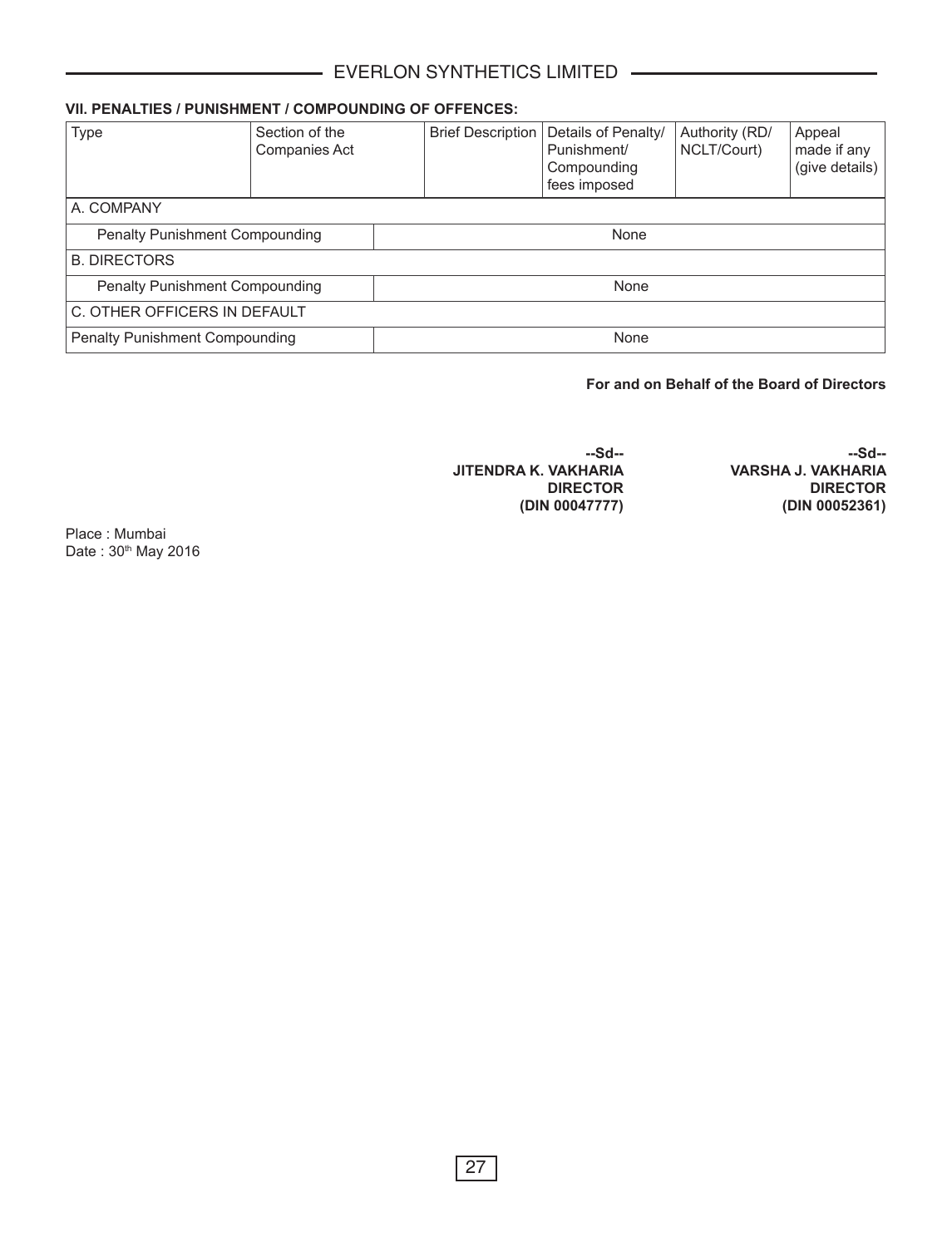## **ANNEXURE - D**

## **MANAGEMENT DISCUSSION AND ANALYSIS REPORT**

#### A. **Industry Outlook:-**

For the year under review, the poor economic condition of the country had effected the off take of textiles thereby resulting in subdued demand of the Company's products and effecting the working of the Company.

#### B. **Opportunities:-**

The economy is expected to improve during the Current Fiscal and the demand of Polyester Yarn is expected to increase.

#### C. **Segment:-**

The company has only one reporting segment, namely Textiles.

#### D. **Risk and Concerns:-**

Volatile crude prices remain a concern which may effect our raw material prices.

#### E. **Internal Control Systems:-**

The management also reviews the control systems and procedures periodically to upgrade them. Presently the Internal Control System are commensurate to the size and operations of the company.

#### F. **Performance:-**

As there was no improvement in the economy the previous year, the demand of Polyester Yarn was subdued resulting in poor off take and decrease in prices. The working of the Company was severally effected and the Company had to curtail its production. As a result, the sales decreased from Rs.4102.60 lacs (for the financial year 2014-15) to Rs.3096.77 lacs (for the financial year 2015-16) under review.

. However for the last two months, the company is running its plant to the Optimum capacity.

#### G. **Industrial Relations:-**

Harmonious industrial relations continue to prevail during the year. Total numbers of employees as on 31<sup>st</sup> March 2016 were 36.

#### **Cautionary Statement;-**.

The statements in the "Management Discussion and Analysis Report" section describes the Company's objectives, projections, estimates, expectations and predictions, which may be forward looking statements" within the meaning of the applicable laws and regulations. The annual results can differ materially from those expressed or implied, depending upon the economic and climatic conditions, Government policies and other incidental factors.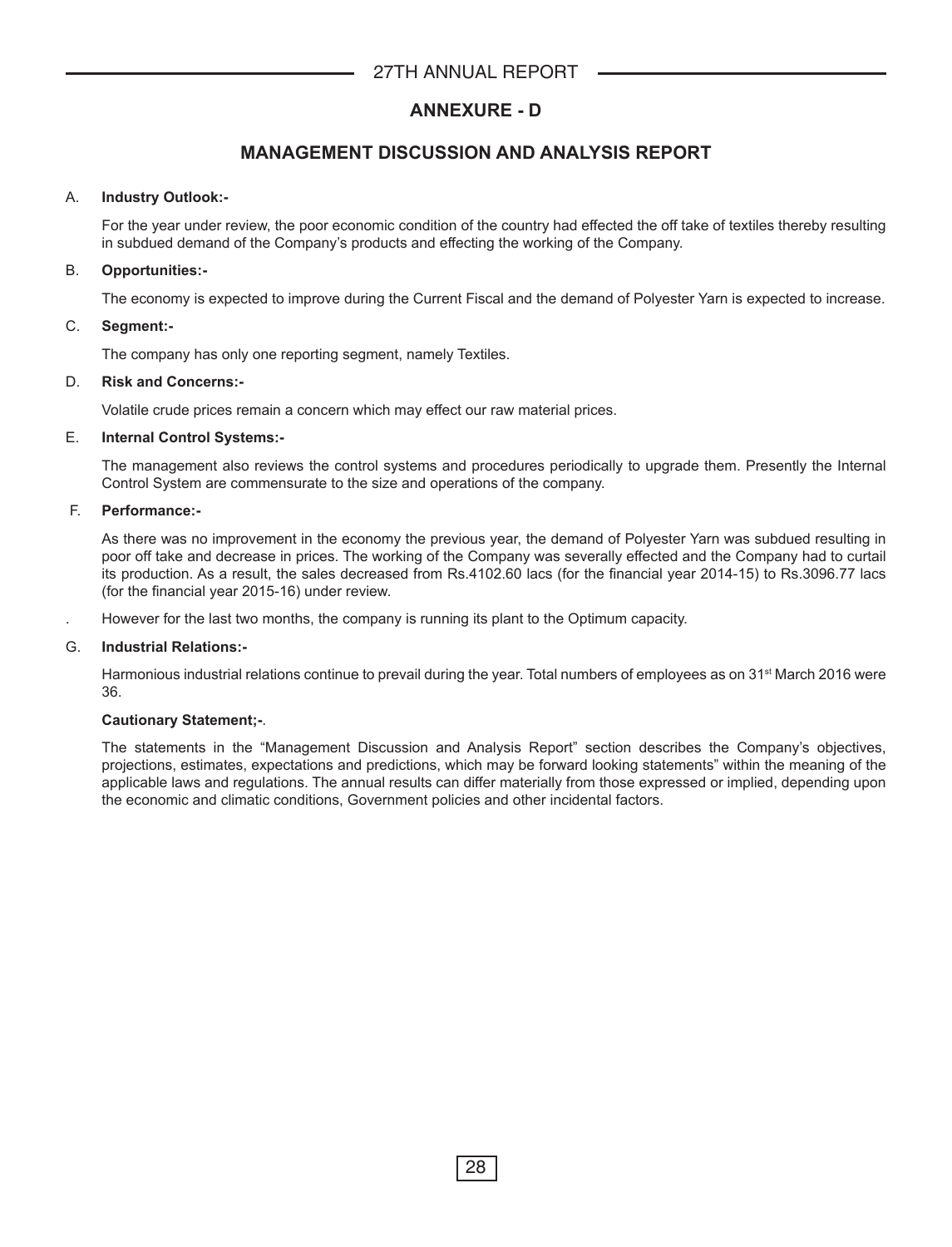## EVERLON SYNTHETICS LIMITED

## **Annexure E**

## **FORM NO. AOC -2**

(Pursuant to clause (h) of sub-section (3) of section 134 of the Act and Rule 8(2) of the Companies (Accounts) Rules, 2014.

Form for Disclosure of particulars of contracts/arrangements entered into by the company with related parties referred to in sub section (1) of section 188 of the Companies Act, 2013 including certain arms length transaction under third proviso thereto.

1. Details of contracts or arrangements or transactions not at Arm's length basis.

#### **Not Applicable as all transactions are on Arm's Length basis**

| SL.<br>No.    | <b>Particulars</b>                                                                                                   | <b>Details</b> |
|---------------|----------------------------------------------------------------------------------------------------------------------|----------------|
| a)            | Name (s) of the related party & nature of relationship                                                               | <b>N.A.</b>    |
| b)            | Nature of contracts/arrangements/transaction                                                                         | <b>N.A.</b>    |
| $\mathsf{c})$ | Duration of the contracts/arrangements/transaction                                                                   | <b>N.A.</b>    |
| d)            | Salient terms of the contracts or arrangements or transaction including the value, if any                            | <b>N.A.</b>    |
| e)            | Justification for entering into such contracts or arrangements or transactions'                                      | <b>N.A.</b>    |
| f)            | Date of approval by the Board                                                                                        | <b>N.A.</b>    |
| g)            | Amount paid as advances, if any                                                                                      | <b>N.A.</b>    |
| h)            | Date on which the special resolution was passed in General meeting as required under first<br>proviso to section 188 | <b>N.A.</b>    |

2. Details of contracts or arrangements or transactions at Arm's length basis.

| SL.<br>No. | <b>Particulars</b>                                                                           | <b>Details</b>                             |
|------------|----------------------------------------------------------------------------------------------|--------------------------------------------|
| a)         | Name (s) of the related party & nature of relationship                                       | Teekay International & Director Interested |
| b)         | Nature of contracts/arrangements/transaction                                                 | Lease Rent                                 |
| c)         | Duration of the contracts/arrangements/transaction                                           | 11 months                                  |
| d)         | Salient terms of the contracts or arrangements or transaction<br>including the value, if any | Rs.25,000/- p.m.                           |
| e)         | Date of approval by the Board                                                                | 30th May 2015                              |
|            | Amount paid if any                                                                           | Rs.3,00,000/-                              |

#### **For and on Behalf of the Board of Directors**

 **--Sd-- --Sd-- JITENDRA K. VAKHARIA VARSHA J. VAKHARIA DIRECTOR DIRECTOR**

 **(DIN 00047777) (DIN 00052361)**

Place : Mumbai Date : 30th May 2016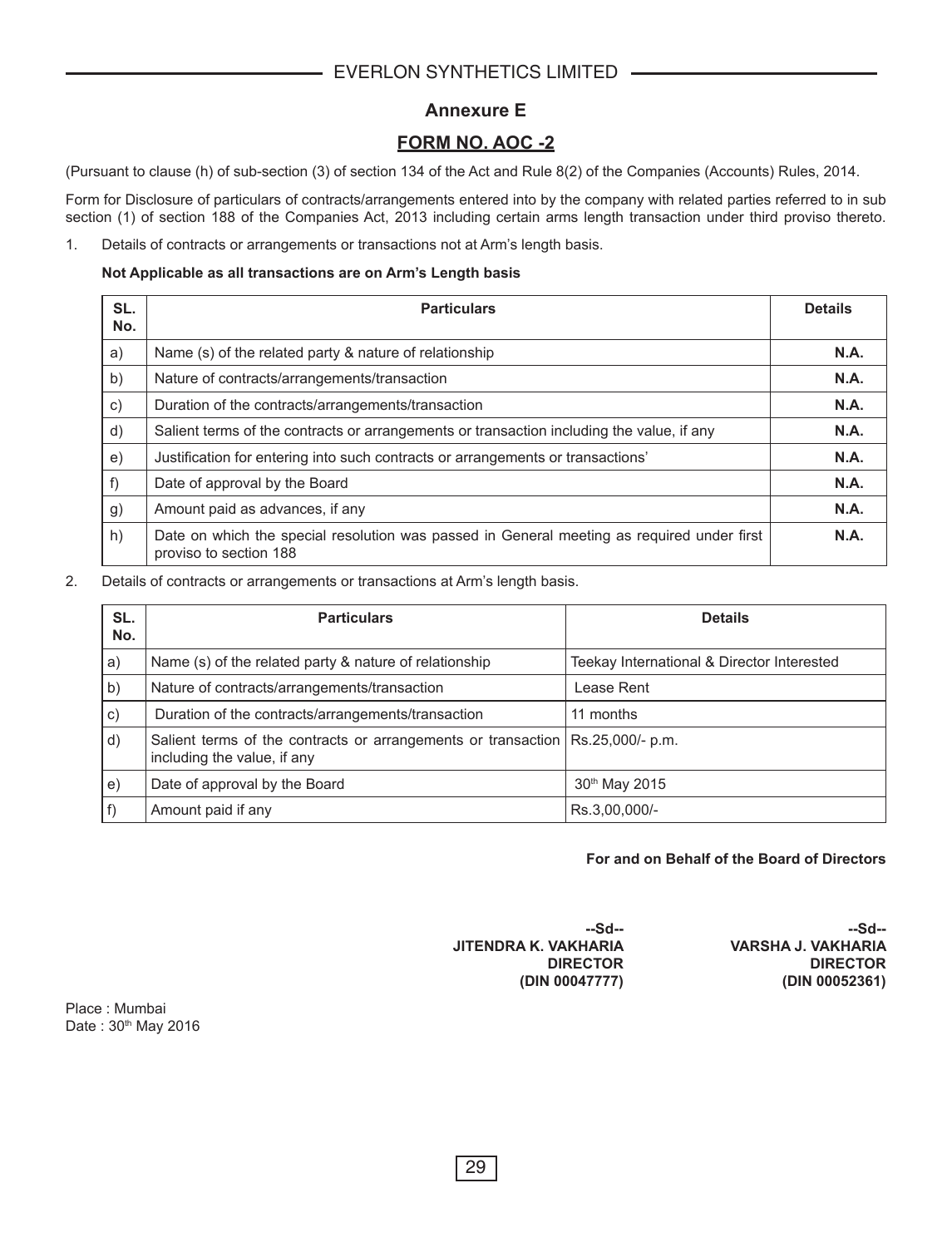## **ANNEXURE - F**

## **REMUNERATION POLICY**

#### **A. REMUNERATION POLICY FOR EXECUTIVE DIRECTORS**

- a) The remuneration paid to the Executive Directors of the Company is approved by the Board of Directors on the recommendations of the HR & Remuneration Committee.
- b) Remuneration of the Chairman and Managing Director and Executive Directors consist of a fixed component and commission based on the net profits of each financial year. The commission amount is linked to the Net profit of each year. The increase in fixed salary I s recommended by the HR Committee based on the general industry practice .

#### **B. REMUNERATION POLICY FOR NON-EXECUTIVE DIRECTORS**

Non-Executive Directors of a Company's Board of Directors add substantial value to the Company through their contribution to the Management of the Company. In addition they also play an appropriate control role. For best utilizing the Non - Executive Directors, the Company has constituted certain Committees of the Board.

#### **Remuneration payable:**

| No. | Sr. Particulars      | <b>Remuneration</b>                                                     | <b>Remarks</b>                                        |
|-----|----------------------|-------------------------------------------------------------------------|-------------------------------------------------------|
|     | <b>Sitting Fees:</b> | Rs.500/- per meeting                                                    | a) As per the limits prescribed by the Companies Act. |
|     | For Board Meetings   |                                                                         | Approval - Board<br>b)                                |
|     |                      | For Committee Meetings   At present, company does not                   | a. As per the limits prescribed by the Companies Act. |
| 2   |                      | pay any sitting fees for attending<br>committee meetings.               | Approval - Board<br>b.                                |
|     |                      | (An Independent Director shall not be entitled to any<br>stock option.) |                                                       |

#### **C. Remuneration Policy for Senior Managers**

- 1. The Company while deciding the remuneration package of the senior management members takes into consideration the employment scenario, remuneration package prevailing in the industry and remuneration package of the managerial talent of other comparable industries.
- 2. The remuneration to senior management employees comprises of two broad terms Fixed Remuneration and Variable remuneration in the form of performance incentive.
- 3. Annual increase in fixed remuneration is reviewed and then approved by the HR and Remuneration Committee.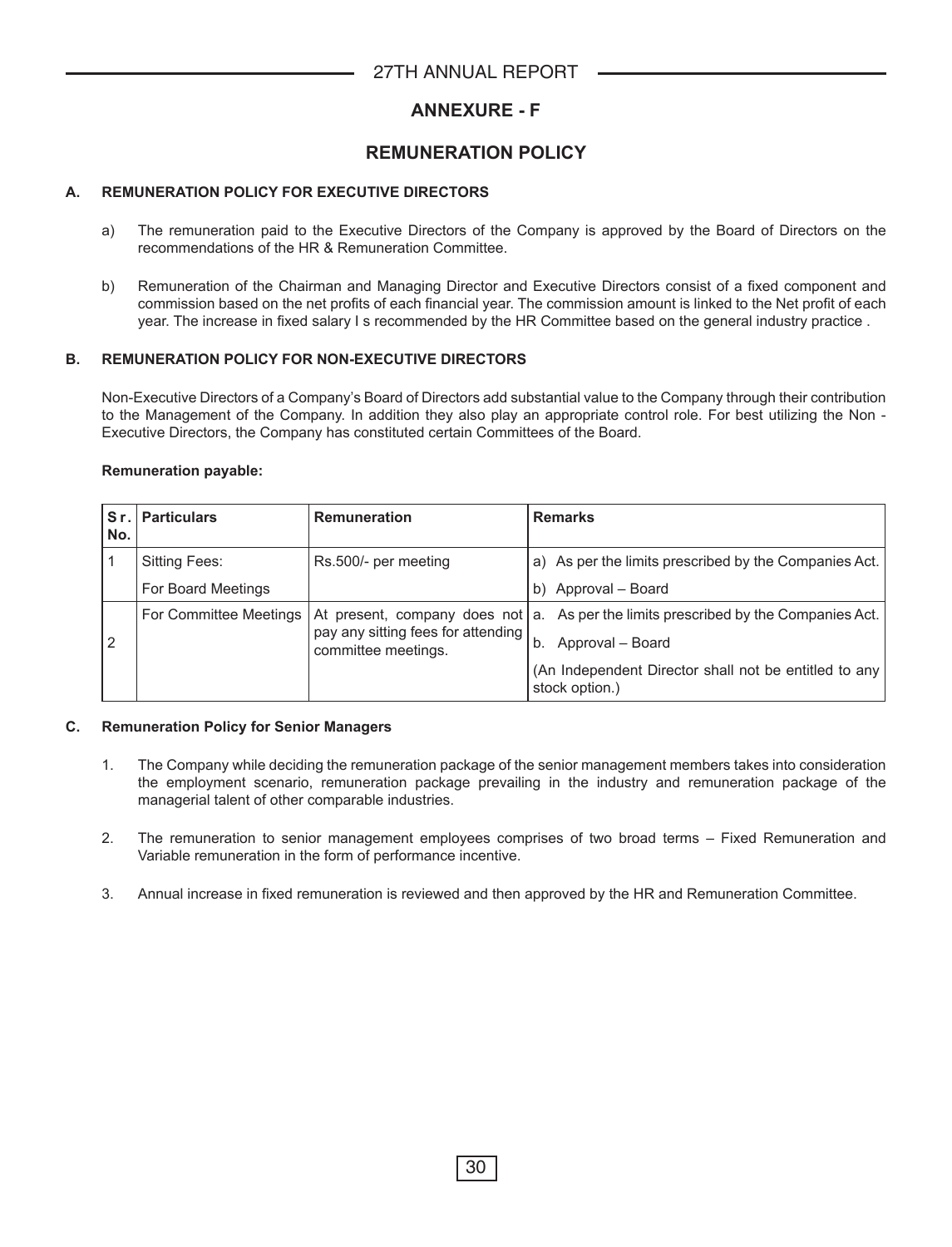## Annexure – G

#### **(A) REMUNERATION OF DIRECTORS / KEY MANAGERIAL PERSON (KMP)**

The information required pursuant to Section 197 read with Rule 5 The Companies (Appointment and Remuneration of Managerial Personnel) Rules, 2014 in respect of the Company and Directors is furnished hereunder:-

| S<br>NO. | <b>Name</b>                                  | <b>Designation</b>             | <b>Remuneration</b><br>Paid Rs.<br>F.Y.2015-16 | <b>Director Sittings Fees</b><br>Paid Rs<br>F.Y.2015-16 |
|----------|----------------------------------------------|--------------------------------|------------------------------------------------|---------------------------------------------------------|
| 1        | Shri Jitendra K. Vakharia                    | <b>Managing Director</b>       |                                                |                                                         |
| 2        | Smt Varsha J. Vakharia                       | <b>Director</b>                |                                                | $5,500/-$                                               |
| 3        | Shri Dinesh P.Turakhia                       | Independent Director           |                                                | $3,500/-$                                               |
| 4        | Shri Kamlesh C.Sanghvi                       | Independent Director           |                                                | $2.000/-$                                               |
| 5        | Shri Sandeep S. Gupta<br>(w.e.f. 06/08/2015) | <b>Company Secretary</b>       | 1,47,581/-                                     |                                                         |
| 6        | Shri Pradeep K.Pareek                        | <b>Chief Financial Officer</b> | $2,22,995/-$                                   |                                                         |
| 7        | Shri Subodh L. More<br>(Upto 23/05/2015)     | <b>Company Secretary</b>       | $30.000/-$                                     |                                                         |

#### **(B) PARTICULARS OF DIRECTORS AND KEY MANAGERIAL PERSONNEL REMUNERATION**

(i**)** The information required pursuant to Section 197 read with Rule 5(1) The Companies (Appointment and Remuneration of Managerial Personnel) Rules, 2014 is furnished hereunder:-

| <b>Name</b>          | <b>Designation</b>             | Ratio of<br>Remuneration of each<br>Director or KMP to<br>median remuneration<br>of employees | % increase in<br>remuneration<br>during F.Y.<br>2015-16 | <b>Comparison of the</b><br>remuneration of each<br><b>KMPS</b> against the<br>performance of the<br>company |
|----------------------|--------------------------------|-----------------------------------------------------------------------------------------------|---------------------------------------------------------|--------------------------------------------------------------------------------------------------------------|
| Jitendra K. Vakharia | <b>Managing Director</b>       |                                                                                               | Nil                                                     | Compared to F.Y 2014-15                                                                                      |
| Pradeep K. Pareek    | <b>Chief Financial Officer</b> | $1.51 \text{ times}$                                                                          | 2.5%                                                    | Revenue decreased by<br>24.51% and EBIDTA                                                                    |
| Sandeep S. Gupta     | Company Secretary              | 1 time                                                                                        | Nil                                                     | decreased by 16.68%                                                                                          |

(ii) The median remuneration of employees increased by 5.82% in F.Y. 2015-16.

(iii) The number of permanent employees on the rolls of the Company as on  $31<sup>st</sup>$  March 2016 is 36 nos.

- (iv) The average increase in remuneration paid to employees is 4.49% for F.Y. 2015-16 as compared to F.Y. 2014-15 , the revenue in F.Y. 2015-16 decreased by 24.51% & EBITDA decreased by 16.68%.
- (v) The total remuneration of KMPs decreased by 50% while the revenue in FY 2015-16 decreased by 24.51% and EBITDA decreased by 16.68%.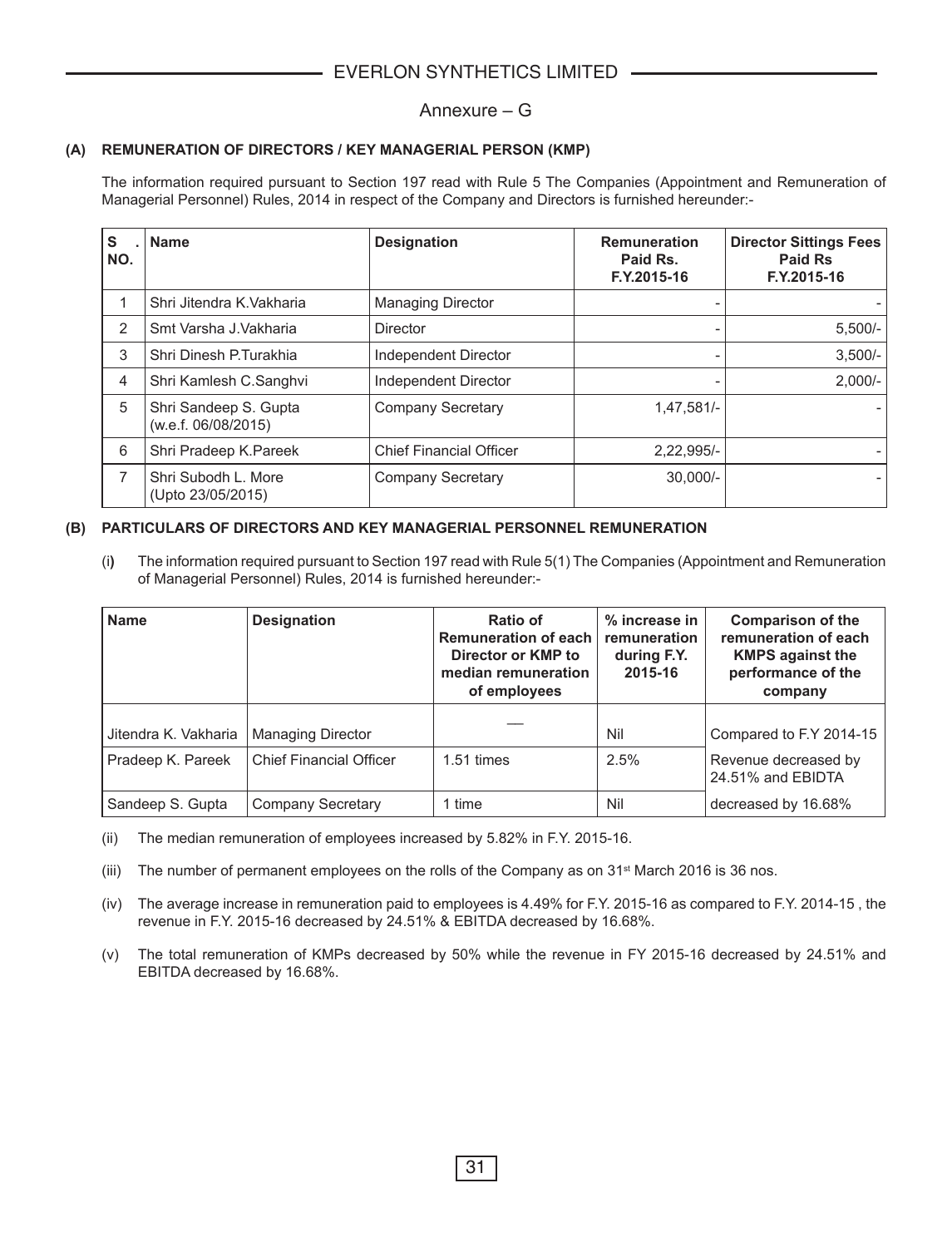vi)

|    | <b>PARTICULARS</b>           | <b>31st MARCH 2016</b> | 31st MARCH 2015 |
|----|------------------------------|------------------------|-----------------|
| a) | <b>Market Capitalization</b> | 57909072               | 51465120        |
| b) | <b>Price Earnings Ration</b> | 0.01                   | 0.02            |

Comparison of rate at which company came out with public offer in 1994 at par and current market price (after adjustment for sub division) market value increased by 3.1%.

- (vii) Average percentage increase in the salaries of employees other than KMP for FY.2015-16 was 21.80% as compared to FY 2014-15. There was an decrease by 50% in the total remuneration of KMPs for the same period.
- (viii) There is no direct relationship between average increase in the remuneration of employees and Key Managerial Personnel with year to year financial performance of the Company.
- ix) None of the employees (who are not Directors) receive remuneration in excess of the highest paid director.
- x) It is hereby affirmed that the remuneration paid during FY2015-16 is as per the remuneration policy of the Company.

Information under Rule 5 (2) and 5 (3) of the companies (Appointment and remunerations of managerial personnel) Rule 2014.

There are no employees drawings remunerations as stated in the aforesaid Rules 5 (2) and 5 (3)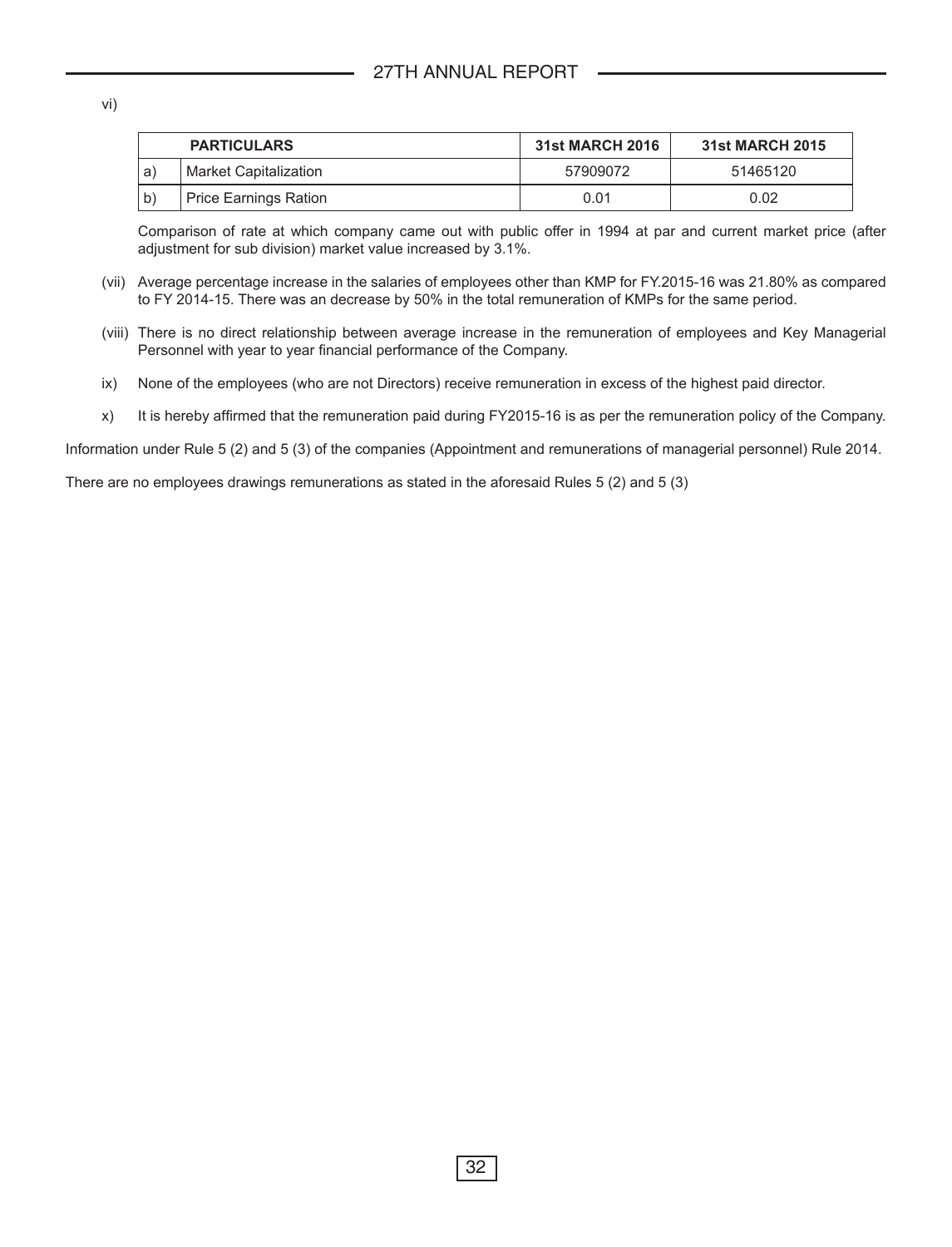## **INDEPENDENT AUDITORS' REPORT**

### **To the Members of EVERLON SYNTHETICS LIMITED**

#### **Report on the Financial Statements**

We have audited the accompanying financial statements of **Everlon Synthetics Limited** ("the Company"), which comprise the Balance Sheet as at March 31, 2016, and the Statement of Profit and Loss and Cash Flow Statement for the year then ended, and a summary of significant accounting policies and other explanatory information.

#### **Management's responsibility for the Financial Statements**

The Company's Board of Directors is responsible for the matters stated in section 134 (5) of the Companies Act, 2013 ("the Act") with respect to the preparation of these financial statements that give a true and fair view of the financial position, financial performance and cash flows of the Company in accordance with the Accounting principles generally accepted in India, including the accounting standards specified under section 133 of the act, read with rule 7 of the companies (Accounts) Rules, 2014. This responsibility also includes the maintenance of adequate accounting records in accordance with the provisions of the act for safeguarding the assets of the company and for preventing and detecting the frauds and other irregularities; selection and application of appropriate accounting policies; making judgment and estimates that are reasonable and prudent; and design, implementation and maintenance of internal financial control, that were operating effectively for ensuring the accuracy and completeness of the accounting records, relevant to the preparation and presentation of financial statements that give a true and fair view and are free from material misstatement, whether due to fraud or error.

#### **Auditors Responsibility**

Our responsibility is to express an opinion on these financial statements based on our audit.

We have taken into account the provisions of the Act, the accounting and auditing standards and matters which are required to be included in the audit report under the provisions of the act and the rules made thereunder.

We conducted our audit in accordance with the Standards on Auditing specified under section 143(10) of the Act. Those Standards require that we comply with ethical requirements and plan and perform the audit to obtain reasonable assurance about whether the financial statements are free from material misstatement.

An audit involves performing procedures to obtain audit evidence about the amounts and disclosures in the financial statements. The procedures selected depend on the auditor's judgment, including the assessment of the risks of material misstatement of the financial statements, whether due to fraud or error. In making those risk assessments, the auditor considers internal control relevant to the Company's preparation of the financial statements that give true and fair view in order to design audit procedures that are appropriate in the circumstances. An audit also includes evaluating the appropriateness of accounting policies used and the reasonableness of the accounting estimates made by companies directors, as well as evaluating the overall presentation of the financial statements.

We believe that the audit evidence we have obtained is sufficient and appropriate to provide a basis for our audit opinion on the financial statements.

#### **Opinion**

In our opinion and to the best of our information and according to the explanations given to us, the aforesaid financial statements, give the information required by the Act in the manner so required and give a true and fair view in conformity with the accounting principles generally accepted in India:

- (i) in the case of the Balance Sheet, of the state of affairs of the company as at March 31, 2016.
- (II) in the case of the Statement of Profit and Loss, of the profit for the year ended on that date; and
- (iii) in the case of the Cash Flow Statement, of the cash flows for the year ended on that date,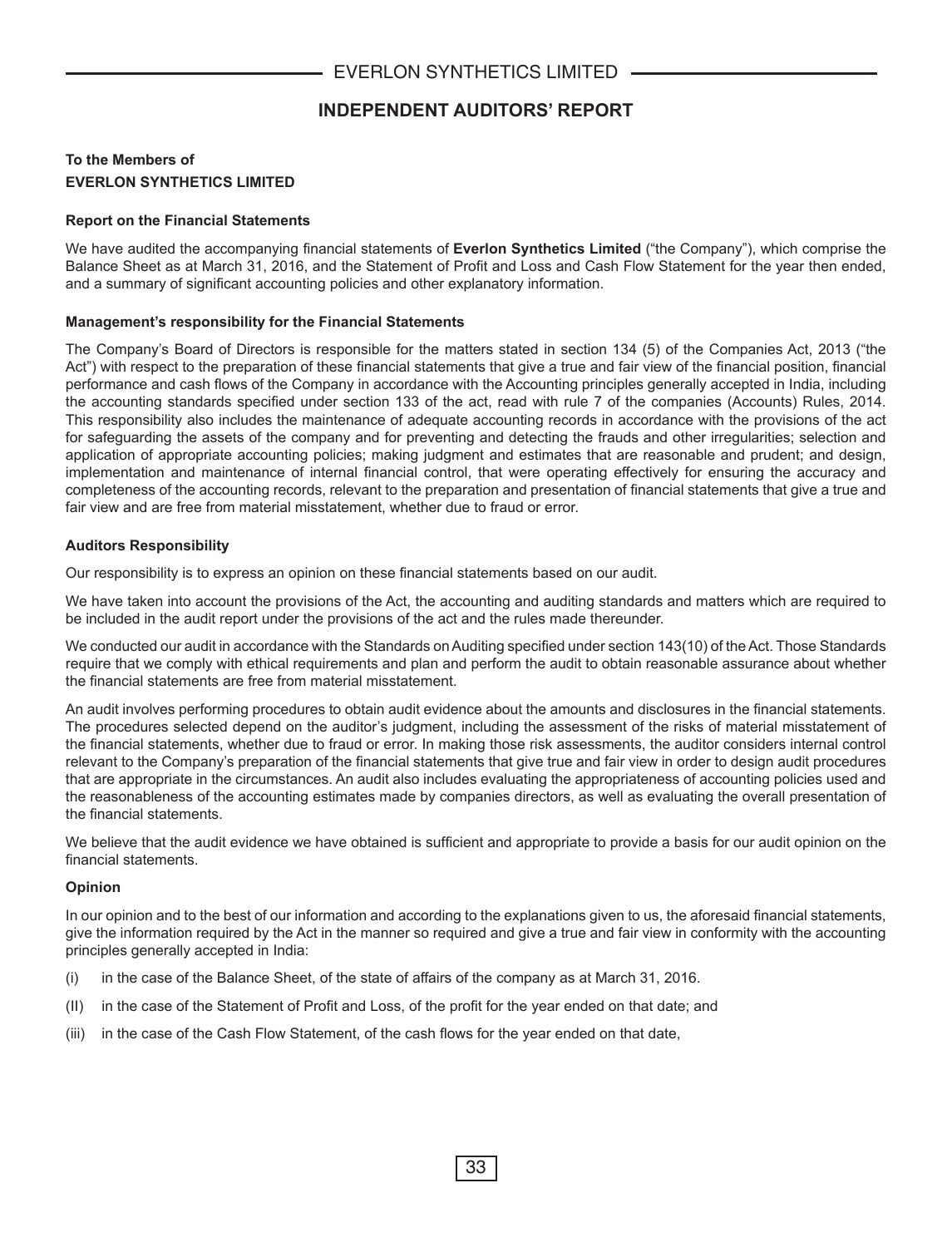#### **Report on Other Legal and Regulatory Requirements**

- 1. As required by the Companies (Auditor's Report) Order, 2016 ("the Order") issued by the Central Government of India in its terms of sub-section (11) of section 143 of Companies Act 2013, we give in the Annexure "A" a statement on the matters specified in paragraph 3 and 4 of the Order.
- 2. As required by section 143 (3) of the Act, we report that:
	- a) we have obtained all the information and explanations which to the best of our knowledge and belief were necessary for the purpose of our audit;
	- b) in our opinion proper books of account as required by law have been kept by the Company so far as it appears from our examination of those books.
	- c) the Balance Sheet, Statement of Profit and Loss, and Cash Flow Statement dealt with by this Report are in agreement with the books of account.;
	- d) in our opinion, the Balance Sheet, Statement of Profit and Loss, and Cash Flow Statement comply with the Accounting Standards referred to in section 133 of the Companies Act, 2013, read with rule 7 of the Companies (Accounts) Rules, 2014.
	- e) on the basis of written representations received from the directors as on March 31, 2016, and taken on record by the Board of Directors, none of the directors is disqualified as on March 31, 2016, from being appointed as a director in terms of sub-section (2) of section 164 of the Companies Act, 2013.
	- f) with respect to the adequacy of the internal Financial Controls over Financial reporting of the Company and operating effectiveness of such controls, refer to our separate report in Annexure "B".
	- g) With respect to the other matters included in the auditor's report and to best of our information and according to the explanation given to us.
		- 1) The Company does not have any pending litigations which would impact its financial position.
		- 2) The Company did not have any long-term contracts for which there were any material foreseeable losses.
		- 3) There were no amounts which were required to be transferred to the Investor Education and Protection Fund by the Company.

 For **POLADIA & CO. CHARTERED ACCOUNTANTS (FIRM REGN NO. 128274W)**

> **--Sd-- P.T. POLADIA PARTNER M NO.38757**

Place : Mumbai. Dated: 30<sup>th</sup> May 2016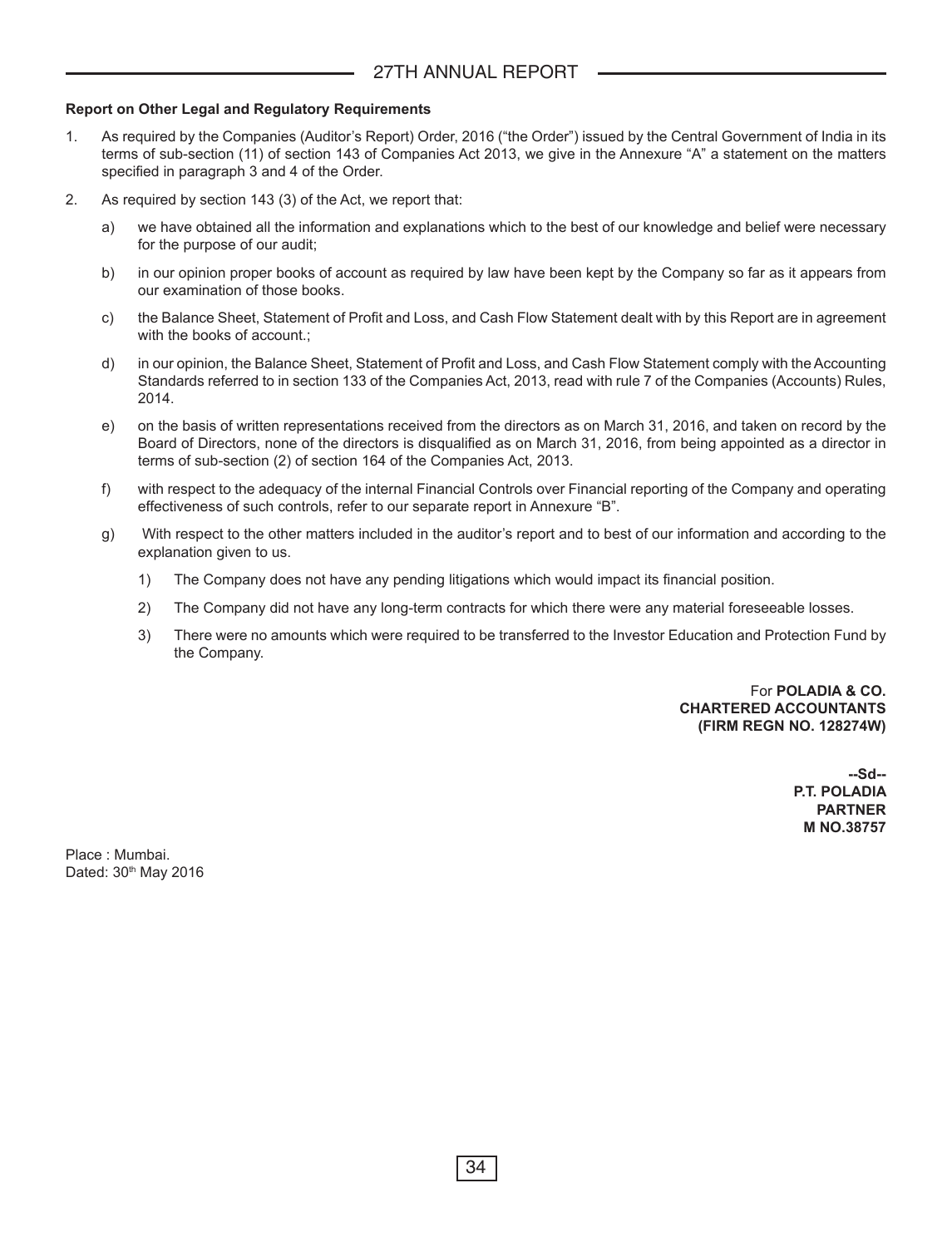## **Annexure "A" to the Independent Auditors' Report**

#### **The Annexure 'A' referred to in paragraph 1 under "Report on Other Regulatory Requirements" section of our report of even date.**

- (i) In Respect of its Fixed Assets:
	- (a) The company is maintaining proper records showing full particulars, including quantitative details and situation of fixed assets;
	- (b) These fixed assets have been physically verified by the management at reasonable intervals in accordance with regular programme of verification . According to the information and explanation given to us, no material discrepancies were noticed on such verification.
	- (c) The title deeds of immovable properties are held in the name of the company.
- (ii) In Respect of its inventory**:**

According to the information and explanations given to us, Physical verification of inventory has been conducted at reasonable intervals by the management and no material discrepancies were noticed on physical verification during the year.

- (iii) According to information and explanations given to us, the company has not granted loans, secured or unsecured to companies, firms, Limited Liability Partnerships or other parties covered in the register maintained under section 189 of the Companies Act 2013.
- (iv) According to information and explanations given to us, the Company has complied with the provisions of section 185 and 186 of the Companies Act, 2013 in respect of loans, investments, guarantees and security.
- (v) According to information and explanations given to us the company has not accepted any deposits during the year.
- (vi) According to the information and explanations given to us, the Central Government has not prescribed maintenance of cost records under sub-section (1) of 148 of the Companies Act' 2013.
- (vii) According to the information and explanations given to us, in respect of statutory dues:
	- (a) The company is generally regular in depositing undisputed statutory dues including provident fund employees' state insurance, income-tax, sales tax, wealth tax, service tax, duty of customs, duty of excise, value added tax, cess and any other statutory dues with the appropriate authorities.
	- (b) There were no undisputed amounts payable in respect of provident fund, employees' state insurance, income tax, sales-tax, service tax, duty of customs, duty of exercise, value added tax, cess and any other statutory dues in arrears as at March 31, 2016 for period of more than six months from the date they became payable.
- (viii) The company has not defaulted in repayment of loans or borrowing from any financial institution, bank, Government or dues to debenture holders.
- (ix) The Company has raised money by way of further public offer by Right Issue to the shareholder and Funds were applied for the purpose they were raised.
- (x) We have not noticed or reported any fraud by the company or any fraud on the Company by its officers or employees during the year.
- (xi) The Company is not a Nidhi Company hence clause is not applicable during the year.
- (xii) According to information and explanation given to us the Company has not paid or provided any managerial remuneration during the year.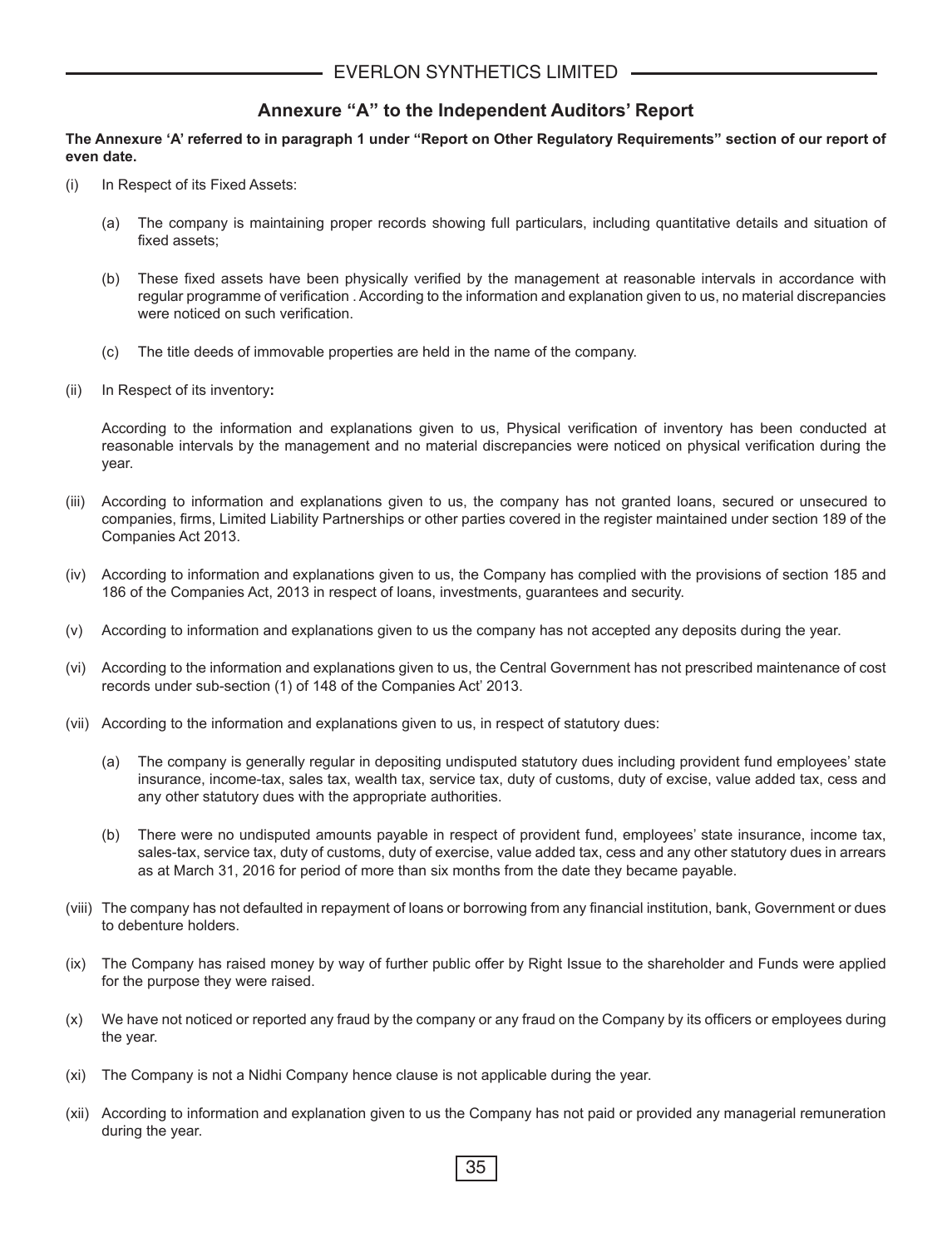- (xii) According to the information given to us, all transactions with the related parties are in compliance with sections 177 and 188 of Companies Act, 2013 where ever applicable and the details have been disclosed in the Financial Statements etc., as required by the applicable accounting standards.
- (xiv) According to the information and explanations given to us, the company has not made any preferential allotment or private placement of shares or fully or partly convertible debentures during the year under review.
- (xv) According to the information and explanations given to us, the company has not entered into non-cash transactions with directors or persons connected with him and the provisions of section 192 of Companies Act, 2013 have been complied with;
- (xvi) The company is not required to be registered under section 45-IA of the Reserve Bank of India Act, 1934.

For **POLADIA & CO**. **CHARTERED ACCOUNTANTS** (FIRM REGN NO. 128274W)

> **--Sd-- P. T. POLADIA PARTNER M.NO.38757**

Place : Mumbai Dated: 30<sup>th</sup> May, 2016

## **ANNEXURE "B" TO THE INDEPENDENT AUDITOR'S REPORT OF EVEN DATE ON THE FINANCIAL STATEMENTS OF EVERLON SYNTHETICS LIMITED**

Report on the Internal Financial Controls under Clause (i) of Sub-section 3 of Section 143 of the Companies Act, 2013 ("the Act")

We have audited the internal financial controls over financial reporting of Everlon Synthetics Limited ("the Company") as of March 31, 2016 in conjunction with our audit of the financial statements of the Company for the year ended on that date.

#### **Management's Responsibility for Internal Financial Controls**

The Company's management is responsible for establishing and maintaining internal financial controls based on the internal control over financial reporting criteria established by the Company considering the essential components of internal control stated in the Guidance Note on Audit of Internal Financial Controls over Financial Reporting issued by the Institute of Chartered Accountants of India. These responsibilities include the design, implementation and maintenance of adequate internal financial controls that were operating effectively for ensuring the orderly and efficient conduct of its business, including adherence to company's policies, the safeguarding of its assets, the prevention and detection of frauds and errors, the accuracy and completeness of the accounting records, and the timely preparation of reliable financial information, as required under the Companies Act, 2013.

#### **Auditors' Responsibility**

Our responsibility is to express an opinion on the Company's internal financial controls over financial reporting based on our audit. We conducted our audit in accordance with the Guidance Note on Audit of Internal Financial Controls Over Financial Reporting (the "Guidance Note") and the Standards on Auditing, issued by ICAI and deemed to be prescribed under section 143(10) of the Companies Act, 2013, to the extent applicable to an audit of internal financial controls, both applicable to an audit of Internal Financial Controls and, both issued by the Institute of Chartered Accountants of India. Those Standards and the Guidance Note require that we comply with ethical requirements and plan and perform the audit to obtain reasonable assurance about whether adequate internal financial controls over financial reporting was established and maintained and if such controls operated effectively in all material respects.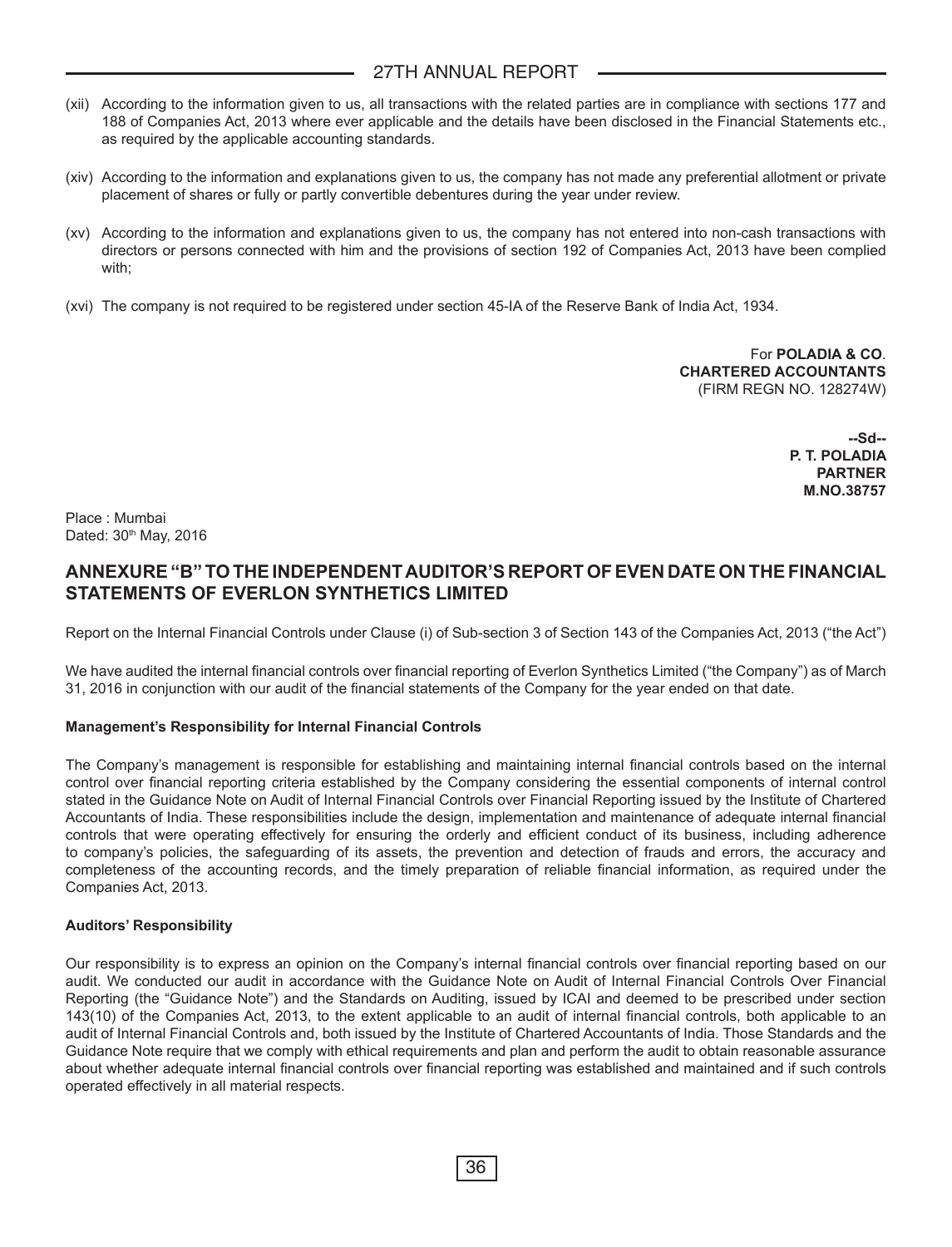## EVERLON SYNTHETICS LIMITED

Our audit involves performing procedures to obtain audit evidence about the adequacy of the internal financial controls system over financial reporting and their operating effectiveness. Our audit of internal financial controls over financial reporting included obtaining an understanding of internal financial controls over financial reporting, assessing the risk that a material weakness exists, and testing and evaluating the design and operating effectiveness of internal control based on the assessed risk. The procedures selected depend on the auditor's judgement, including the assessment of the risks of material misstatement of the financial statements, whether due to fraud or error. We believe that the audit evidence we have obtained is sufficient and appropriate to provide a basis for our audit opinion on the Company's internal financial controls system over financial reporting.

#### **Meaning of Internal Financial Controls over Financing Reporting**

A company's internal financial control over financial reporting is a process designed to provide reasonable assurance regarding the reliability of financial reporting and the preparation of financial statements, for external purposes in accordance with generally accepted accounting principles. A company's internal financial control over financial reporting includes those policies and procedures that (1) pertain to the maintenance of records that, in reasonable detail, accurately and fairly reflect the transactions and dispositions of the assets of the company; (2) provide reasonable assurance that transactions are recorded as necessary to permit preparation of financial statements in accordance with generally accepted accounting principles, and that receipts and expenditures of the company are being made only in accordance with authorisations of management and directors of the company; and (3) provide reasonable assurance regarding prevention or timely detection of unauthorised acquisition, use, or disposition of the company's assets that could have a material effect on the financial statements.

#### **Inherent Limitations of Internal Financial Controls over Financing Reporting**

Because of the inherent limitations of internal financial controls over financing reporting, including the possibility of collusion or improper management override of controls, material misstatements due to error or fraud may occur and not be detected. Also, projections of any evaluation of the internal financial controls over financial reporting to future periods are subjected to the risk that the internal financial control over financial reporting may become inadequate because of changes in conditions, or that the degree of compliance with the policies or procedures may deteriorate .

#### **Opinion**

In our opinion, the Company has, in all material respects, an adequate internal financial controls system over financial reporting and such internal financial controls over financial reporting were operating effectively as at March 31, 2016, based on the internal control over financial reporting criteria established by the Company considering the essential components of internal control stated in the Guidance Note on Audit of Internal Financial Controls over Financial Reporting issued by the Institute of Chartered Accountants of India.

> For **POLADIA & CO**. **CHARTERED ACCOUNTANTS** (FIRM REGN NO. 128274W)

> > **--Sd-- P. T. POLADIA PARTNER M.NO.38757**

Place : Mumbai Dated: 30<sup>th</sup> May, 2016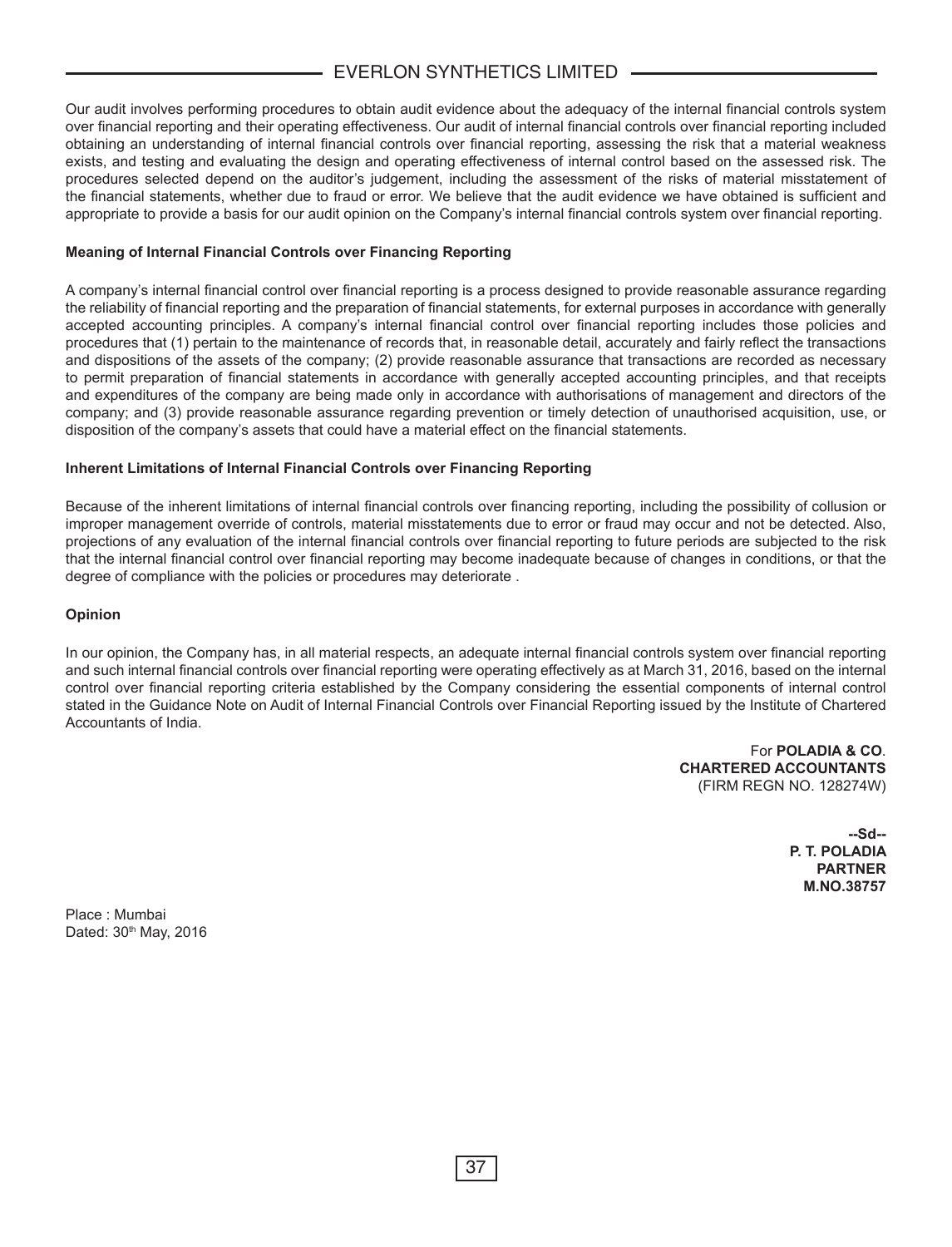#### 27TH ANNUAL REPORT

#### **EVERLON SYNTHETICS LIMITED**

## **BALANCE SHEET AS AT 31ST MARCH, 2016**

|        |                                                        |                |                                            | (Rupees)                                    |
|--------|--------------------------------------------------------|----------------|--------------------------------------------|---------------------------------------------|
|        | <b>PARTICULARS</b>                                     | Note No.       | <b>Current Year As at</b><br>31 March 2016 | <b>Previous Year As at</b><br>31 March 2015 |
| L.     | <b>EQUITY AND LIABILITIES</b>                          |                |                                            |                                             |
|        | <b>Shareholders Funds</b><br>1.                        |                |                                            |                                             |
|        | <b>Share Capital</b><br>a)                             | 1              | 56241000                                   | 30292200                                    |
|        | Reserves & Surplus<br>b)                               | $\overline{2}$ | 947740                                     | (10021412)                                  |
|        |                                                        |                | 57188740                                   | 20270788                                    |
|        | <b>Non-Current Liabilities</b><br>2.                   |                |                                            |                                             |
|        | a) Long-term Borrowings                                | 3              | 10719969                                   | 31758514                                    |
|        | b) Deferred tax liabilities                            |                |                                            |                                             |
|        | c) Other Long-term liabilities                         | 4              |                                            | 53456                                       |
|        | d) Long-term Provisions                                | 5              | 2138772                                    | 1719762                                     |
|        |                                                        |                | 12858741                                   | 33531732                                    |
|        | <b>Current Liabilties</b><br>3.                        |                |                                            |                                             |
|        | a) Short-term Borrowings                               | 6              | 37321368                                   | 40849667                                    |
|        | b) Trade Payables                                      | 7              | 6761883                                    | 7637033                                     |
|        | c) Other Current liabilities                           | 8              | 197269                                     | 423906                                      |
|        | d) Short-term provisions                               | 9              | 180000                                     | 170000                                      |
|        |                                                        |                | 44460520                                   | 49080606                                    |
|        | <b>TOTAL (1+2+3)</b>                                   |                | 114508001                                  | 102883126                                   |
| Ш.     | <b>ASSETS</b>                                          |                |                                            |                                             |
|        | <b>Non-Current assets</b><br>1.                        |                |                                            |                                             |
|        | a) Fixed Assets                                        |                |                                            |                                             |
|        | (i) Tangible assets                                    | 10             | 37997333                                   | 37950108                                    |
|        | (ii) Intangible assets                                 |                |                                            |                                             |
|        | (iii) Capital work-in-progress                         |                |                                            |                                             |
|        | (iv) Intangible assets under development               |                |                                            |                                             |
|        | b) Non-Current investments<br>c) Deferred tax assets   | 11             | 302500                                     | 302500                                      |
|        | d) Long-term loans and advances                        | 12             | 800365                                     | 14146680                                    |
|        | e) Other non-current assets                            | 13             | 5251319                                    | 4037825                                     |
|        |                                                        |                | 44351517                                   | 56437113                                    |
|        | 2.<br><b>Current Assets</b>                            |                |                                            |                                             |
|        | a) Current Investments                                 |                |                                            |                                             |
|        | b) Inventories                                         | 14             | 31177589                                   | 19248993                                    |
|        | c) Trade Receivables                                   | 15             | 20899379                                   | 20128880                                    |
|        | d) Cash and cash equivalents                           | 16             | 4257117                                    | 4370003                                     |
|        | e) Short-term Loans and Advances                       | 17             | 380975                                     | 230163                                      |
|        | f) Other current assets                                | 18             | 13441424                                   | 2467974                                     |
|        |                                                        |                | 70156484                                   | 46446013                                    |
|        | <b>TOTAL (1+2)</b>                                     |                | 114508001                                  | 102883126                                   |
|        | Notes forming part of the Accounts                     | 1 to 25        |                                            |                                             |
|        | Additional Notes forming part of accounts              | 26             |                                            |                                             |
|        | As per our report of even date                         |                |                                            | For and on behalf of the                    |
|        | for POLADIA & CO.                                      |                |                                            | <b>Board of Directors</b>                   |
|        | <b>CHARTERED ACCOUNTANTS</b><br>(FIRM REGN NO.128274W) |                |                                            |                                             |
| --Sd-- |                                                        |                |                                            |                                             |

**--Sd-- P.T.POLADIA (Partner) M.No.38757**

**Place : Mumbai Date : 30th May,2016**

**--Sd-- S.S.GUPTA Company Secretary**

**--Sd-- P.K.PAREEK Chief Financial Officer**

**--Sd-- J.K.VAKHARIA Managing Director (DIN 00047777)**

> **--Sd-- V.J.VAKHARIA Director (DIN 00052361)**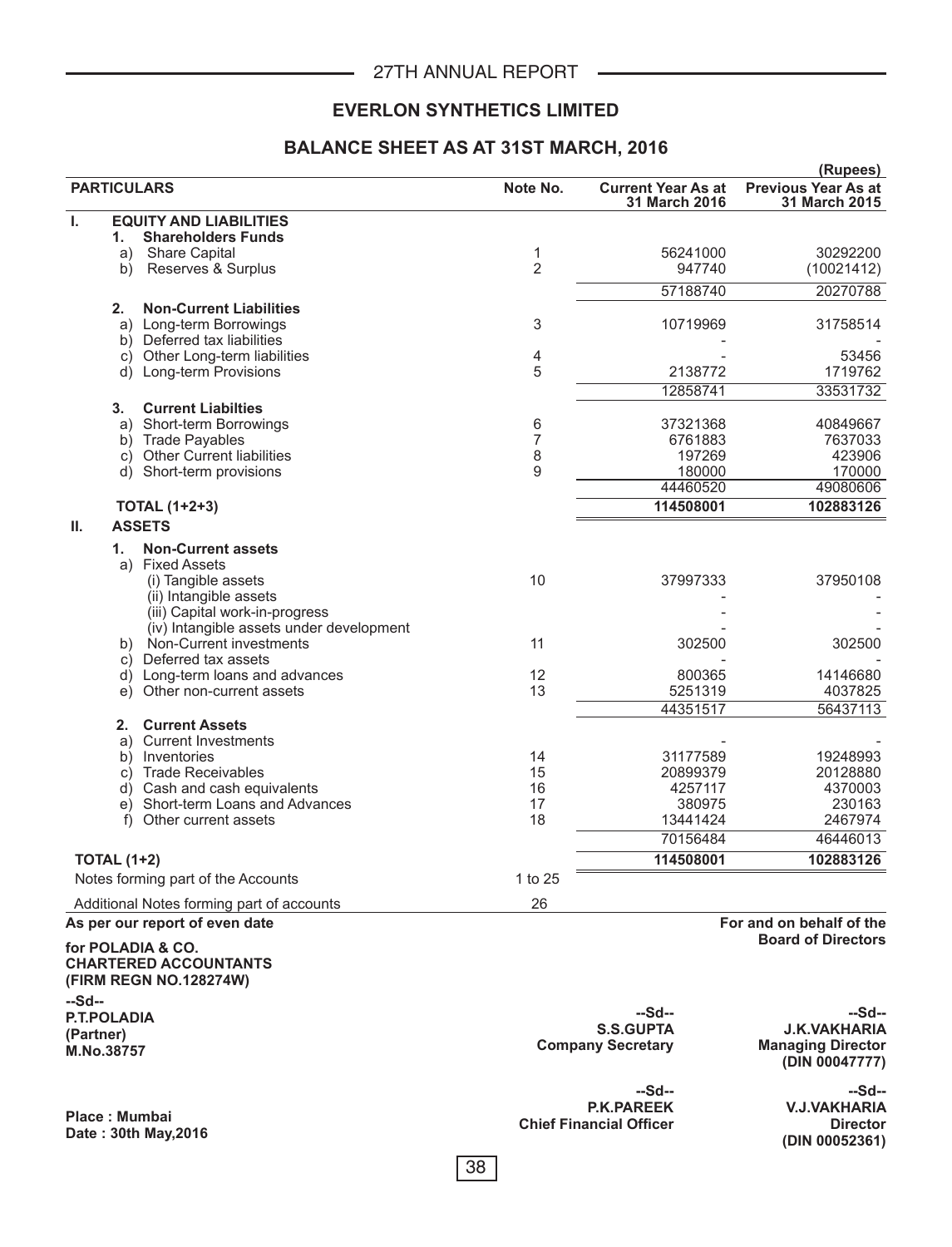## **EVERLON SYNTHETICS LIMITED**

## **STATEMENT OF PROFIT AND LOSS FOR THE YEAR ENDED 31ST MARCH 2016.**

|       |                                                                    |          |                           | (Rupees)                   |
|-------|--------------------------------------------------------------------|----------|---------------------------|----------------------------|
|       | <b>PARTICULARS</b>                                                 | Note No. | <b>Current Year Ended</b> | <b>Previous Year Ended</b> |
|       |                                                                    |          | 31 March 2016             | 31 March 2015              |
| I.    | Revenue from Operations                                            | 19       | 309677137                 | 410260119                  |
| ΙΙ.   | Other Income                                                       | 20       | 728294                    | 495012                     |
| III.  | Total Revenue (I+II)                                               |          | 310405431                 | 410755131                  |
| IV.   | <b>Expenses</b>                                                    |          |                           |                            |
|       | Cost of Material Consumed                                          | 21       | 264574042                 | 372972536                  |
|       | Purchase of stock-in-Trade                                         |          |                           |                            |
|       | Changes in inventories of finished goods-                          |          |                           |                            |
|       | work-in-progress and stock-in-trade                                | 22       | 8620283                   | (8438254)                  |
|       | Employee benefits expenses                                         | 23       | 6031648                   | 4973124                    |
|       | <b>Finance Costs</b>                                               | 24<br>10 | 6367507<br>2337574        | 7619158<br>3071988         |
|       | Depreciation & amortisation expenses<br><b>Other Expenses</b>      | 25       | 26929700                  | 29670555                   |
|       |                                                                    |          |                           |                            |
|       | <b>Total Expenses</b>                                              |          | 314860754                 | 409869107                  |
| V.    | Profit before exceptional and extraordinary items and tax (III-IV) |          | (4455323)                 | 886014                     |
| VI.   | <b>Exceptional Items</b>                                           |          | 5396188                   |                            |
| VII.  | Profit before extraordinary items and tax (V-VI)                   |          | 940865                    | 886014                     |
| VIII. | <b>Extraordinary Items</b>                                         |          |                           |                            |
| IX.   | Profit before tax (VII-VIII)                                       |          | 940865                    | 886014                     |
| Х.    | Tax Expense:                                                       |          |                           |                            |
|       | (1) Current Tax                                                    |          | (180000)                  | (170000)                   |
|       | (2) Deferred Tax                                                   |          |                           |                            |
| XI.   | Profit/(Loss) for the period from continuing operatins (IX-X)      |          | 760865                    | 716014                     |
| XII   | Profit/(Loss) for the period from discontinuing operations         |          |                           |                            |
| XIII. | Tax Expense of discontinuing operations                            |          |                           |                            |
| XIV.  | Profit/(Loss)from discontinuing operations (After Tax (XII-XIII)   |          |                           |                            |
| XV.   | Profit/(Loss) for the period (XI+XIV)                              |          | 760865                    | 716014                     |
|       | Add: Balance brought forward from Last Year                        |          | (10021412)                | (10628818)                 |
|       | <b>Additional Depreciation Written Back</b>                        |          | 2391611                   |                            |
|       | (Short)/Excess provision for Income Tax for earlier                |          |                           |                            |
|       | years (provided)/written back                                      |          | 32169                     | (108608)                   |
|       | Profit available for Appropriation                                 |          | (6836767)                 | (10021412)                 |
|       | Earning per share Basic & Diluted                                  |          | 0.01                      | 0.02                       |
|       | Notes forming part of the Accounts                                 | 1 to 25  |                           |                            |
|       | Additional Notes forming part of accounts                          | 26       |                           |                            |
|       |                                                                    |          |                           |                            |

**Board of Directors for POLADIA & CO. CHARTERED ACCOUNTANTS (FIRM REGN NO.128274W) --Sd-- P.T.POLADIA (Partner) M.No.38757**

**Place : Mumbai Date : 30th May,2016**

As per our report of even date<br> **As per our report of even date**<br> **As per our report of even date**<br> **For and on behalf of the**<br> **For and on behalf of the**<br> **For and on behalf of the** 

**--Sd-- S.S.GUPTA Company Secretary**

**--Sd-- P.K.PAREEK Chief Financial Officer**

**--Sd-- J.K.VAKHARIA Managing Director (DIN 00047777) --Sd-- V.J.VAKHARIA Director (DIN 00052361)**

39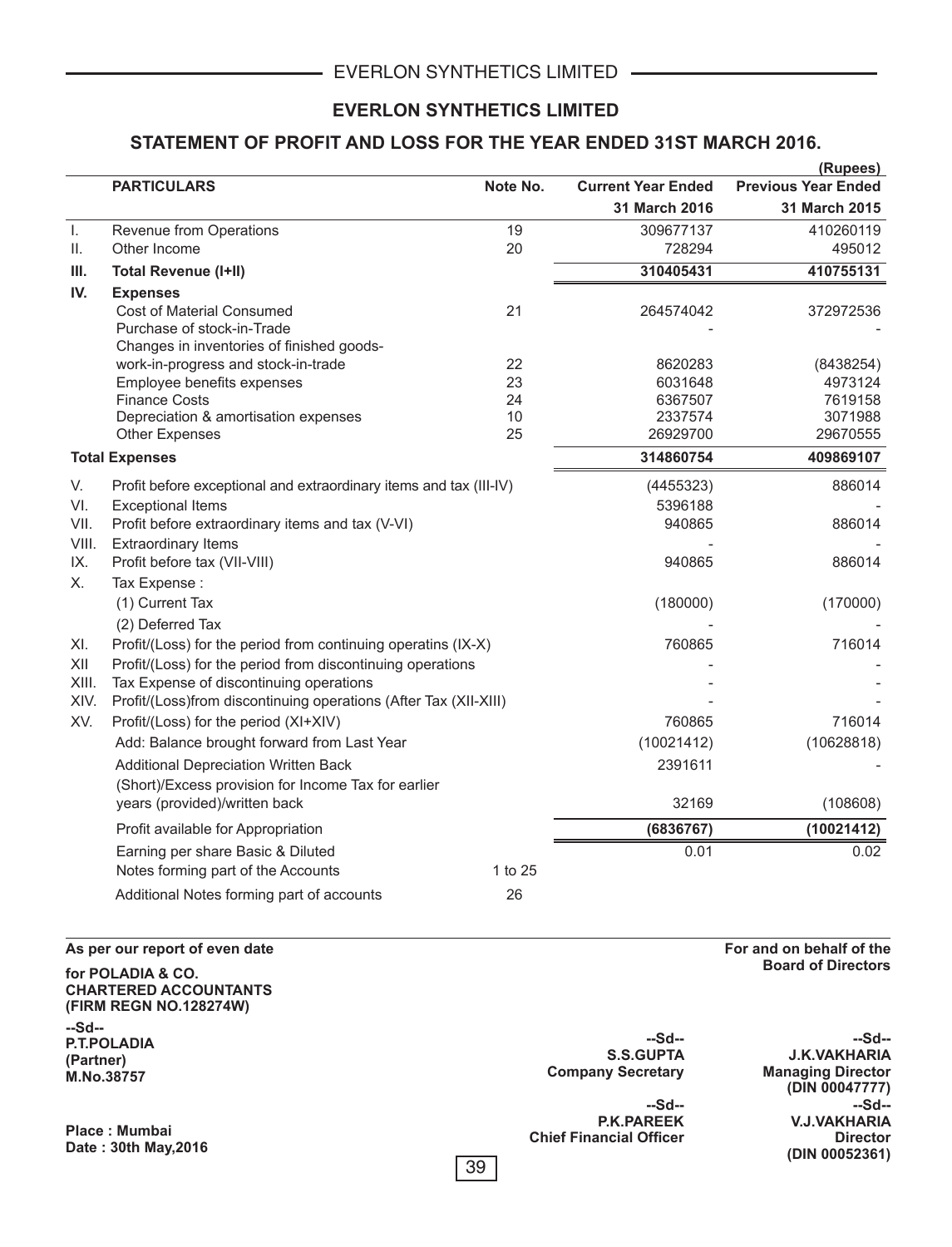## **EVERLON SYNTHETICS LIMITED**

#### **CASH FLOW STATEMENT FOR THE YEAR ENDED 31ST MARCH,2016 (Rupees)**

|    |                                                                             | 2015-2016            | 2014-2015               |
|----|-----------------------------------------------------------------------------|----------------------|-------------------------|
| А. | <b>CASH FLOW FROM OPERATING ACTIVITIES:</b>                                 |                      |                         |
|    | Net profit/(loss) before Tax and Extraordinary items<br>Adjustment for:     | 940865               | 886014                  |
|    | Depreciation                                                                | 2337574              | 3071998                 |
|    | <b>Dividend Received</b>                                                    | (23583)              | (23250)                 |
|    | <b>Interest Received</b>                                                    | (458180)             | O                       |
|    | Other Non-operating Income                                                  | (246531)             | 0                       |
|    | Interest Paid                                                               | 6367507              | 7619158                 |
|    | (Excess) /Short provision for income tax provided                           | (32169)              | 108608                  |
|    | (Profit)/Loss on Sale of Shares                                             | 427374               | 0                       |
|    | (Profit)/Loss on Sale of Assets                                             | (5396188)            | 0                       |
|    | Operating profit before working capital charges                             | 3916669              | 11662528                |
|    | Adjustment for:                                                             |                      |                         |
|    | Trade and Other Receivables                                                 | 239185               | 411509                  |
|    | Inventories                                                                 | (11928596)           | 3827040                 |
|    | <b>Trade Payable</b>                                                        | 726283               | 4457202                 |
|    | NET CASH USED FROM OPERATING ACTIVITIES                                     | (7046459)            | 20358279                |
| В. | <b>CASH FLOW FROM INVESTING ACTIVITIES :</b>                                |                      |                         |
|    | <b>Purchase of Fixed Assets</b>                                             | 0                    | (1426568)               |
|    | Sale of Fixed Assets                                                        | (5403000)            | 0                       |
|    | (Increase)/Decrease in Investments                                          | 0                    | (100000)                |
|    | Assets Written off                                                          | 4459341              | 0                       |
|    | Profit/ (Loss) on Sale of Assets                                            | 5396188              | $\Omega$                |
|    | <b>Dividend Received</b>                                                    | 23583                | 23250                   |
|    | Interest Received                                                           | 458180               | 324140                  |
|    | Share Premium on Right Issue                                                | 7784507              | 147622                  |
|    | Depreciation Written Back                                                   | 2391611              | 0                       |
|    | Profit/ (Loss) on Sale of Shares<br>NET CASH USED FROM INVESTING ACTIVITIES | (427374)<br>14683036 | 0<br>(1031556)          |
|    |                                                                             |                      |                         |
| C. | <b>CASH FLOW FROM FINANCING ACTIVITIES :</b>                                |                      |                         |
|    | Proceeds from Secured Loans                                                 | 3528299              | (965368)                |
|    | Proceeds from Unsecured Loans                                               | 21038545             | 1858306                 |
|    | (Increase) /Decrease in capital                                             | (25948800)           | 0                       |
|    | Adjustment on account of Demerger<br><b>Interest Paid</b>                   | $\Omega$             | (11551947)              |
|    | NET CASH FROM INVESTING ACTIVITIES                                          | (6367507)            | (7619158)<br>(18278167) |
|    |                                                                             | (7749463)            |                         |
|    | Increase/ (Decrease) in Cash and Cash Equivalents                           |                      |                         |
|    | $(A+B+C)$                                                                   | (112886)             | 1048556                 |
|    | CASH & CASH EQUIVALENTS :-                                                  |                      |                         |
|    | Opening Balance in the begning of the year                                  | 4370003              | 3321447                 |
|    | Closing Balance at the end of the year                                      | 4257117              | 4370003                 |
|    | NET INCREASE/(DECREASE) IN CASH & CASH                                      |                      |                         |
|    | <b>EQUIVALENTS</b>                                                          | (112886)             | 1048556                 |

## As per our report of even date<br> **As per our report of even date For and on behalf of the**<br> **For and on behalf of the**<br> **For and on behalf of the**<br> **For and on behalf of the**

**Board of Directors for POLADIA & CO. CHARTERED ACCOUNTANTS (FIRM REGN NO.128274W)**

**--Sd-- P.T.POLADIA (Partner) M.No.38757**

**Place : Mumbai Date : 30th May,2016**

**--Sd-- S.S.GUPTA Company Secretary**

**--Sd-- P.K.PAREEK Chief Financial Officer**

**--Sd-- J.K.VAKHARIA Managing Director (DIN 00047777) --Sd-- V.J.VAKHARIA**

**Director (DIN 00052361)**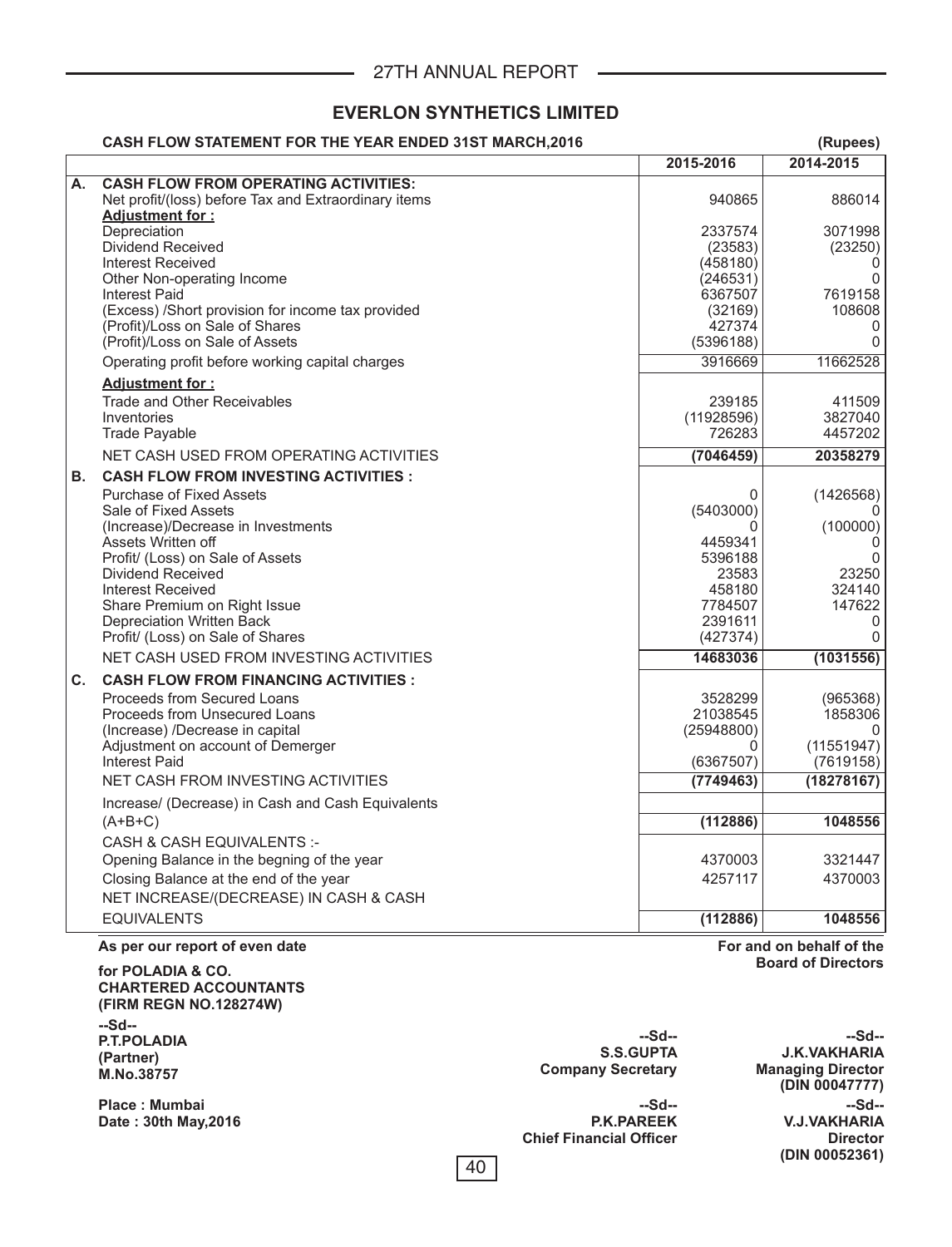**(Rupees)**

#### **NOTES ON FINANCIAL STATEMENTS FOR THE YEAR ENDED 31ST MARCH, 2016**

|                                                                                                                                  |                                            | (Rupees)                                    |
|----------------------------------------------------------------------------------------------------------------------------------|--------------------------------------------|---------------------------------------------|
| <b>NOTE - 1 SHARE CAPITAL</b>                                                                                                    | <b>Current Year Ended</b><br>31 March 2016 | <b>Previous Year Ended</b><br>31 March 2015 |
| <b>AUTHORISED</b>                                                                                                                |                                            |                                             |
| 10,00,00,000 Equity Shares of Rs.1/- each<br>(Previous year 600,00,000 equity shares of Rs.1/- each)                             | 100000000                                  | 100000000                                   |
|                                                                                                                                  | 100000000                                  | 100000000                                   |
| <b>ISSUED</b>                                                                                                                    |                                            |                                             |
| 5,62,22,400 Equity Shares of Rs.1/- each<br>(Previous year 3,03,04,800 Equity Shares of Rs.1/- each)                             | 56222400                                   | 30304800                                    |
|                                                                                                                                  | 56222400                                   | 30304800                                    |
| <b>SUBSCRIBED AND PAID UP</b>                                                                                                    |                                            |                                             |
| 5,62,22,400 Equity Shares of Rs.1/- each fully paid up (Previous year<br>3,02,73,600 equity shares of Rs.1/- each fully paid up) | 56222400                                   | 30273600                                    |
| Add: Paid up value of Shares                                                                                                     | 18600                                      | 18600                                       |
| Forfeited 31200 Equity Shares of Rs.1/-each                                                                                      |                                            |                                             |
| (previous year 31200 Equity Shares of Rs.1/-each)                                                                                |                                            |                                             |
| <b>TOTAL</b>                                                                                                                     | 56241000                                   | 30292200                                    |
|                                                                                                                                  |                                            |                                             |

#### a) **Rights and Restrictions of the Equity Shares holders**

Following are the rights attached to 56222400 equity shares:

(I) Rights to receive dividend as may be approved by the Board/ Annual General Meeting.

(II) Rights to attend the Annual General Meeting of the Company and right to vote.

 Apart from the above, the Equity shares rank pari passu and are subject to the rights, preference and restrictions under the companies Act.

b) There are Nil number of shares (Previous year Nil) in respect of each class in the company held by its holding company or its ultimate holding company including shares held by or subsidiary or assoicates of the holding company or the ultimate holding company in aggregate

c) Shares in the company held by each shareholders holding more than 5% shares

| Name of the Shareholder    | No of Shares held | Percentage (%) |
|----------------------------|-------------------|----------------|
| Jitendra K. Vakharia - HUF | 12213188          | 21.72          |
| Jitendra K.Vakharia        | 11341120          | 20.17          |
| Varsha J.Vakharia          | 6034136           | 10.73          |

d) There are Nil number of shares (Previous year Nil) reserved for issue under option and contracts/ commitment for the sale of shares/disinvestment including the terms and amounts.

e) For the period of five years immediately preceding the date as at which the balance sheet is prepared.

| <b>Particulars</b>                                                                     | No of Shares |
|----------------------------------------------------------------------------------------|--------------|
| Aggregate number and class of shares allotted as fully paid up                         | Nil          |
| pursuant to contract(s) without payment being being received in cash                   |              |
| Aggregate number and class of shares allotted as fully paid up by way of bonus shares. | Nil          |
| Aggregate number and class of shares brought back.                                     | Nil          |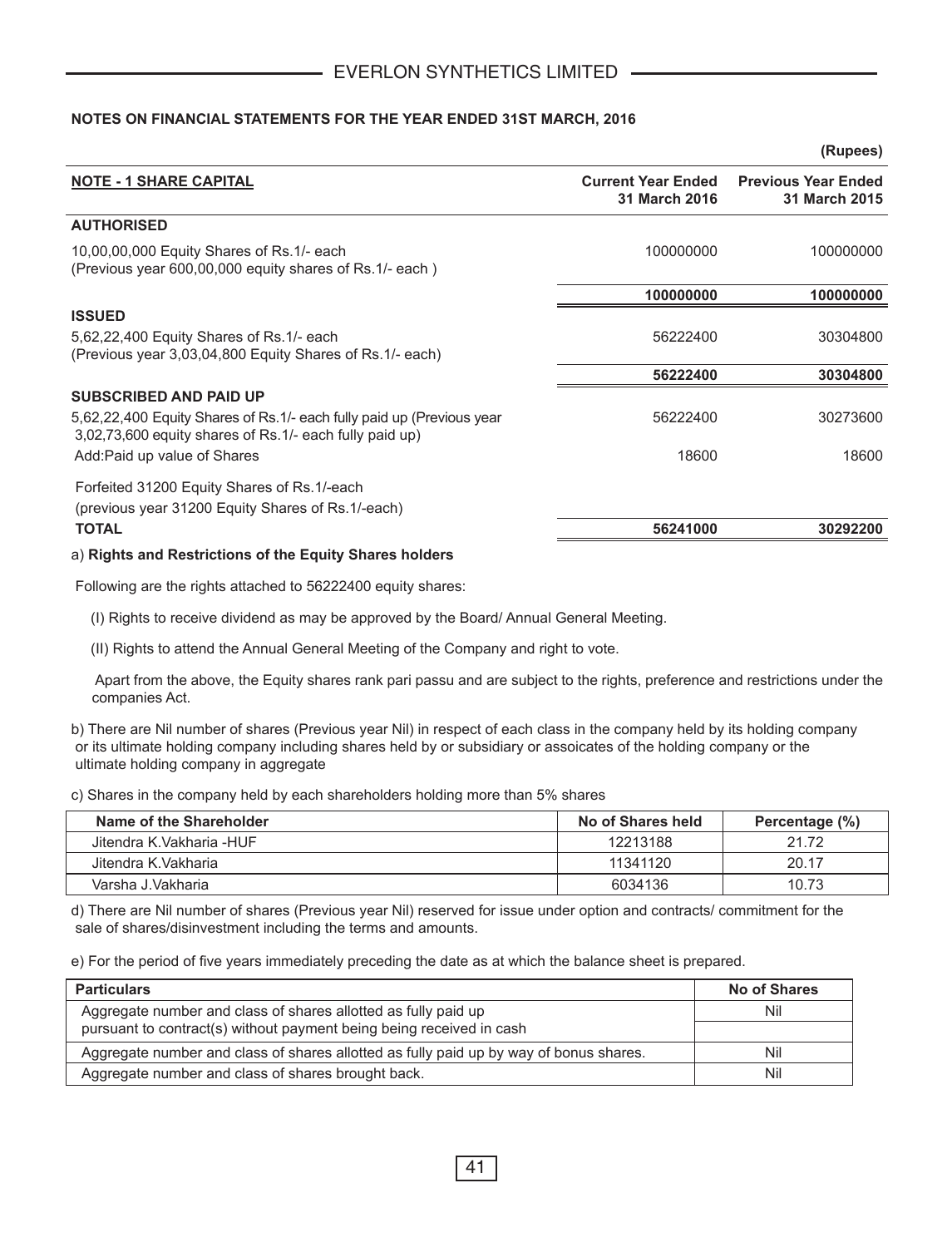f) There are no securities (Previous year Nil) convertible into Equity/Preferential Shares.

g) There are no calls unpaid (Previous year Nil) including calls unpaid by Directors and Officers as on balance sheet date.

h) Reconcialiation of Number of Shares outstanding at the beginning and at the end of the year.

|                                                    | <b>Current Year</b><br>31/03/2016 | <b>Previous Year</b><br>31/03/2015 |
|----------------------------------------------------|-----------------------------------|------------------------------------|
| (a) Shars outstanding at the beginning of the year | 30273600                          | 30273600                           |
| (b) Right Shares issued during the year            | 25948800                          | --                                 |
| (c) Shares brought back during the year            | --                                | --                                 |
| (b) Shares outstanding at the end of the year      | 56222400                          | 30273600                           |
|                                                    |                                   |                                    |

 **(Rupees)**

#### **NOTE 2 - Reserve & Surplus**

|    | <b>Particulars</b>                                     | <b>Current Year Ended</b> | <b>Previous Year Ended</b> |
|----|--------------------------------------------------------|---------------------------|----------------------------|
|    |                                                        | 31.03.2016                | 31.03.2015                 |
| a) | <b>Capital Reserve</b>                                 |                           |                            |
| b) | <b>Capital Redemption Reserve</b>                      |                           |                            |
| C) | Securities Premium Reserve - Opening Balance           | U                         |                            |
|    | Add: Additional during the year                        | 7784507                   |                            |
| d) | Debenture Redemption Reserve                           |                           |                            |
| e) | <b>Revaluation Reserve</b>                             |                           |                            |
| f) | Share Option Outstanding Account                       |                           |                            |
| g) | <b>Other Reserves</b>                                  |                           |                            |
|    | <b>General Reserve</b>                                 |                           |                            |
|    | As per Last Balance Sheet                              |                           |                            |
|    |                                                        |                           |                            |
|    | Less: Transfer from Profit and Loss Account            |                           |                            |
|    | <b>Balance</b>                                         | 7784507                   | 0                          |
| h) | Surplus                                                |                           |                            |
|    | As per Last Balance Sheet                              | (10021412)                | (10628818)                 |
|    | Add:- Surplus for the current year                     | 760865                    | 716014                     |
|    | Add:- Short Provision / Excess provision W/back / off  | 32169                     | (108608)                   |
|    | Add:- Additional Depreciation W/Back (Note:26(1)(b)(v) | 2391611                   |                            |
|    |                                                        | (6836767)                 | (10021412)                 |
|    | Less: Transferred to General Reserve                   |                           |                            |
|    | <b>Proposed Dividend</b>                               |                           |                            |
|    | Tax on Dividend                                        |                           |                            |
|    | <b>Balance</b>                                         | (6836767)                 | (10021412)                 |
|    | Gross Total (g+h)                                      | 947740                    | (10021412)                 |

i) There is no reserve specifically represented by earmarked investments which can be termed as a fund.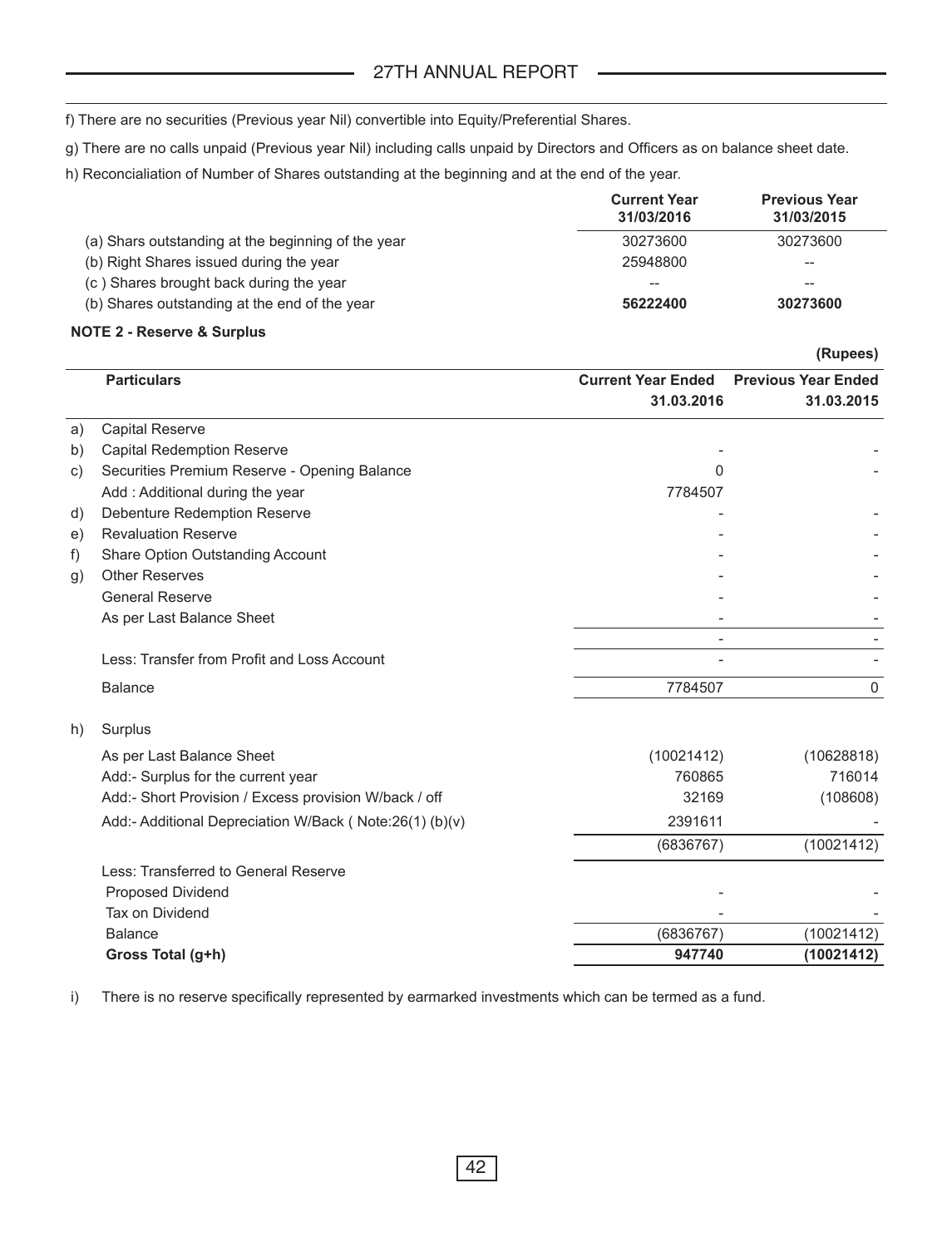## **NOTE 3 - Long Term Borrowings**

|          |                                                       |              |                           | (Rupees)                   |
|----------|-------------------------------------------------------|--------------|---------------------------|----------------------------|
|          | <b>Particulars</b>                                    |              | <b>Current Year Ended</b> | <b>Previous Year Ended</b> |
|          |                                                       |              | 31.03.2016                | 31.03.2015                 |
| a)       | Bonds / Debentures                                    |              |                           |                            |
| b)       | Term loan from Bank (Secured)                         |              |                           | 204868                     |
|          | Secured by hypothecation of Motor Car                 |              |                           |                            |
| C)<br>d) | Deferred payments Liabilities<br>Deposits             |              |                           |                            |
| e)       | Loans and Advances from related parties (Unsecured)   |              |                           |                            |
|          | i) Loan received from Companies                       |              | 1469969                   | 31553646                   |
|          | ii) Loan received from Directors                      |              | 9250000                   |                            |
| f)       | Long term maturities of finance lease obligations     |              |                           |                            |
| g)       | Other Ioans & Advances                                |              |                           |                            |
|          |                                                       | <b>TOTAL</b> | 10719969                  | 31758514                   |
|          | <b>NOTE 4 - Other Long-Term Liabilities</b>           |              |                           |                            |
|          |                                                       |              |                           | (Rupees)                   |
|          | <b>Particulars</b>                                    |              | <b>Current Year Ended</b> | <b>Previous Year Ended</b> |
|          |                                                       |              | 31.03.2016                | 31.03.2015                 |
| a)       | Trade payables                                        |              |                           | 53456                      |
| b)       | <b>Others</b>                                         |              |                           |                            |
|          |                                                       | <b>TOTAL</b> |                           | 53456                      |
|          | <b>NOTE 5 - Long-Term Provisions</b>                  |              |                           |                            |
|          |                                                       |              |                           | (Rupees)                   |
|          | <b>Particulars</b>                                    |              | <b>Current Year Ended</b> | <b>Previous Year Ended</b> |
|          |                                                       |              | 31.03.2016                | 31.03.2015                 |
| a)       | Provisions for employees benefits (Gratuity)          |              | 1968772                   | 1719762                    |
| b)       | Others (Provision for Taxation)                       |              | 170000                    |                            |
|          |                                                       | <b>TOTAL</b> | 2138772                   | 1719762                    |
|          | <b>NOTE 6 - Short Term Borrowings</b>                 |              |                           |                            |
|          |                                                       |              |                           | (Rupees)                   |
|          | <b>Particulars</b>                                    |              | <b>Current Year Ended</b> | <b>Previous Year Ended</b> |
|          |                                                       |              | 31.03.2016                | 31.03.2015                 |
|          | Secured Repayable on demand from Banks                |              |                           |                            |
|          | Overdraft from Bank (Secured)                         |              | 37321368                  | 40849667                   |
|          | (Secured by way of hypothecation of Stock, Book Debts |              |                           |                            |
|          | & further secured by mortgage of factory land & bldg  |              |                           |                            |
|          | situated at Survey No.265/7/1 of Village Dadra in the |              |                           |                            |
|          | Union Territtory of Dadra, Nagar & Haveli)            |              |                           |                            |
|          |                                                       | <b>TOTAL</b> | 37321368                  | 40849667                   |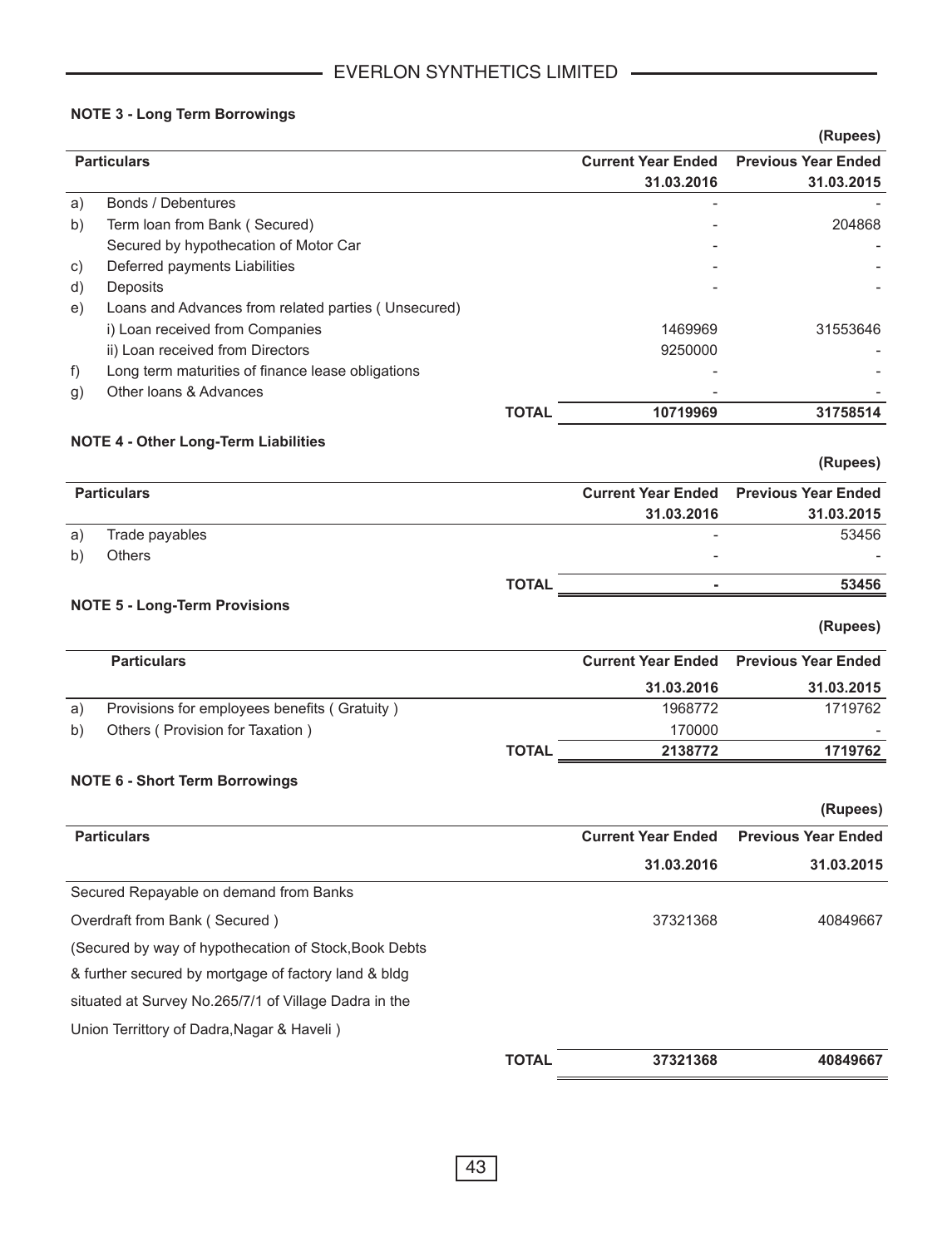## **NOTE 7 - Trade Payables**

|    |                                          |              |                          | (Rupees)                                      |
|----|------------------------------------------|--------------|--------------------------|-----------------------------------------------|
|    | <b>Particulars</b>                       |              |                          | <b>Current Year Ended</b> Previous Year Ended |
|    |                                          |              | 31.03.2016               | 31.03.2015                                    |
| a) | Due to Micro, Small & Medium Enterprises |              | $\overline{\phantom{0}}$ |                                               |
| b) | <b>Others</b>                            |              | 6761883                  | 7637033                                       |
|    |                                          | <b>TOTAL</b> | 6761883                  | 7637033                                       |

#### **NOTE 8 - Other Current Liabilities**

|         |                                                             |              |                           | (Rupees)                   |
|---------|-------------------------------------------------------------|--------------|---------------------------|----------------------------|
|         | <b>Particulars</b>                                          |              | <b>Current Year Ended</b> | <b>Previous Year Ended</b> |
|         |                                                             |              | 31.03.2016                | 31.03.2015                 |
| a)      | Current Maturities of long term debts (Term Loan)           |              |                           | 372000                     |
| b)      | Current Maturities of finance lease obligations             |              |                           |                            |
| C)      | Interest accrued but not due on borrowings                  |              |                           |                            |
| d)      | Interest accrued and due on borrowings                      |              |                           |                            |
| e)      | Income received in advance                                  |              |                           |                            |
| f)      | <b>Unpaid Dividends</b>                                     |              |                           |                            |
| g)      | Application Money received from allotment of                |              |                           |                            |
|         | securities and due for refund and interest accrued thereon. |              |                           |                            |
| h)      | Unpaid matured deposits and interest accrued thereon        |              |                           |                            |
| $\vert$ | Unpaid matured debentures and interest accrued thereon      |              |                           |                            |
| j)      | Other payables                                              |              |                           |                            |
|         | Creditors for Expenses / Assets                             |              |                           |                            |
|         | <b>Other Liabilities</b>                                    |              |                           | 89                         |
|         | <b>Statutory Liability</b>                                  |              | 197269                    | 51817                      |
|         | Advance received from Customers & others                    |              |                           |                            |
|         |                                                             | <b>TOTAL</b> | 197269                    | 423906                     |

#### **NOTE 9- Short-term Provisions**

|    |                                 |              |                           | (Rupees)                   |
|----|---------------------------------|--------------|---------------------------|----------------------------|
|    | <b>Particulars</b>              |              | <b>Current Year Ended</b> | <b>Previous Year Ended</b> |
|    |                                 |              | 31.03.2016                | 31.03.2015                 |
| a) | Provision for employees benefit |              | $\overline{\phantom{0}}$  |                            |
| b) | <b>Others</b>                   |              |                           |                            |
|    | Provision for Tax               |              | 180000                    | 170000                     |
|    |                                 | <b>TOTAL</b> | 180000                    | 170000                     |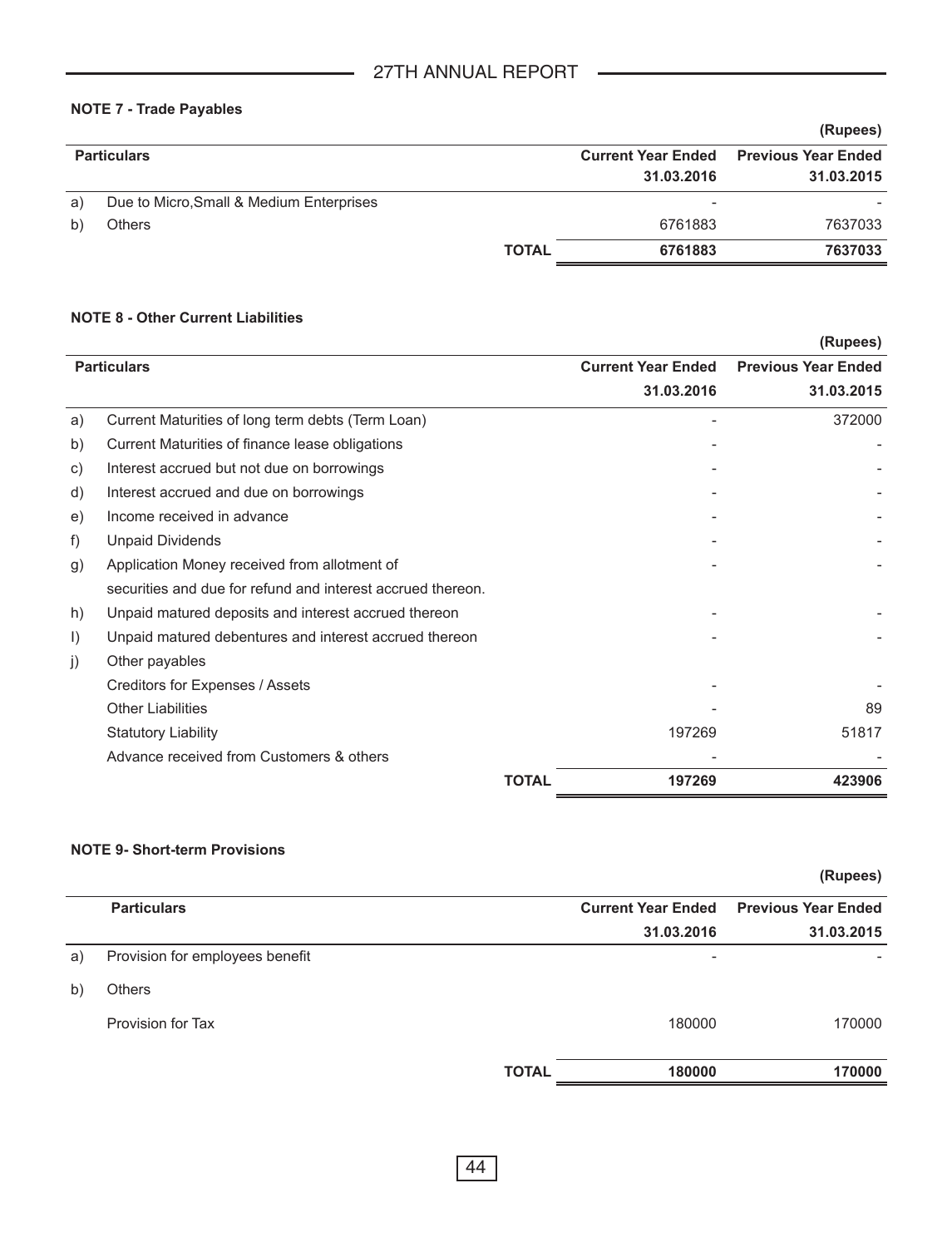## - EVERLON SYNTHETICS LIMITED -

## **NOTE 10 FIXED ASSETS**

## **ACCOUNTING YEAR ENDED 31ST MARCH, 2016**

|                            | <b>GROSS BLOCK</b><br><b>DEPRECIATION</b> |              |            |                   |                     | <b>NET BLOCK</b>                             |                 |                   |                   |                   |                   |
|----------------------------|-------------------------------------------|--------------|------------|-------------------|---------------------|----------------------------------------------|-----------------|-------------------|-------------------|-------------------|-------------------|
| Description                | As at<br>01/04/15                         | Additions    | Deductions | As at<br>31/03/16 | As at<br>01/04/2015 | Additional Dep.<br>as per New<br>Co.Act.2013 | For the<br>year | <b>Deductions</b> | As at<br>31/03/16 | As at<br>31/03/16 | As at<br>31/03/15 |
| Tangible Assets            |                                           |              |            |                   |                     |                                              |                 |                   |                   |                   |                   |
| Land at Dadra              | 2078580                                   | 0            | 0          | 2078580           | 0                   | 0                                            | 0               | 0                 | 0                 | 2078580           | 2078580           |
| <b>Factory Building</b>    | 15409711                                  | $\mathbf{0}$ | 0          | 15409711          | 10955399            | $\Omega$                                     | 423160          |                   | 11378559          | 4031152           | 4454312           |
| Plant & Machinery          | 42631974                                  | 0            | 0          | 42631974          | 13529591            | (3789425)                                    | 1620015         |                   | 11360181          | 31271791          | 29102383          |
| <b>Electric Fittings</b>   | 4226305                                   | 0            | 4226305    | 0                 | 3088204             | 1138101                                      | 0               | 4226305           | 0                 | 0                 | 1138101           |
| Computers                  | 672300                                    | 0            | 112738     | 559562            | 625808              |                                              | 29366           | 105928            | 549246            | 10316             | 46492             |
| Office equipments          | 62326                                     | $\Omega$     | 62326      | 0                 | 49921               | 12405                                        | 0               | 62326             | 0                 | 0                 | 12405             |
| Furniture & Fixtures       | 565573                                    | 0            |            | 565573            | 291070              | 178093                                       | 24961           | 0                 | 494124            | 71449             | 274503            |
| Vehicle                    | 1384016                                   | 0            |            | 1384016           | 542268              | 67631                                        | 240072          | 0                 | 849971            | 534045            | 841748            |
| <b>Testing Equipments</b>  | 170710                                    | $\mathbf{0}$ | 170710     | 0                 | 169126              | 1584                                         | 0               | 170710            | <sup>0</sup>      | 0                 | 1584              |
| Total Tangile Assets (a)   | 67201495                                  | $\Omega$     | 4572079    | 62629416          | 29251387            | (2391611)                                    | 2337574         | 4565269           | 24632081          | 37997333          | 37950108          |
| Intangible Assets          |                                           |              |            |                   |                     |                                              |                 |                   |                   |                   |                   |
| <b>Brand Development</b>   |                                           |              |            |                   |                     |                                              |                 |                   |                   |                   |                   |
| Total intangile Assets (b) |                                           |              |            |                   |                     |                                              |                 |                   |                   |                   |                   |
| Total (a+b)                | 67201495                                  | 0            | 4572079    | 62629416          | 29251387            | (2391611)                                    | 2337574         | 4565269           | 24632081          | 37997333          | 37950108          |
| <b>Previous Period</b>     | 65774927                                  | 1426568      | N          | 67201495          | 26179389            | 0                                            | 3071998         |                   | 29251387          | 37950108          | 39595538          |

Note : The company has recalculated Depreciation from the date of Schedule II coming into effect based on "useful life of Assets".

The Excess / Short Depreciation is recognised by crediting / debiting to the opening balances of Profit & Loss Account.

## **NOTE 11 : NON CURRENT INVESTMENTS**

|                | <b>Particulars</b>                                              | No.of<br><b>Shares</b> | <b>Current Year</b><br>31.03.2016 | No.of<br><b>Shares</b> | <b>Previous Year</b><br>31.03.2015 |
|----------------|-----------------------------------------------------------------|------------------------|-----------------------------------|------------------------|------------------------------------|
| 1)             | Trade Investments ( UNQUOTED )<br>Janata Sahakari Bank Ltd.Pune | 3025                   | 302500                            | 3025                   | 302500                             |
| 2)             | Other Investments                                               |                        |                                   |                        |                                    |
| a)             | Investment in Property.                                         |                        |                                   |                        |                                    |
| b)             | Investment in Equity Instruments                                |                        |                                   |                        |                                    |
| C)             | Investment in Preference Shares                                 |                        |                                   |                        |                                    |
| d)             | Investment in Government or Trust Securities                    |                        |                                   |                        |                                    |
| e)             | Investment in Debenture or Bonds                                |                        |                                   |                        |                                    |
| f)             | Investment in Mutual Funds                                      |                        |                                   |                        |                                    |
| $\mathfrak{g}$ | Investment in Partnership Firms                                 |                        |                                   |                        |                                    |
| h)             | Other non-current investments                                   |                        |                                   |                        |                                    |
|                |                                                                 |                        | 302500                            |                        | 302500                             |
|                | <b>Total Cost of Quoted Investment</b>                          |                        |                                   |                        |                                    |
|                | Total Cost of Unquoted Investment                               |                        | 302500                            |                        | 302500                             |
|                | Market Value of Quoted Investment                               |                        |                                   |                        |                                    |

 **(Rupees)**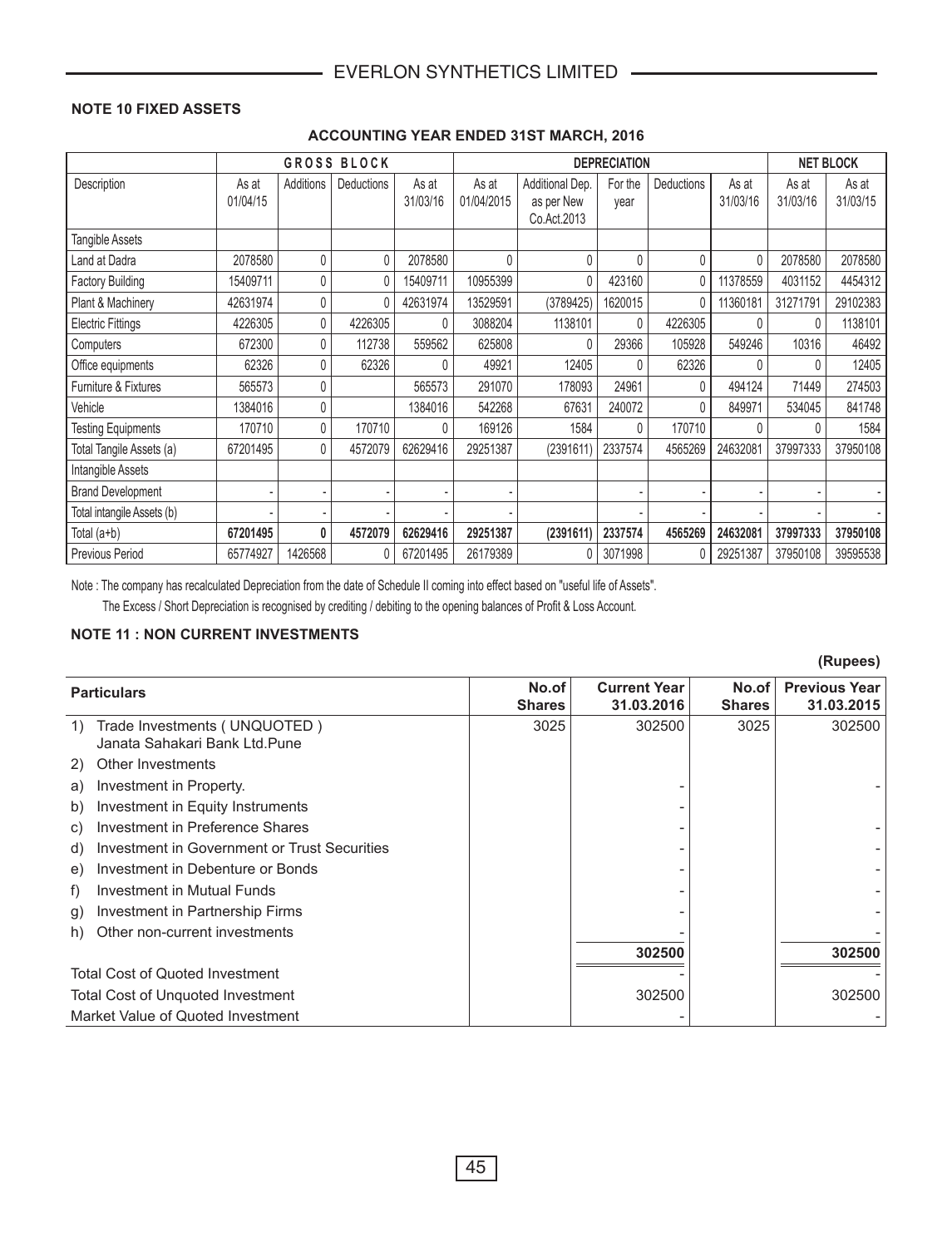#### **NOTE 12 - Long Term Loans and Advances**

|    |                                     |              |                          | (Rupees)                                      |
|----|-------------------------------------|--------------|--------------------------|-----------------------------------------------|
|    | <b>Particulars</b>                  |              |                          | <b>Current Year Ended</b> Previous Year Ended |
|    |                                     |              | 31.03.2016               | 31.03.2015                                    |
| a) | Capital Advances                    |              |                          |                                               |
| b) | <b>Security Deposits</b>            |              | 570579                   | 195744                                        |
| C) | Loans & Advances to related parties |              | $\overline{\phantom{a}}$ |                                               |
| d) | Other Loans & Advances              |              | 229786                   | 13950936                                      |
|    |                                     |              |                          |                                               |
|    |                                     | <b>TOTAL</b> | 800365                   | 14146680                                      |

#### **NOTE 13- Other non-current assets**

|    |                                                                                       |              |            | (Rupees)                                                    |
|----|---------------------------------------------------------------------------------------|--------------|------------|-------------------------------------------------------------|
|    | <b>Particulars</b>                                                                    |              | 31.03.2016 | <b>Current Year Ended</b> Previous Year Ended<br>31.03.2015 |
| a) | Long term Trade receivables<br>(Including trade receivables on deferred credit terms) |              | 2981761    | 2873665                                                     |
| b) | <b>Others</b>                                                                         |              | 2269558    | 1164160                                                     |
|    |                                                                                       | <b>TOTAL</b> | 5251319    | 4037825                                                     |

## **NOTE 14 - Inventories**

|                    |                                     |              |                                         | (Rupees)                                 |
|--------------------|-------------------------------------|--------------|-----------------------------------------|------------------------------------------|
| <b>Particulars</b> |                                     |              | <b>Current Year Ended</b><br>31.03.2016 | <b>Previous Year Ended</b><br>31.03.2015 |
| a)                 | Raw Material                        |              | 7426009                                 | 523370                                   |
| b)                 | Stock in Process (Work in Progress) |              | 4117662                                 | 1004394                                  |
| C)                 | <b>Stock of Finished Goods</b>      |              | 4669622                                 | 16403173                                 |
| d)                 | Stock of Stores & Spares            |              | 1604174                                 | 1318056                                  |
| e)                 | Stock in Trade (Equity Shares)      |              | 13360122                                |                                          |
|                    |                                     | <b>TOTAL</b> | 31177589                                | 19248993                                 |
|                    |                                     |              |                                         |                                          |

(Stock-in-trade as per Inventories taken Valued & Certified by the Management)

## **NOTE 15 - Trade Receivables**

| <b>Current Year Ended</b> Previous Year Ended |            |
|-----------------------------------------------|------------|
| 31.03.2016                                    | 31.03.2015 |
|                                               |            |
| -                                             |            |
| 20899379                                      | 20128880   |
| 20899379                                      | 20128880   |
|                                               |            |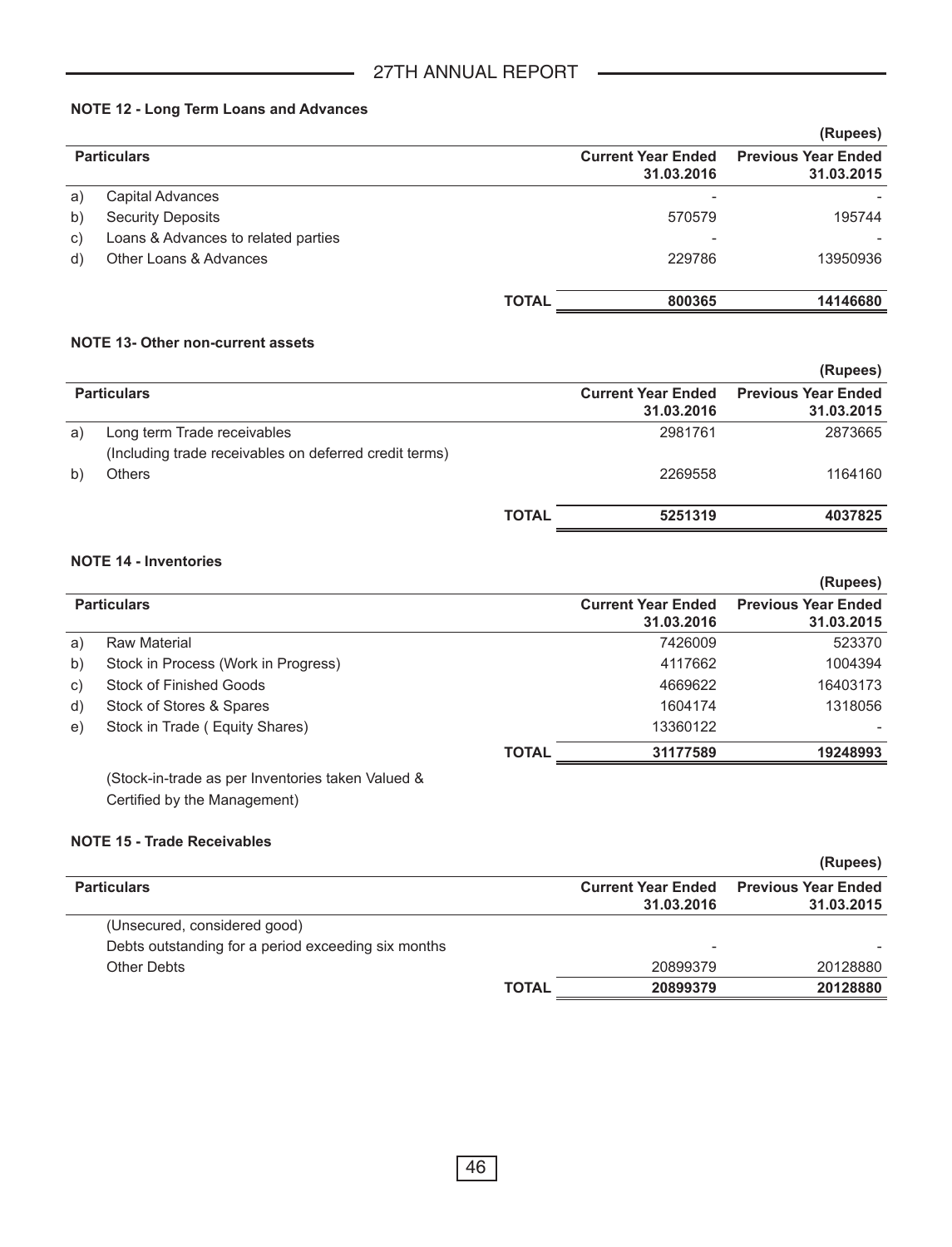## **NOTE 16 - Cash & Cash Equivalents**

|                    |                                |              |                           | (Rupees)                   |
|--------------------|--------------------------------|--------------|---------------------------|----------------------------|
| <b>Particulars</b> |                                |              | <b>Current Year Ended</b> | <b>Previous Year Ended</b> |
|                    |                                |              | 31.03.2016                | 31.03.2015                 |
| a)                 | <b>Balances with Banks</b>     |              |                           |                            |
|                    | i) In Current Accounts         |              | 268128                    | 270355                     |
|                    | ii) In Unpaid Dividend Account |              |                           |                            |
|                    | iii) In Fixed Deposits         |              | 3775000                   | 3775000                    |
| b)                 | Cheques and drafts on hand     |              |                           |                            |
| C)                 | Cash-on-hand                   |              | 213989                    | 324648                     |
| d)                 | <b>Others</b>                  |              |                           |                            |
|                    |                                | <b>TOTAL</b> | 4257117                   | 4370003                    |

#### **NOTE 17 - Short term Loan & Advances**

|    |                                     |              |                                         | (Rupees)                                 |
|----|-------------------------------------|--------------|-----------------------------------------|------------------------------------------|
|    | <b>Particulars</b>                  |              | <b>Current Year Ended</b><br>31.03.2016 | <b>Previous Year Ended</b><br>31.03.2015 |
| a) | Loans & Advances to related parties |              | $\overline{\phantom{0}}$                |                                          |
| b) | Others                              |              |                                         |                                          |
|    | <b>Prepaid Expenses</b>             |              | 134343                                  | 79167                                    |
|    | Staff Advance                       |              | 246632                                  | 150996                                   |
|    |                                     | <b>TOTAL</b> | 380975                                  | 230163                                   |

## **NOTE 18- Other current assets**

|                          |                                         | (Rupees)                                 |
|--------------------------|-----------------------------------------|------------------------------------------|
| <b>Particulars</b>       | <b>Current Year Ended</b><br>31.03.2016 | <b>Previous Year Ended</b><br>31.03.2015 |
|                          |                                         |                                          |
| Vat Refundable           | 4394252                                 |                                          |
| Interest Accrued on FDR  | 433148                                  | 249621                                   |
| Trade Payable (Advances) | 8614024                                 | 2218353                                  |
| <b>TOTAL</b>             | 13441424                                | 2467974                                  |

#### **NOTE 19 - Revenue from Operations**

|    |                                 |              |                                         | (Rupees)                                 |
|----|---------------------------------|--------------|-----------------------------------------|------------------------------------------|
|    | <b>Particulars</b>              |              | <b>Current Year Ended</b><br>31.03.2016 | <b>Previous Year Ended</b><br>31.03.2015 |
| a) | Sale of Products                |              | 309677137                               | 410260119                                |
| b) | Sale of Services                |              | $\overline{\phantom{0}}$                |                                          |
| C) | <b>Other Operating Revenues</b> |              | $\overline{\phantom{a}}$                | $\overline{\phantom{0}}$                 |
|    |                                 | <b>TOTAL</b> | 309677137                               | 410260119                                |
|    |                                 |              |                                         |                                          |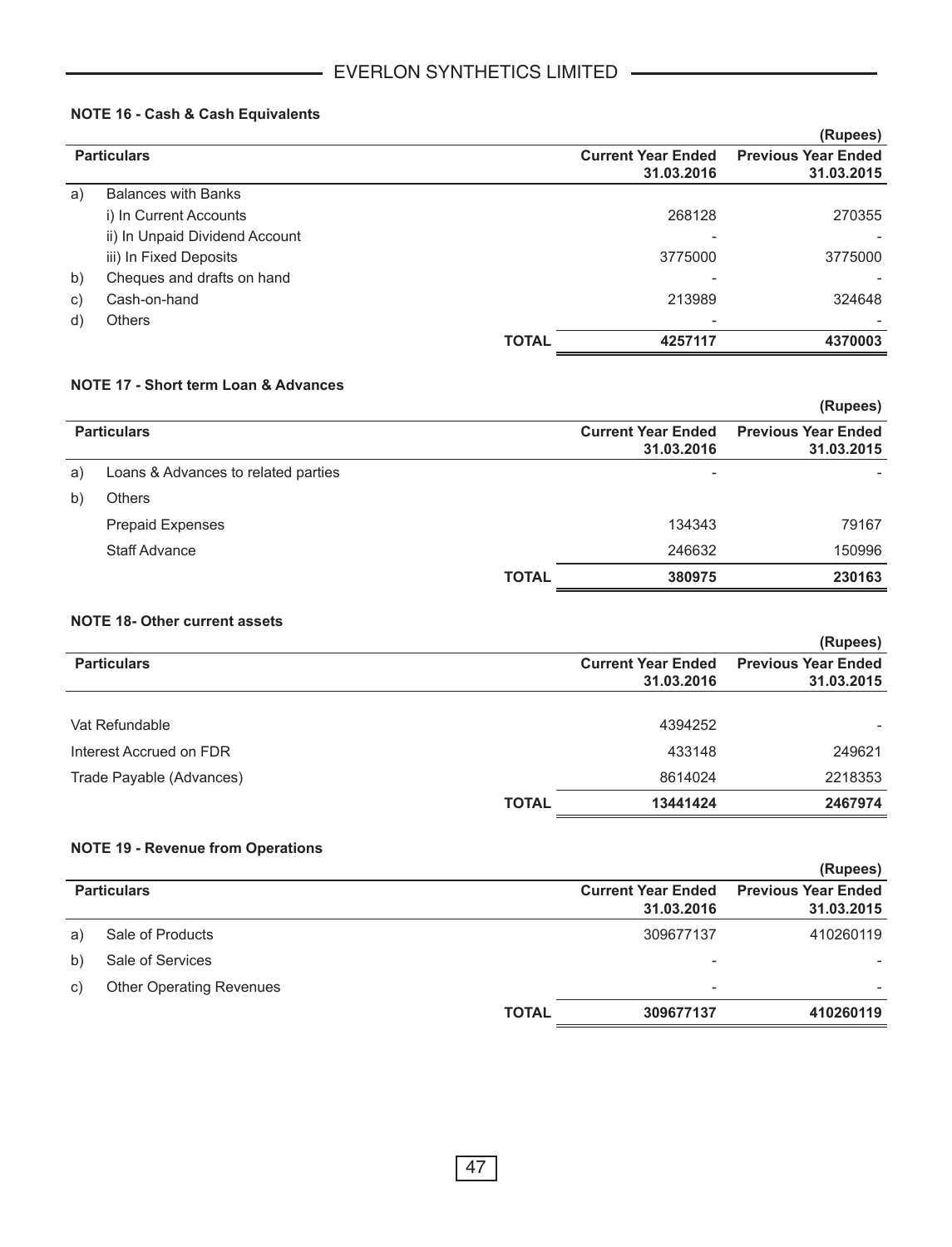$\overline{a}$ 

## **NOTE 20 - Other Income**

|                    |                            |              |            | (Rupees)                                                    |
|--------------------|----------------------------|--------------|------------|-------------------------------------------------------------|
| <b>Particulars</b> |                            |              | 31.03.2016 | <b>Current Year Ended</b> Previous Year Ended<br>31.03.2015 |
|                    |                            |              |            |                                                             |
| a)                 | Interest Income            |              | 458180     | 324140                                                      |
| b)                 | Dividend Income            |              | 23583      | 23250                                                       |
| C)                 | Other non Opertaing Income |              | 246531     | 147622                                                      |
|                    |                            | <b>TOTAL</b> | 728294     | 495012                                                      |

#### **NOTE 21 - Cost of Materials Consumed**

|                                      |              |                                         | (Rupees)                                 |
|--------------------------------------|--------------|-----------------------------------------|------------------------------------------|
| <b>Particulars</b>                   |              | <b>Current Year Ended</b><br>31.03.2016 | <b>Previous Year Ended</b><br>31.03.2015 |
| Raw Materials Consumed               |              |                                         |                                          |
| <b>Opening Stock</b>                 |              | 523370                                  | 12964595                                 |
| Add: Purchases                       |              | 255150897                               | 339175440                                |
|                                      |              | 255674267                               | 352140035                                |
| Less: Closing Stock                  |              | 7426009                                 | 523370                                   |
|                                      |              | 248248258                               | 351616665                                |
| Packing and Other Materials Consumed |              |                                         |                                          |
| <b>Opening Stock</b>                 |              | 1095281                                 | 859748                                   |
| Add: Purchases                       |              | 16429956                                | 21591404                                 |
|                                      |              | 17525237                                | 22451152                                 |
| Less: Closing Stock                  |              | 1199453                                 | 1095281                                  |
|                                      |              | 16325784                                | 21355871                                 |
|                                      | <b>TOTAL</b> | 264574042                               | 372972536                                |

## **NOTE 22 - Changes in Inventories of Finished Goods, Work-In-Progress & Stock in Trade**

|                       |              |                           | (Rupees)                   |
|-----------------------|--------------|---------------------------|----------------------------|
| <b>Particulars</b>    |              | <b>Current Year Ended</b> | <b>Previous Year Ended</b> |
|                       |              | 31.03.2016                | 31.03.2015                 |
| <b>Opening Stock:</b> |              |                           |                            |
| <b>Finished Goods</b> |              | 16403173                  | 5258701                    |
| Work-in-process       |              | 1004394                   | 3710612                    |
|                       |              | 17407567                  | 8969313                    |
| Less: Closing Stock:  |              |                           |                            |
| <b>Finished Goods</b> |              | 4669622                   | 16403173                   |
| Work-in-process       |              | 4117662                   | 1004394                    |
|                       |              | 8787284                   | 17407567                   |
|                       | <b>TOTAL</b> | 8620283                   | (8438254)                  |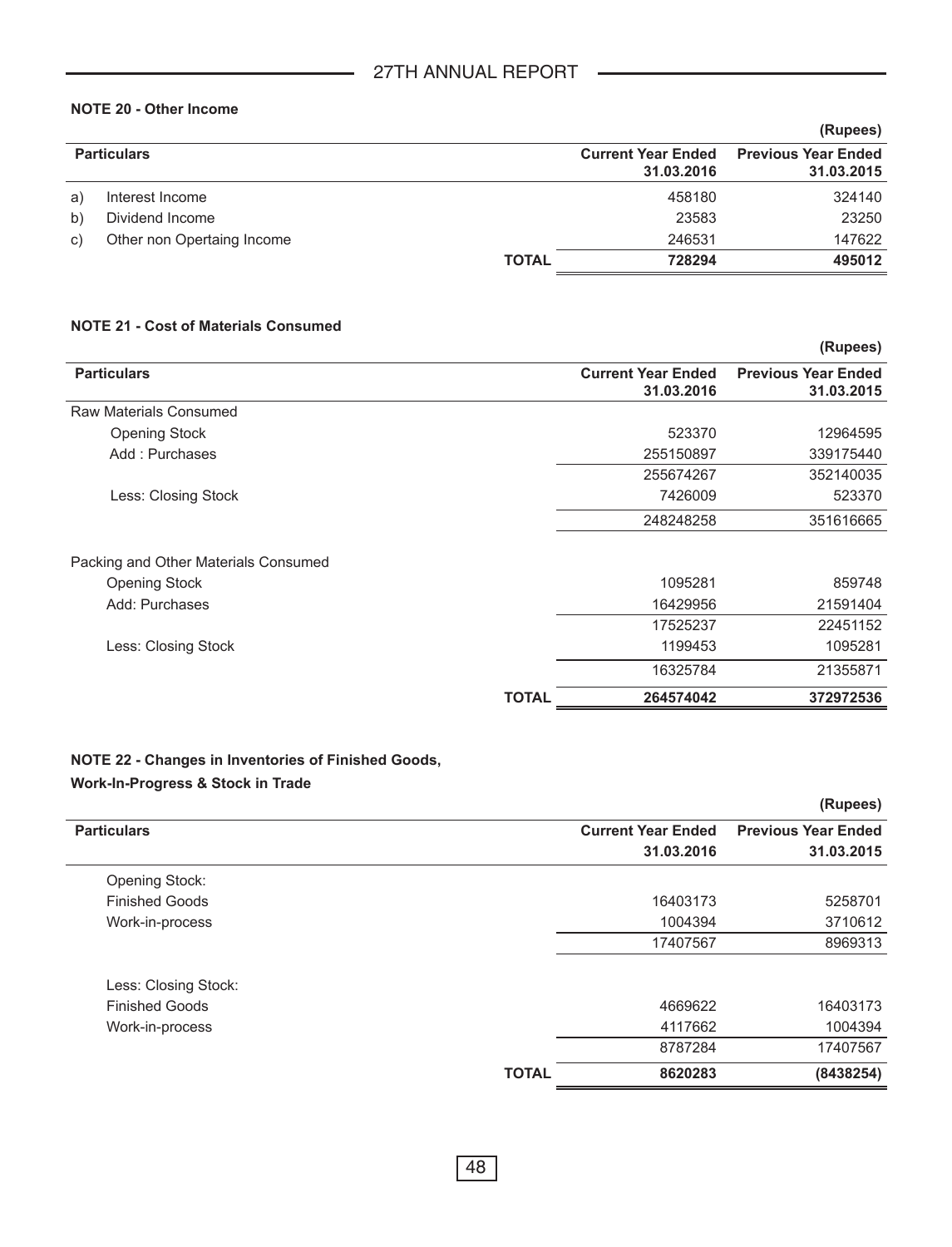## **NOTE 23 - Employee Benefit Expenses**

|                                              |              |                                         | (Rupees)                                 |
|----------------------------------------------|--------------|-----------------------------------------|------------------------------------------|
| <b>Particulars</b>                           |              | <b>Current Year Ended</b><br>31.03.2016 | <b>Previous Year Ended</b><br>31.03.2015 |
| Salaries & Wages (including Bonus)           |              | 5509031                                 | 4520534                                  |
| Contribution to Provident Fund & Other Funds |              | 522617                                  | 452590                                   |
| <b>Employees Welfare</b>                     |              | $\overline{\phantom{0}}$                |                                          |
|                                              | <b>TOTAL</b> | 6031648                                 | 4973124                                  |

#### **NOTE 24 - Finance Costs**

|                                      |            | (Rupees)                                      |
|--------------------------------------|------------|-----------------------------------------------|
| <b>Particulars</b>                   |            | <b>Current Year Ended</b> Previous Year Ended |
|                                      | 31.03.2016 | 31.03.2015                                    |
|                                      |            |                                               |
| Interest on Term Loan                | 44775      | 95024                                         |
| Bank Interest on Overdraft facility  | 4402978    | 5562333                                       |
| Other Interest and Financial charges | 1919754    | 1961801                                       |
| <b>TOTAL</b>                         | 6367507    | 7619158                                       |

#### **NOTE 25 - Other Expenses**

|                                          |              |                                         | (Rupees)                                 |
|------------------------------------------|--------------|-----------------------------------------|------------------------------------------|
| <b>Particulars</b>                       |              | <b>Current Year Ended</b><br>31.03.2016 | <b>Previous Year Ended</b><br>31.03.2015 |
| Repairs & Maintenance                    |              |                                         |                                          |
| - Plant & Machinery                      |              | 1399486                                 | 1406439                                  |
| - Building                               |              |                                         |                                          |
| - Others                                 |              | 298591                                  | 369453                                   |
| <b>Manufacturing Expenses</b>            |              | 3022750                                 | 3326109                                  |
| <b>Auditor Remuneration</b>              |              | 140000                                  | 140000                                   |
| Bank charges & Commission                |              | 220519                                  | 143086                                   |
| Commission paid on Sale                  |              | 406854                                  | 496296                                   |
| Directors Remuneration                   |              |                                         | 480000                                   |
| <b>Director Sitting Fees</b>             |              | 9000                                    | 8500                                     |
| Insurance                                |              | 270254                                  | 85539                                    |
| Legal and Professional Charges           |              | 286805                                  | 407984                                   |
| Power & Fuel                             |              | 17568926                                | 20699030                                 |
| Postage, Telephone and Telegram Expenses |              | 170123                                  | 223720                                   |
| Printing & Stationery                    |              | 54121                                   | 89961                                    |
| Preliminary Expenses W/off               |              | 567390                                  |                                          |
| <b>Rent Paid</b>                         |              | 300000                                  | 300000                                   |
| Loss on Sale of Shares                   |              | 427374                                  |                                          |
| Travelling & Conveyance                  |              | 169443                                  | 214838                                   |
| <b>Vehicle Expenses</b>                  |              | 149858                                  | 175461                                   |
| Miscellaneous Expenses                   |              | 1468206                                 | 1104139                                  |
|                                          | <b>TOTAL</b> | 26929700                                | 29670555                                 |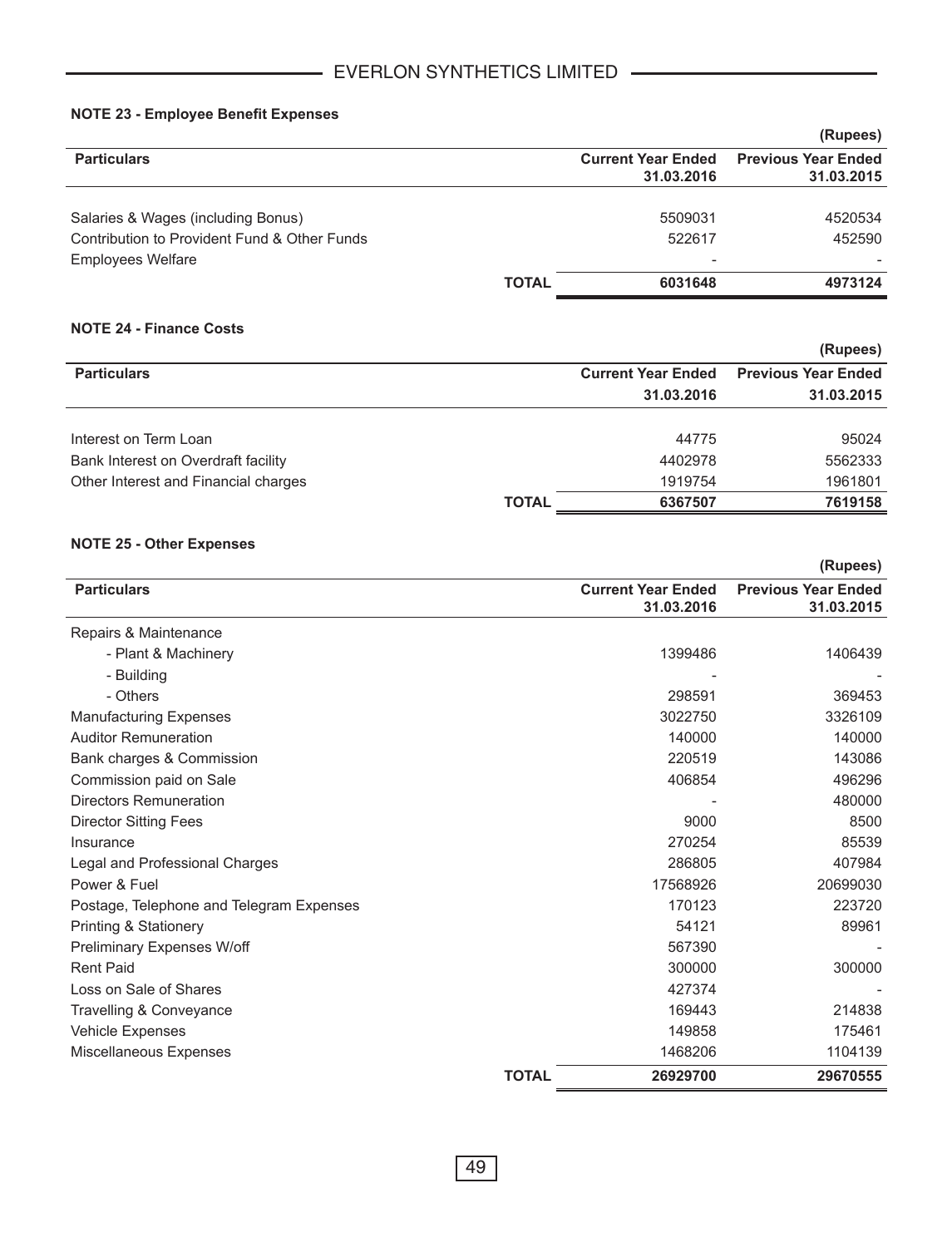#### **NOTE : 26**

#### **ACCOUNTING POLICIES AND NOTES FORMING PART OF THE ACCOUNTS**

#### **01. ACCOUNTING POLICIES:**

a) Recognition of Income and Expenditure:

The Accounts are prepared on accrual basis.

- b) Fixed Assets and Depreciation:
	- I) Fixed Assets includes all expenditure of Capital nature and are stated at cost of Acquistion, Installation and commissioning less depreciation. Fixed Assets are stated at historical cost.
	- II) Depreciation on Fixed Assets other than Land & Plant and Machinery is provided as per written down value based on useful life of Assets as per part 'C' of Schedule II of companies Act,2013.
	- III) In case of Plant and Machinery, Company has provided Depreciation on Straight Line method based on useful life of Assets as per part 'C' of Schedule II of the Companies Act,2013.
	- IV) No Depreciation has been provided on assets sold/discarded during the year

#### c) Investments:

Investments are valued at cost inclusive of expenses incidental to their acquisition. Investments meant for long term are carried at cost and any diminution in value of permanent nature are provided for in accounts.

#### d) Valuation of Inventories:

|    | Raw Materials, Consumable. | At Cost and other expenditure incurred inclusive of excise duty to bring<br>the inventories to its present location and conditions.              |
|----|----------------------------|--------------------------------------------------------------------------------------------------------------------------------------------------|
|    |                            | Cost is determined on FIFO basis.                                                                                                                |
|    | Work-in-progress.          | At Cost of material and labour together with relevant factory overheads.                                                                         |
| 3) | Finished Goods.            | At Cost of material and labour together with relevant factory overheads<br>(inclusive of excise duty) or net realisable value whichever is lower |
| 4) | Stock -in-Trade (Shares)   | Valued at cost                                                                                                                                   |

#### e) Impairment of Assets:

If internal /external indications suggest that an asset of the company may be impaired, the recoverable amount of asset/ cash generating unit is determined on the Balance Sheet date and if it is less than its carrying amount, the carrying amount of the asset / cash generating unit is reduced to the said recoverable amount. The recoverable amount is measured as the higher of net selling price and value in use of such assets / cash generating unit, which is determined by the present value of the estimated future Cash Flows.

#### f) Provision for Retirement Benefits:

Provision for gratuity is made in accounts assuming that all the employee retire at the end of the year. The Company has carried out acturial valuation of Retirement Benefits during the year.

#### g) Contingent Liabilities:

Contingent liabilities are not provided for in the accounts and are disclosed separately in Notes on Accounts

#### **02. Segement Results**

During the year, Company has only one reportable segment, i.e Textiles (manufacturers of Polyester Texturised Yarn.) Hence separate segment report as required under accounting standard 17 is not presented.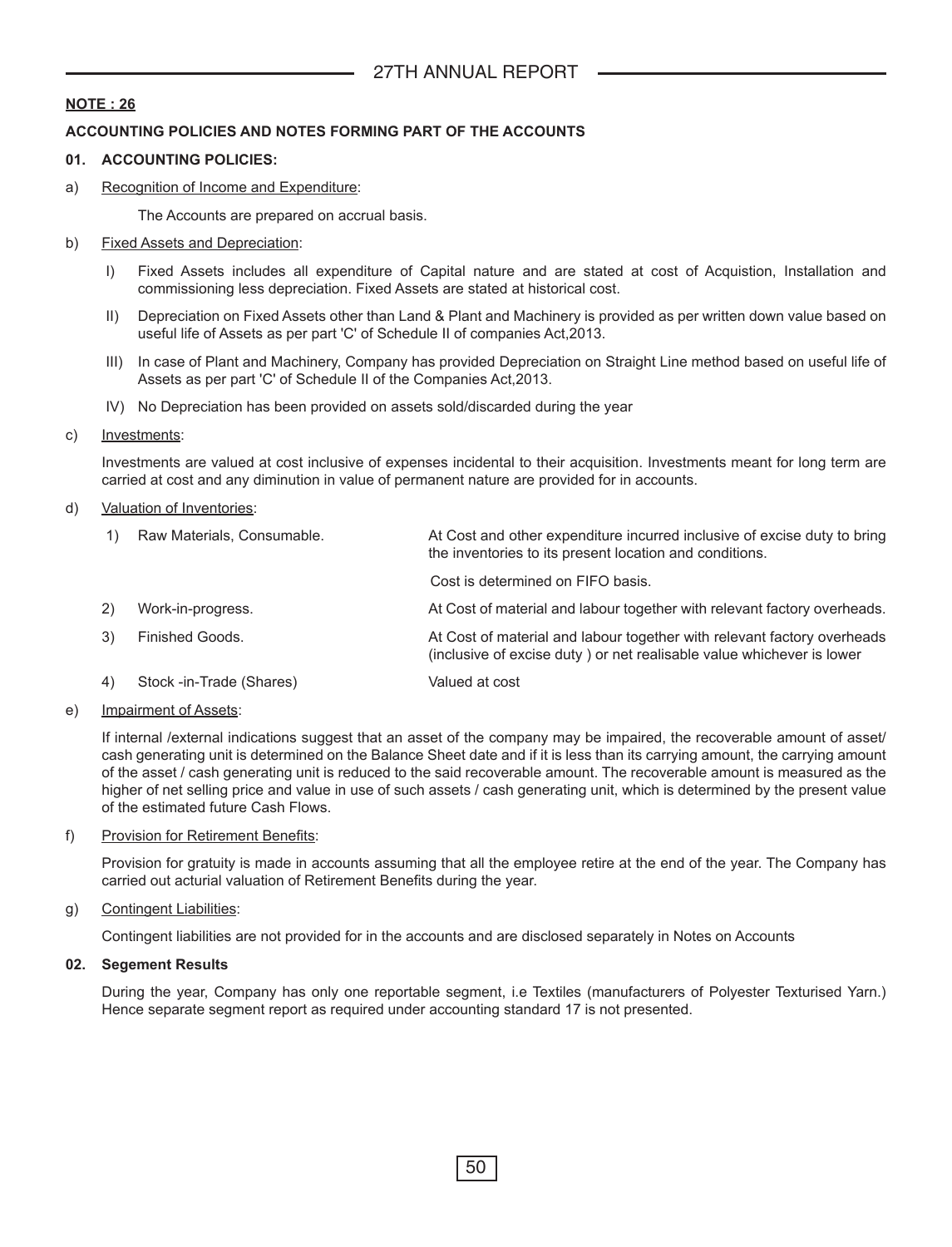#### **03. Related Party Disclosures ( As identified by the Management)**

i) Related Party Relationships

| (a) | Where control exists                 | 1) Everest Yarn Agency Pvt. Ltd |
|-----|--------------------------------------|---------------------------------|
|     |                                      | 2) Teekay Intenational          |
| (b) | 100% Subsidiary                      | <b>NIL</b>                      |
| (C) | Key Management Personnel             | Mr. Jitendra K. Vakharia        |
|     |                                      | Mrs Varsha J. Vakharia          |
| (d) | Relative of Key Management Personnel | Nil                             |
| (e) | <b>Other related Parties</b>         | Nil                             |

ii) Transactions with Related Parties

|                          |                                                    |           |             |          |          |               | ,,,,,,,,,,, |
|--------------------------|----------------------------------------------------|-----------|-------------|----------|----------|---------------|-------------|
| Type of                  | Description of<br>the nature of the<br>transaction | Volume    | 2015-16     |          | Volume   | $01 - 4 - 15$ |             |
|                          |                                                    | of Trans. | Outstanding |          | of Trans | Outstanding   |             |
|                          |                                                    | 2015-16   | Receivable  | Pavable  | 2014-15  | Receivable    | Payable     |
| Where                    | 1) Loans                                           | 49428927  | $---$       | 10719969 | 7950036  | $---$         | 31553646    |
| Control<br><b>Exists</b> | 2) Director's<br>Remuneration<br>and Sitting Fees  | 9000      | ---         | $---$    | 488500   | ---           |             |
|                          | 3) Rent Paid                                       | 300000    | $- - -$     | $---$    | 300000   | ---           |             |

 $(Dunper)$ 

**04.** Earnings per share

|                                                                                    | <b>Year Ended</b><br><b>March 2016</b> | <b>Year Ended</b><br><b>March 2015</b> |
|------------------------------------------------------------------------------------|----------------------------------------|----------------------------------------|
| Profit / (Loss) attributable to the equity shareholders (Rupees)                   | 760865                                 | 716014                                 |
| Number of Equity Shares Outstanding during the year                                | 56222400                               | 30273600                               |
| Nominal value of Equity Shares                                                     | Rs <sub>1</sub>                        | <b>Rs. 1</b>                           |
| Basic/diluted earnings per share (Face Value Re 1)<br>(with exceptional Income)    | Rs. 0.01                               | Rs 0.02                                |
| Basic/diluted earnings per share (Face Value Re 1)<br>(Without exceptional Income) | Rs (0.08)                              | Rs 0.02                                |

- **05**. The Company has not recognised "Deferred Tax Assets" as required by Accounting Standard 22. Accounting for Taxes on Income" issued by Institute of Chartered Accountants of India as Company is not certain that sufficient taxable income will be available against which such "Deferred Tax Assets" can be realised.
- **06**. a) The amount shown in Trade Payable, and Discount Receivables from Sundry Creditors under various heads are subject to confirmations.
	- b) The amount shown under Trade receivable under various heads are subject to confirmation.
- **07.** In the opinion of the Board, Current Assets, Loans and Advances are approximately of the same value as stated in the Balance Sheet if realised in the ordinary course of business.
- *08.* There are no Micro, Small and Medium Enterprises, as defined in Mircro, Small, Medium Enterprises Development Act, 2006 to whom the Company owes on account of principal amount together with interest and accordingly no additional disclosures have been made.
- **09**. The information required under paragraph 5 of part II of Schedule III of Company's Act, 2013 (As certified by the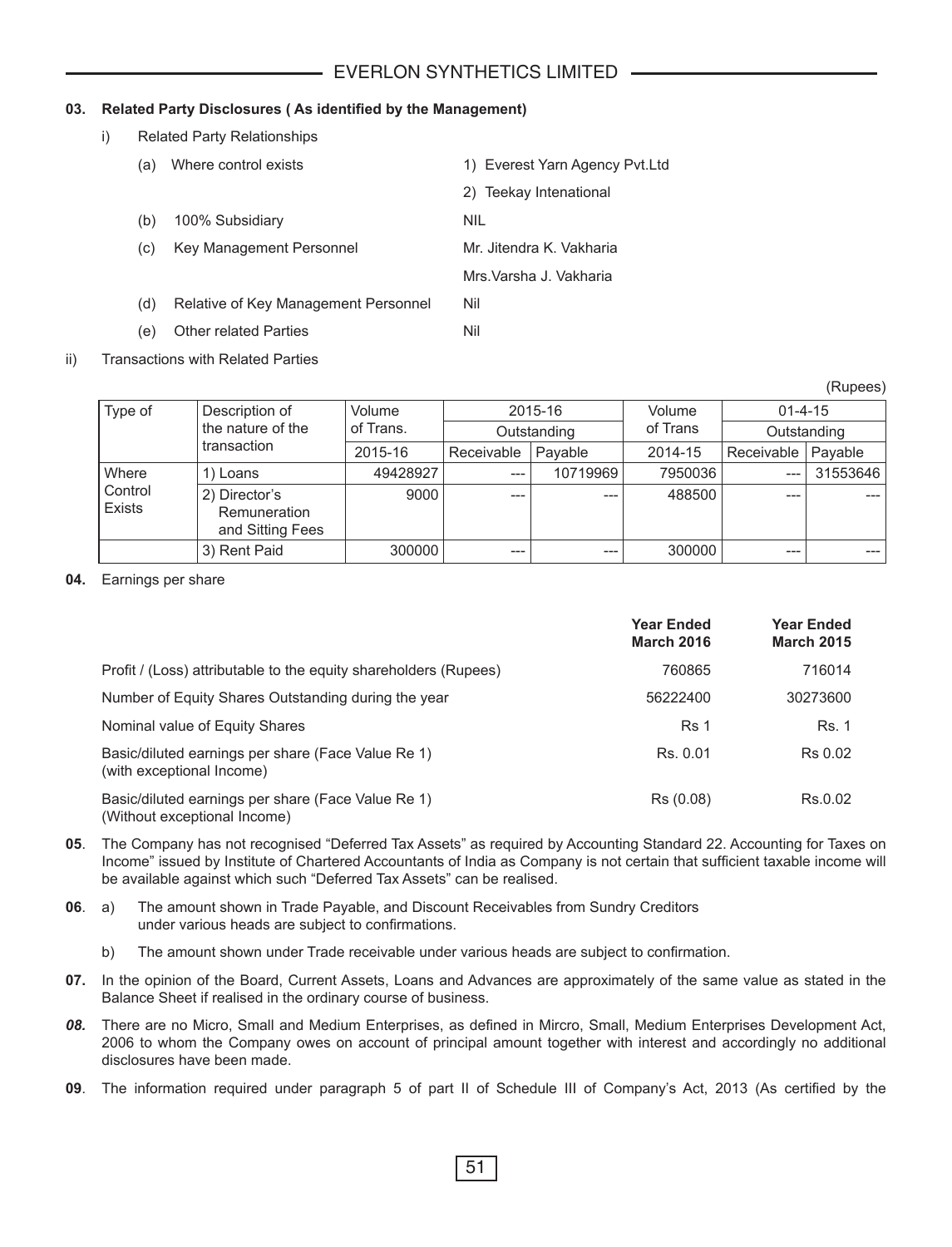#### 27TH ANNUAL REPORT

management) to the extent applicable are as under.

|         |                                                                                                 | 2015-2016   | 2014-2015   |
|---------|-------------------------------------------------------------------------------------------------|-------------|-------------|
|         |                                                                                                 | (Rupees)    | (Rupees)    |
| $\vert$ | Value of Import on CIF Basis                                                                    | <b>NIL</b>  | <b>NIL</b>  |
| ii)     | F.O.B. Value of Exports                                                                         | <b>NIL</b>  | <b>NIL</b>  |
| iii)    | Expenditure, Earning and remittance in foreign Currency                                         | <b>NIL</b>  | <b>NIL</b>  |
| iv)     | Estimated amount of contracts remains to be executed on capital account<br>and not provided for | <b>NIL</b>  | <b>NIL</b>  |
| V)      | Value of Raw Materials consumed                                                                 |             |             |
|         | a) Indigenous                                                                                   | 248248258/- | 351616665/- |
|         | b) Imported                                                                                     | <b>NIL</b>  | <b>NIL</b>  |
| vi)     | Break up of Repairs and Maintenance                                                             | 31/03/2016  | 31/03/2015  |
|         | For Plant and Machineries                                                                       | 1399486     | 1406439     |
|         | For Others                                                                                      | 298591      | 369453      |
|         |                                                                                                 | 1698077     | 1775892     |
| vii)    | <b>Auditors Remuneration</b>                                                                    | 31/03/2016  | 31/03/2015  |
|         | Included in Profit and Loss Account is Made up of:                                              |             |             |
|         | <b>Audit Fees</b>                                                                               | 75000       | 75000       |
|         | <b>Tax Audit Fees</b>                                                                           | 15000       | 15000       |
|         | <b>VAT Audit Fees</b>                                                                           | 10000       | 10000       |
|         | <b>Taxation Matters</b>                                                                         | 15000       | 15000       |
|         | <b>Certification Work</b>                                                                       | 25000       | 25000       |
|         |                                                                                                 | 140000      | 140000      |

**10.** Previous year's figures have been regrouped, rearranged or recast wherever considered necessary, so as to make them comparable with current year figures.

#### **SIGNATORIES TO NOTES NO. 1 O 26**

As per our report of even date<br> **As per our report of even date For and on behalf of the**<br> **For and on behalf of the**<br> **For and on behalf of the** 

**Board of Directors for POLADIA & CO. CHARTERED ACCOUNTANTS (FIRM REGN NO.128274W)**

**--Sd-- P.T.POLADIA (Partner) M.No.38757**

**--Sd-- S.S.GUPTA Company Secretary**

**--Sd-- P.K.PAREEK Chief Financial Officer**

**--Sd-- J.K.VAKHARIA Managing Director (DIN 00047777)**

> **--Sd-- V.J.VAKHARIA Director (DIN 00052361)**

**Place : Mumbai Date : 30th May,2016**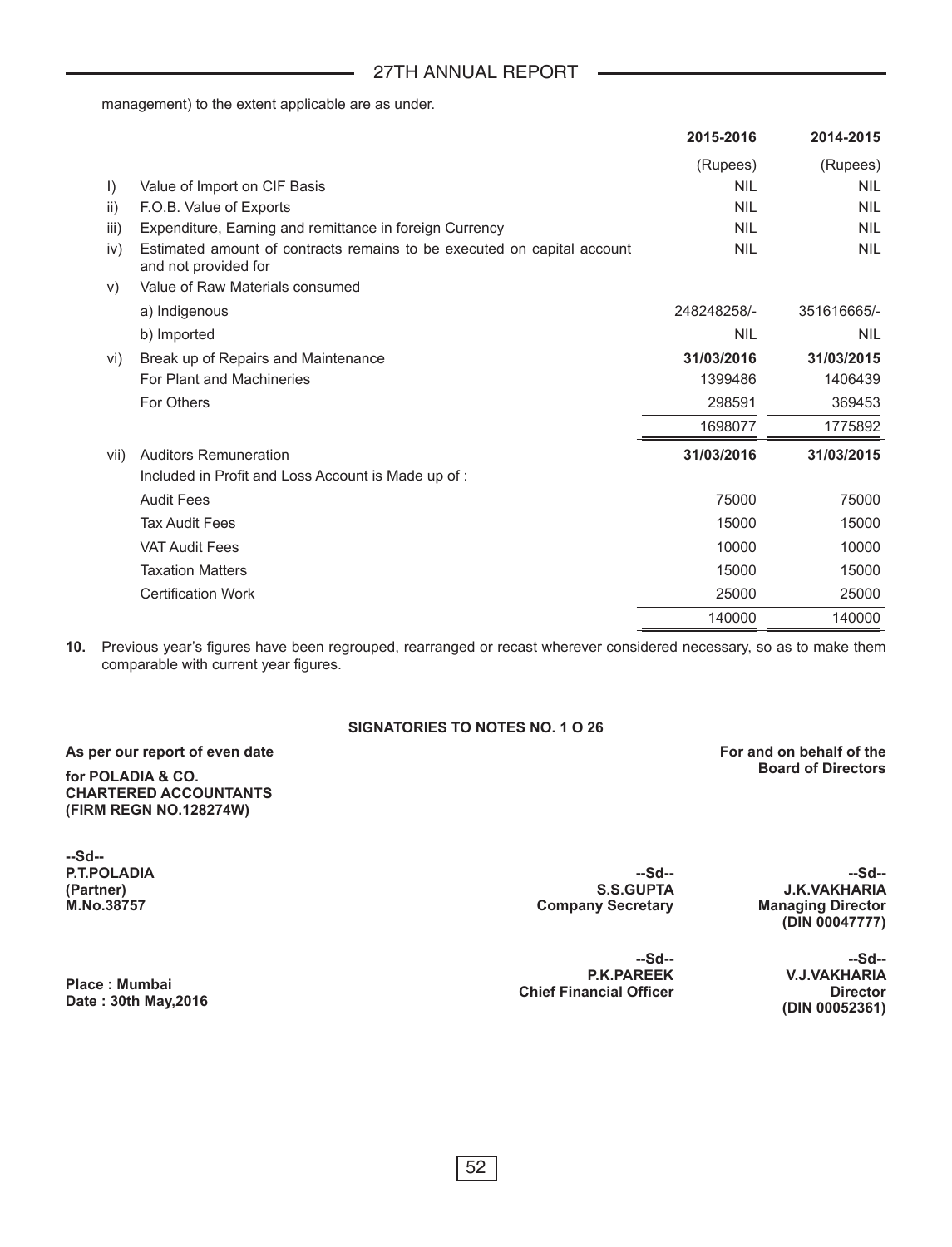## EVERLON SYNTHETICS LIMITED

## **E-COMMUNICATION REGISTRATION FORM**

To,

Sharex Dynamic (India) Pvt.Ltd., Unit: Everlon Synthetics Limited) Unit-1, Luthra Ind.Premises, Safed Pool, Andheri –Kurla Road, Andheri (E) **Mumbai – 400 072**.

Dear Sir,/Madam,

#### **RE: Green Initiative in Corporate Governance**

I agree to receive all communication from the Company in electronic mode. Please register my e-mail id in your records for sending communication through e-mail.

| Folio No.                 | <u> 1990 - Johann Stoff, amerikansk politiker (d. 1980)</u>                                                          |
|---------------------------|----------------------------------------------------------------------------------------------------------------------|
| DP ID                     |                                                                                                                      |
| Client ID                 |                                                                                                                      |
| <b>PAN</b>                | <u> 1986 - Andrea Station, amerikansk politiker (d. 1988)</u>                                                        |
|                           |                                                                                                                      |
| Name of Joint Holder(s)   | <u> 1986 - Johann Stein, Amerikaansk politiker († 1908)</u>                                                          |
| <b>Registered Address</b> | the contract of the contract of the contract of the contract of the contract of the contract of                      |
| E-mail ID                 | <u> 1986 - Johann John Stone, mars and de la provincia de la provincia de la provincia de la provincia de la pro</u> |
|                           |                                                                                                                      |
|                           |                                                                                                                      |

#### **Important Notes:**

- 1) On registration, all the communication will be sent to the e-mail ID registered in the Folio/DP ID & Client ID.
- 2) The form is also available on the website of the company www.vakharia.in
- 3) Shareholders are also requested to keep company informed as and when there is any change in the e-mail address. Unless the email Id given above is changed by you by sending another communication in writing, the company will continue to send the notices/documents to you on the above mentioned e-mail ID.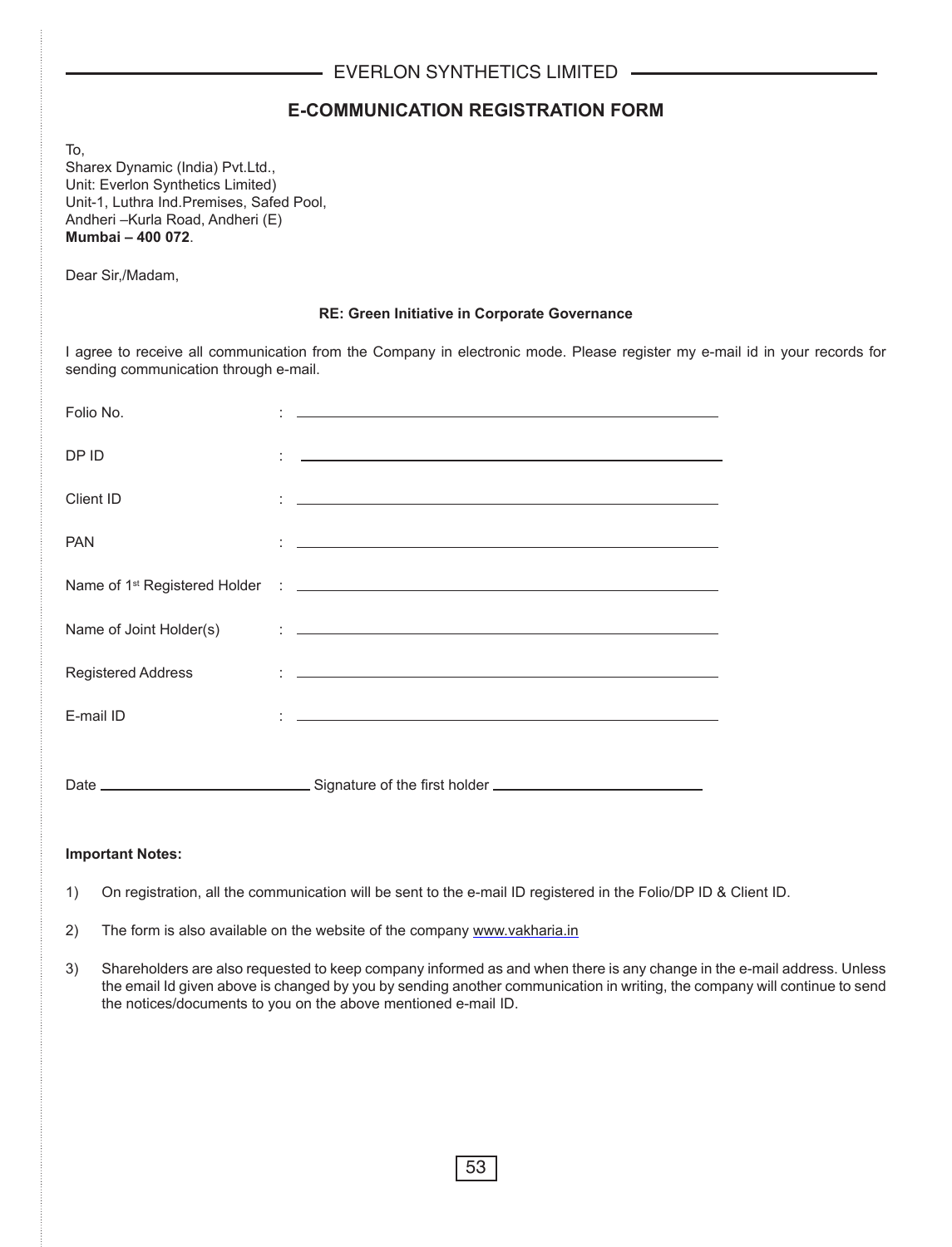## THIS PAGE IS INTENTIONALLY LEFT BLANK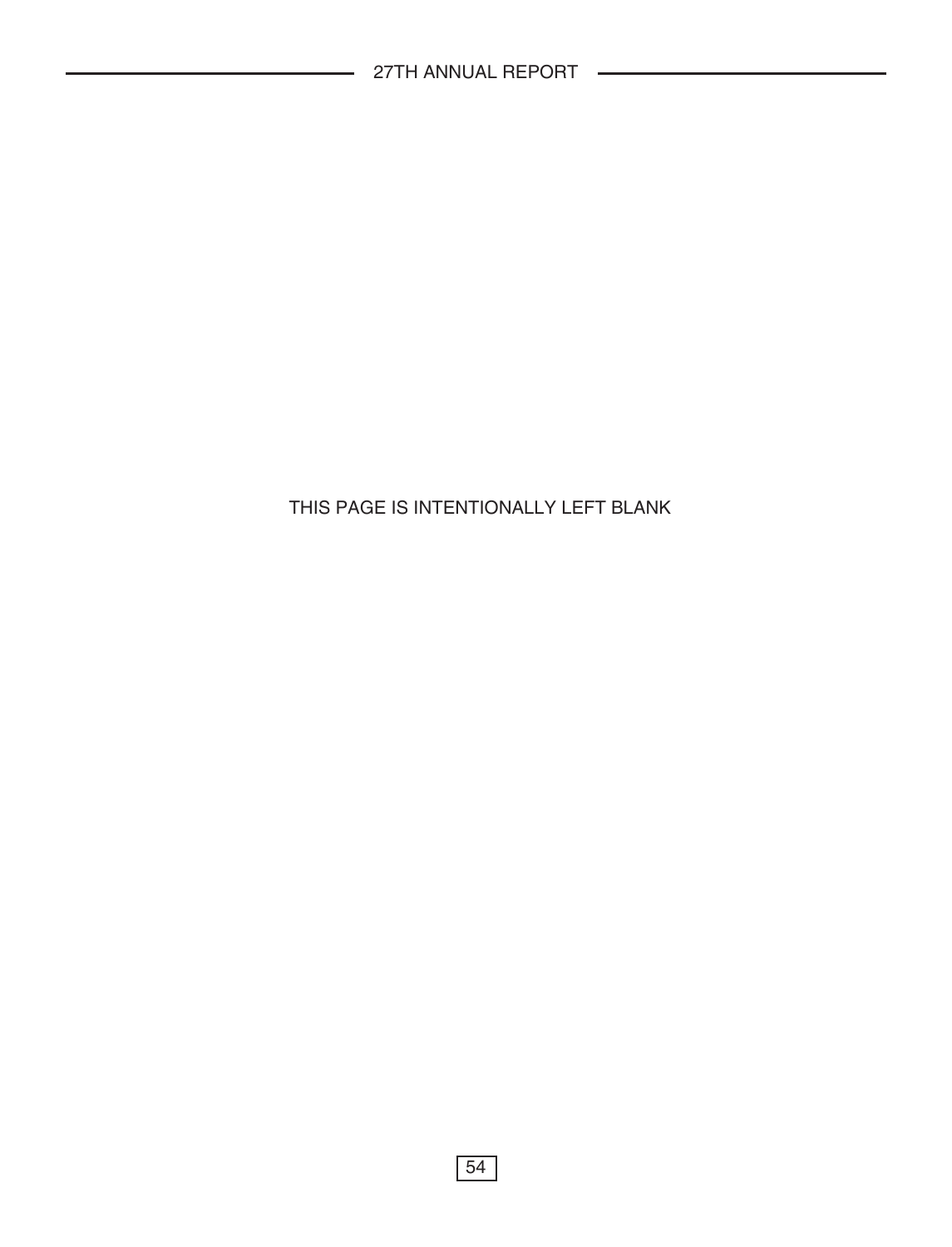## **Form No. MGT-11**

## **Proxy form**

*[Pursuant to section 105(6) of the Companies Act, 2013 and rule 19(3) of the Companies (Management and Administration) Rules, 2014]*

| <b>CIN</b>             | L17297MH1989PLCO52747                                    |  |  |  |
|------------------------|----------------------------------------------------------|--|--|--|
| Name of the company    | <b>EVERLON SYNTHETICS LIMITED</b>                        |  |  |  |
| Registered office      | 67, Regent Chambers, 208 Nariman Point, Mumbai - 400 021 |  |  |  |
| Tel:                   | 2204 9233, 2204 2788 Fax: (022) 2287 0540                |  |  |  |
| Email:                 | everlonsynthetics@gmail.com Website:- www.vakharia.in    |  |  |  |
| Name of the member (s) |                                                          |  |  |  |
| Registered address     |                                                          |  |  |  |
| E-mail Id              |                                                          |  |  |  |
| Folio No/ Client Id    | DP ID                                                    |  |  |  |

I/We, being the member (s) of ……………………. shares of the above named company, hereby appoint

| <b>Name</b> |           |  |
|-------------|-----------|--|
| Address     |           |  |
| E-mail Id   | Signature |  |

#### OR FAILING HIM

| <b>Name</b> |           |
|-------------|-----------|
| Address     |           |
| E-mail Id   | Signature |

#### OR FAILING HIM

| Name      |        |  |
|-----------|--------|--|
|           |        |  |
| E-mail Id | nature |  |

as my / our proxy to attend and vote (on a poll) for me/us and on my /our behalf at the 27<sup>th</sup> Annual General Meeting to be held on Saturday, 20<sup>th</sup> August 2016, at 10.30 a.m.. at Kilachand Conference Room, 2nd Floor, IMC, Indian Merchants Chambers, Churchgate, Mumbai - 400 020 and at any adjournment thereof in respect of such resolutions as are indicated below: Resolution No.: RESOLUTIONS

|    |                                                                                                                                                           | For | Against |
|----|-----------------------------------------------------------------------------------------------------------------------------------------------------------|-----|---------|
|    | <b>Ordinary Business</b>                                                                                                                                  |     |         |
|    | Adoption of Financial Statements for the year ended 31 <sup>st</sup> March 2016                                                                           |     |         |
| 2. | Re-appointment of Mrs. Varsha Jitendra Vakharia (DIN: 00052361) as Director, who retires by rotation.                                                     |     |         |
| 3. | Appointment of M/s. K S Maheshwari & Co., Chartered Accountants as Statutory Auditors in place<br>of M/s. Polaida & Company, & fixing their remuneration. |     |         |
|    | <b>Special Business</b>                                                                                                                                   |     |         |
| 4. | To Ordinary Resolution for apoproval of appointment of Mr. Nitin Ishwarlal Parekh (DIN 00087248)<br>as Independent Director.                              |     |         |
| 5. | Special Resolution for Re-appointment of Mr. Jitendra Kantilal Vakharia (DIN 00047777) as<br>Managing Director.                                           |     |         |

Signed this…………… day of……………… 2016



Signature of Shareholder: ………...........................

Signature of Proxy holder(s): ………………………………

**Note: This form of proxy in order to be effective should be duly completed and deposited at the Registered Office of the Company, not less than 48 hours before the commencement of the Meeting.**